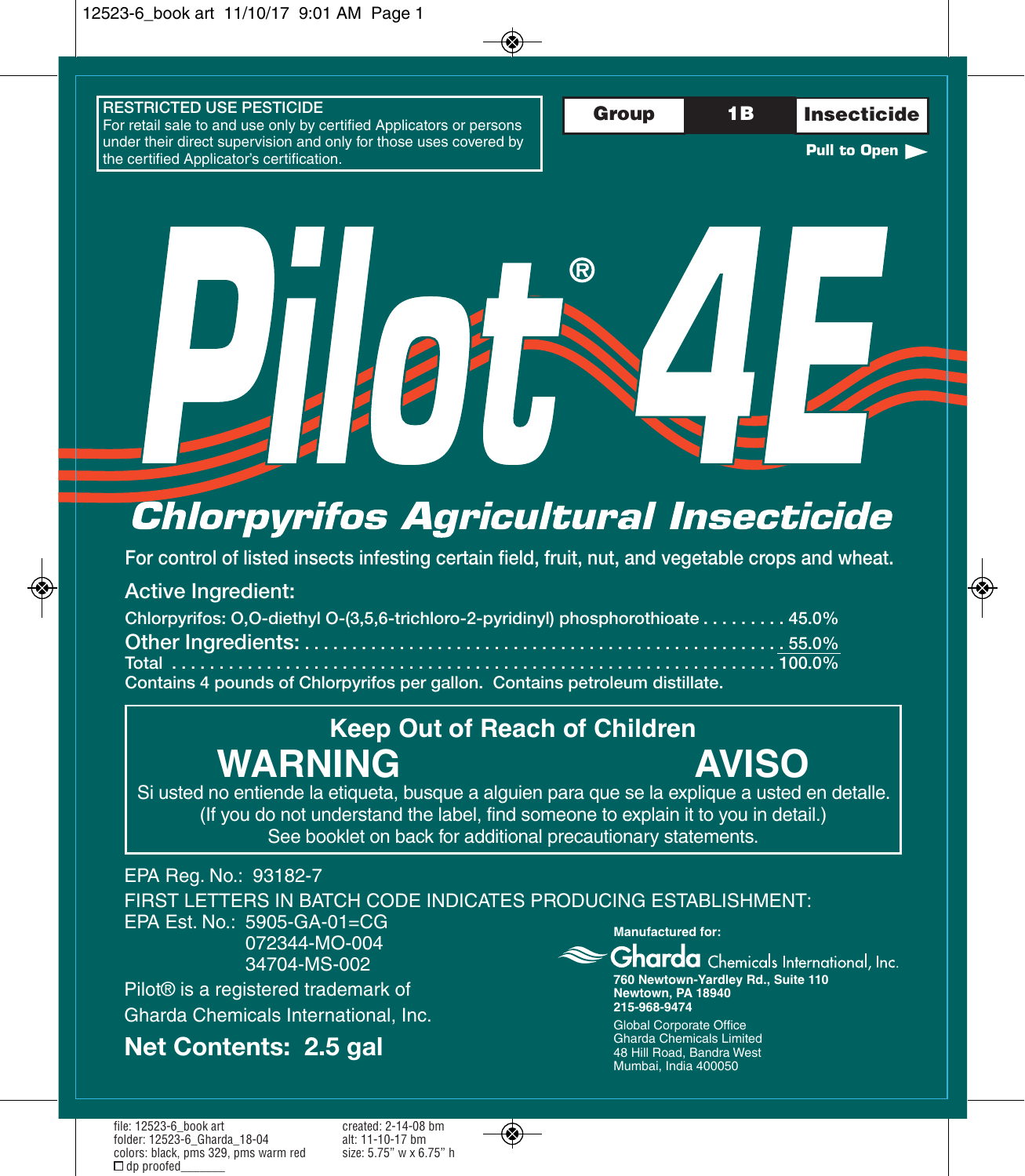## **RESTRICTED USE PESTICIDE**

For retail sale to and use only by certified Applicators or persons under their direct supervision and only for those uses covered by the certified Applicator's certification.

# **PILOT ® 4E Chlorpyrifos Agricultural Insecticide**

#### **For control of listed insects infesting certain field, fruit, nut, and vegetable crops and wheat.**

| Group                           | 1Β | <b>Insecticide</b> |
|---------------------------------|----|--------------------|
| <b>Active Ingredient:</b>       |    |                    |
| Chlorpyrifos: 0.0-diethyl       |    |                    |
| 0-(3,5,6-trichloro-2-pyridinyl) |    |                    |
| phosphorothioate                |    | .45.0%             |

**Other Ingredients:**................................................................55.0% **Total**...................................................................................100.0%

Contains petroleum distillate

Contains 4 pounds of Chlorpyrifos per gallon.

## **KEEP OUT OF REACH OF CHILDREN WARNING AVISO**

Si usted no entiende la etiqueta, busque a alguien para que se la explique a usted en detalle. (If you do not understand the label, find someone to explain it to you in detail.)

## **Agricultural Use Requirements**

Use this product only in accordance with its labeling and with the Worker Protection Standard, 40 CFR Part 170. Refer to label booklet under "Agricultural Use Requirements" in the Directions for Use section for information about this standard.

Agricultural Chemical: Do not ship or store with food, feeds, drugs or clothing.

## **PRECAUTIONARY STATEMENTS**

#### **Hazards to Humans and Domestic Animals**

**WARNING. May Be Fatal If Swallowed. Harmful If Absorbed Through The Skin. Causes Moderate Eye Irritation. Avoid contact with skin, eyes or clothing.**

#### **Personal Protective Equipment (PPE)**

Materials that are chemical-resistant to this product are Barrier Laminate and Viton ≥ 14 mils. If you want more options, follow the instructions for category G on an EPA chemical resistance category selections chart.

**Mixers and loaders** using a mechanical transfer loading system and applicators using aerial application equipment must wear:

- Long-sleeved shirt and long pants
- Shoes and socks

In addition to the above, mixers and loaders using a mechanical transfer loading system must wear:

- Chemical-resistant gloves
- Chemical-resistant apron
- A NIOSH-approved dust mist filtering respirator with MSHA/NIOSH approved number prefix TC-21C or a NIOSH-approved respirator with any R, P, or HE filter

See Engineering Controls for additional requirements. All other mixers, loaders, applicators and other handlers must wear:

- Coveralls over long-sleeved shirt and long pants
- Chemical-resistant gloves
- Chemical-resistant apron when mixing or loading or exposed to the concentrate
- Chemical resistant footwear plus socks
- Chemical-resistant headgear for overhead exposure
- A NIOSH-approved dust/mist filtering respirator with MSHA/NIOSH approval number prefix TC-21C or a NIOSH-approved respirator with any R, P or HE filter.

Discard clothing and other absorbent materials that have been drenched or heavily contaminated with this product's concentrate. Do not reuse them. Follow manufacturer's instructions for cleaning/maintaining PPE. If no such instructions for washables exist, use detergent and hot water. Keep and wash PPE separately from other laundry.

Engineering Controls: Mixers and loaders supporting aerial applications must use a mechanical transfer system that meets the requirements listed in the Worker Protection Standard (WPS) for agricultural pesticides [40 CFR 170.240(d)(4)] for dermal protection, and must:

- Wear the personal protective equipment required above for mixers/loaders
- Wear protective eyewear if the system operates under pressure, and
- Be provided and have immediately available for use in an emergency, such as broken package, spill, or equipment breakdown: coveralls, chemical resistant footwear and chemical-resistant headgear if overhead exposure

Pilots must use an enclosed cockpit in a manner that meets the requirements listed in the WPS for agricultural pesticides [40 CFR 170.240(d)(6)].

Use of human flaggers is prohibited. Mechanical flagging equipment must be used.

When handlers use closed cab motorized ground application equipment in a manner that meets the requirements listed in the WPS for agricultural pesticides [40 CFR 170.240(d)(4-6)], the handler PPE requirements may be reduced or modified as specified in the WPS.

## **User Safety Recommendations**

## **Users should:**

- Wash hands before eating, drinking, chewing gum, using tobacco, or using the toilet.
- Remove clothing and/or PPE immediately if pesticide gets inside. Then wash thoroughly and put on clean clothing.
- Remove PPE immediately after handling this product. Wash the outside of gloves before removing. As soon as possible, wash thoroughly and change into clean clothing.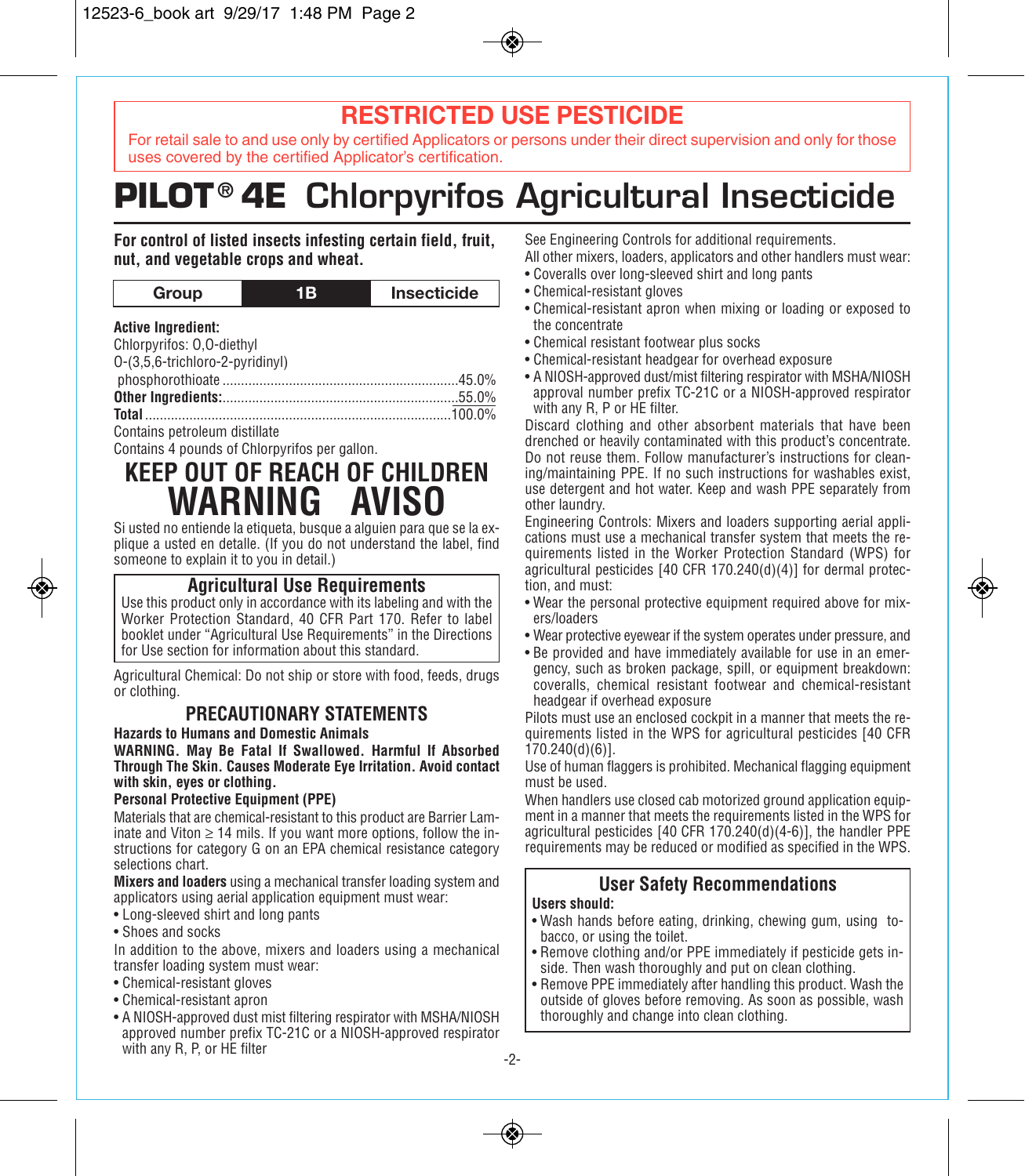$\bigcirc$ 

| <b>Table of Contents</b>                                           | Page     |
|--------------------------------------------------------------------|----------|
| PRECAUTIONARY STATEMENTS                                           | 2        |
| <b>Engineering controls</b>                                        | 2        |
| <b>First Aid</b>                                                   | 4        |
| <b>Environmental Hazards</b>                                       | 4        |
| <b>Physical Chemical Hazards</b>                                   | 4        |
| DIRECTIONS FOR USE                                                 | 4        |
| <b>Agricultural Use Requirements</b>                               | 4        |
| <b>Storage and Disposal</b>                                        | 5        |
| <b>Use Precautions</b>                                             | 5        |
| Spray Drift Management                                             | 5        |
| <b>Mixing Directions</b>                                           | 9        |
| CROPS                                                              | 9        |
| Alfalfa                                                            | 9        |
| Apple Tree Trunk                                                   | 10       |
| Asparagus                                                          | 10       |
| Brassica (Cole) Leafy Vegetables, and Radish, Rutabaga, and Turnip | 11       |
| Christmas Trees (Nursery and Plantations)                          | 12       |
| <b>Citrus Fruits</b>                                               | 13       |
| Citrus Orchard Floors)                                             | 14       |
| Corn (Field Corn and Sweet Corn, including Corn Grown for Seed)    | 15       |
| Cotton                                                             | 16       |
| Cranberries                                                        | 17       |
| Figs                                                               | 17       |
| Grape                                                              | 18       |
| Legume Vegetables (Succulent or Dried) Except Soybean              | 18       |
| Onions (Dry Bulb)                                                  | 19       |
| Peanut<br>Pear                                                     | 19<br>20 |
| <b>Peppermint and Spearmint</b>                                    | 20       |
| Sorghum (Milo)                                                     | 20       |
| Soybean                                                            | 21       |
| Strawberry                                                         | 22       |
| Sugarbeet                                                          | 23       |
| Sunflower                                                          | 23       |
| <b>Sweet Potato</b>                                                | 24       |
| Tobacco                                                            | 24       |
| Tree Fruit, Almond and Walnut (Dormant/Delayed Dormant Sprays)     | 25       |
| Tree Fruits and Almond (Trunk Spray or Preplant Dip)               | 26       |
| Tree Nuts (Foliar Sprays)                                          | 27       |
| <b>Tree Nut Orchard Floors</b>                                     | 27       |
| Turfgrass                                                          | 28       |
| Wheat                                                              | 29       |
| INHERENT RISKS OF USE                                              | 29       |
| NOTICE OF WARRANTY AND DISCLAIMER                                  | 29       |

 $\bigoplus$ 

 $\overline{\bullet}$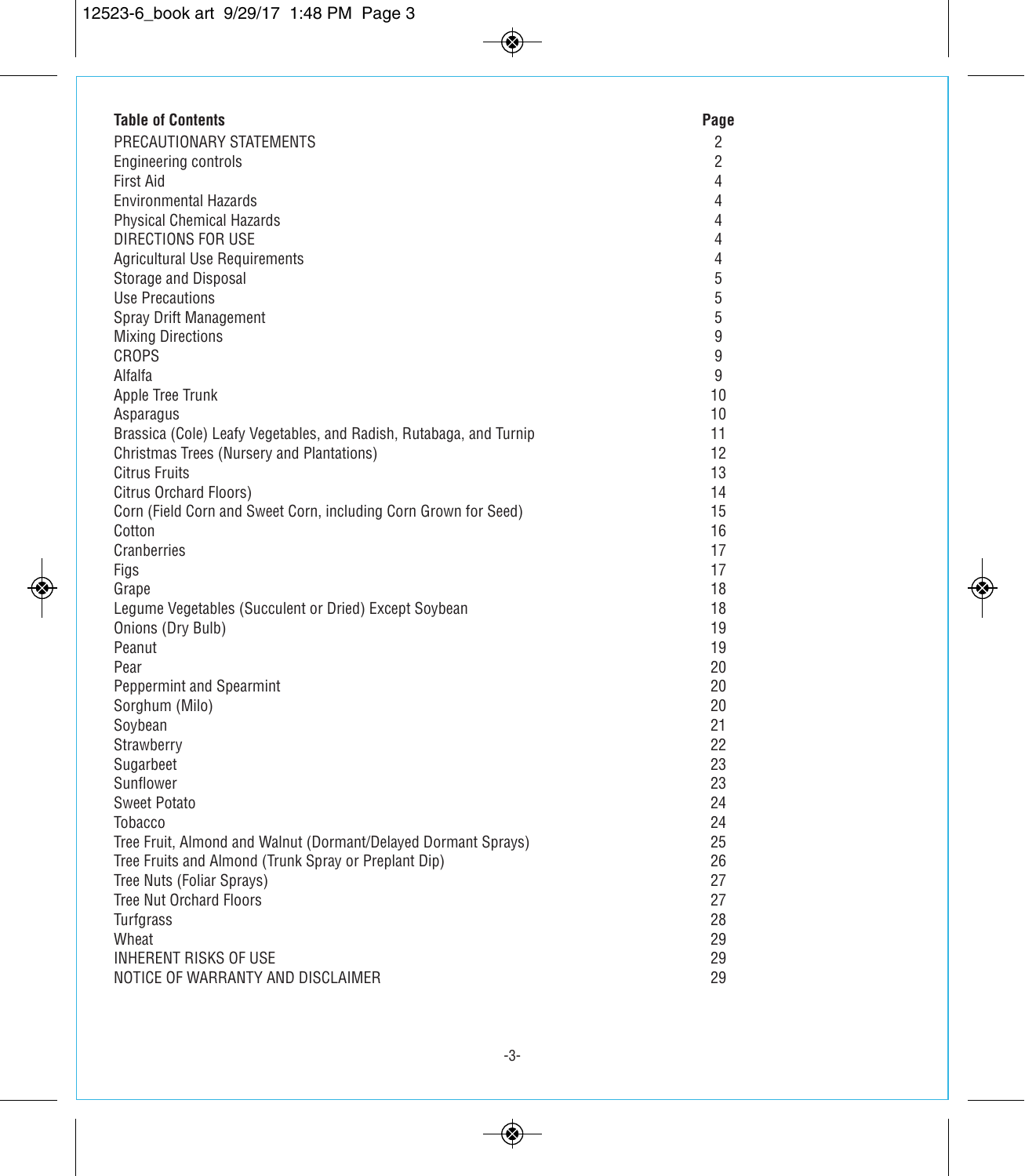| <b>FIRST AID</b><br>(Organophosphate Insecticide)                                                                                                                                                                                                                                                                                                                                                                                                                                                                                                                                                                                 |                                                                                                                                                                                                                                                                                    |  |
|-----------------------------------------------------------------------------------------------------------------------------------------------------------------------------------------------------------------------------------------------------------------------------------------------------------------------------------------------------------------------------------------------------------------------------------------------------------------------------------------------------------------------------------------------------------------------------------------------------------------------------------|------------------------------------------------------------------------------------------------------------------------------------------------------------------------------------------------------------------------------------------------------------------------------------|--|
| lf<br>swallowed:                                                                                                                                                                                                                                                                                                                                                                                                                                                                                                                                                                                                                  | • Call poison control center or doctor immediately<br>for treatment advice.<br>• Do not give any liquid to the person.<br>. Do not induce vomiting unless told to do so by the<br>poison control center or doctor.<br>• Do not give anything by mouth to an unconscious<br>person. |  |
| If in eyes:                                                                                                                                                                                                                                                                                                                                                                                                                                                                                                                                                                                                                       | . Hold eye open and rinse slowly and gently with<br>water for 15-20 minutes.<br>. Remove contact lenses, if present, after the first 5<br>minutes, then continue rinsing eye.<br>. Call a poison control center or doctor for treat-<br>ment advice.                               |  |
| If on skin or<br>clothing:                                                                                                                                                                                                                                                                                                                                                                                                                                                                                                                                                                                                        | • Take off contaminated clothing.<br>. Rinse skin immediately with plenty of water for<br>15-20 minutes.<br>• Call a poison control center or doctor for treat-<br>ment advice.                                                                                                    |  |
| If inhaled:                                                                                                                                                                                                                                                                                                                                                                                                                                                                                                                                                                                                                       | • Remove person to fresh air.<br>• If person is not breathing, call 911 or an ambu-<br>lance, then give artificial respiration, preferably by<br>mouth-to-mouth, if possible.<br>• Call a poison control center or doctor for further<br>treatment advice.                         |  |
| <b>HOT LINE NUMBER</b><br>(Organophosphate Insecticide)<br>Have the product container or label with you when calling a poison<br>control center or doctor, or going for treatment. For emergency<br>medical treatment information call: 1-(866)-359-5660                                                                                                                                                                                                                                                                                                                                                                          |                                                                                                                                                                                                                                                                                    |  |
| <b>NOTE TO PHYSICIAN</b><br>Chlorpyrifos is a cholinesterase inhibitor. Treat symptomatically. If<br>exposed, plasma and red blood cell cholinesterase tests may indi-<br>cate significance of exposure (baseline data are useful). Atropine,<br>only by injection, is the preferable antidote. Oximes, such as 2-<br>PAM/protopam, may be therapeutic if used early; however, use only<br>in conjunction with atropine. In case of severe acute poisoning, use<br>antidote immediately after establishing an open airway and respi-<br>ration. Note: Contains Petroleum Distillate - vomiting may cause<br>aspiration pneumonia. |                                                                                                                                                                                                                                                                                    |  |
| Environmental Hazards: This pesticide is toxic to fish, aquatic in-<br>vertebrates, small mammals and birds. Do not apply directly to<br>water, or to areas where surface water is present or to intertidal<br>areas below the mean high water mark. Drift and runoff may be haz-<br>ardous to aquatic organisms in water adjacent to treated areas.<br>Cover or incorporate spills. Do not contaminate water when dis-                                                                                                                                                                                                           |                                                                                                                                                                                                                                                                                    |  |

posing of equipment wash water or rinsate. This product is highly toxic to bees exposed to direct treatment or residues on blooming crops or weeds. Do not apply this product or allow it to drift to blooming crops or weeds if bees are visiting the treatment area.

**Physical or Chemical Hazards:** Notice: Read the entire label. Use only according to label directions. Before using this product, read Warranty Disclaimer at the end of this label.

Combustible. Do not use or store near heat or open flame.

#### **Directions for Use**

### **RESTRICTED USE PESTICIDE**

**For retail sale to and use only by certified Applicators or persons under their direct supervision and only for those uses covered by the certified Applicator's certification.**

It is a violation of federal law to use this product in a manner inconsistent with its labeling.

Read all Directions for Use carefully before applying.

This product cannot be reformulated or repackaged into other enduse products.

Do not apply this product in a way that will contact workers or other persons, either directly or through drift. Only protected handlers may be in the area during application. For any requirements specific to your state or tribe, consult the agency responsible for pesticide regulation.

## **Agricultural Use Requirements**

Use this product only in accordance with its labeling and with the Worker Protection Standard, 40 CFR part 170. This Standard contains requirements for the protection of agricultural workers on farms, forests, nurseries, and greenhouses, and handlers of agricultural pesticides. It contains requirements for training, decontamination, notification, and emergency assistance. It also contains specific instructions and exceptions pertaining to the statements on this label about personal protective equipment (PPE) and restricted-entry interval. The requirements in this box only apply to uses of this product that are covered by the Worker Protection Standard.

Do not enter or allow worker entry into treated areas during the required restricted entry interval (REI). The REI for each crop is listed in the directions for use associated with each crop.

**Exception:** If the product is soil-injected or soil-incorporated, the Worker Protection Standard, under certain circumstances, allows workers to enter the treated area if there will be no contact with anything that has been treated.

Certified crop advisors or persons entering under their direct supervision under certain circumstances may be exempt from the early reentry requirements pursuant to 40 CFR Part 170.

PPE required for early entry to treated areas that is permitted under the Worker Protection Standard and that involves contact with anything that has been treated, such as plants, soil, or water, is:

- coveralls over short-sleeved shirt and short pants;
- chemical-resistant gloves made out of water proof material;
- chemical-resistant footwear plus socks;
- chemical-resistant headgear for overhead exposure.

Notify workers of the application by warning them orally and by posting warning signs at entrances to treated areas.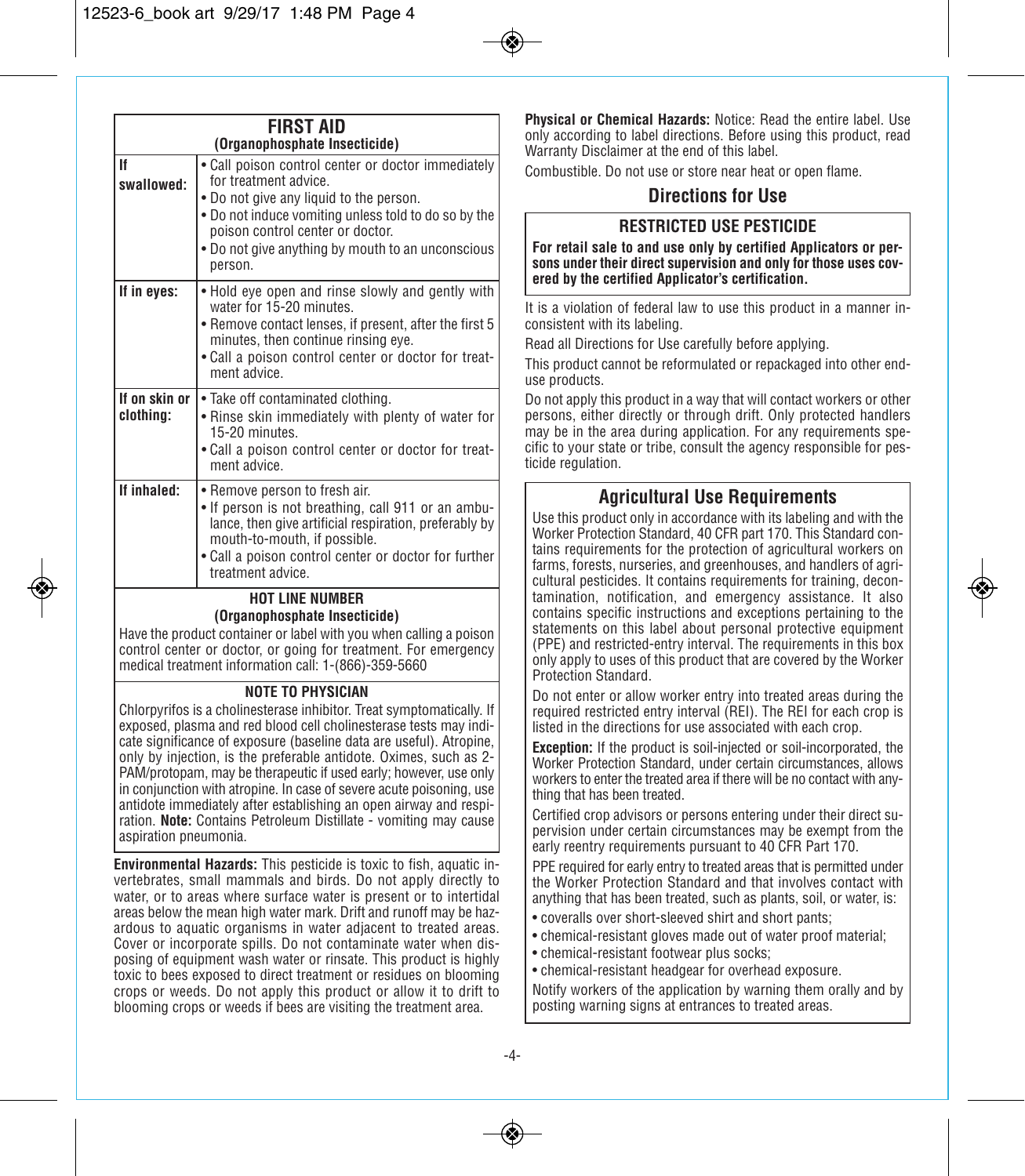## **Storage and Disposal**

Do not contaminate water, food, or feed by storage or disposal.

**Pesticide Storage:** Store in original container in secured dry storage area. Prevent cross-contamination with other pesticides and fertilizers. Do not store above 100°F for extended periods of time. Storage below 20°F may result in formation of crystals. If product crystallizes, store at 50°F to 70°F and agitate to redisolve crystals. If container is damaged or spill occurs, use product immediately or dispose of product and damaged container as indicated below.

**Pesticide Disposal:** Open dumping is prohibited. Improper disposal of excess pesticide, spray mixture, or rinsate is a violation of federal law. If these wastes cannot be disposed of by use according to label instructions, contact your State Pesticide or Environmental Control Agency, or the Hazardous Waste Representative at the nearest EPA Regional Office for guidance.

#### **Container Handling and Disposal**

**Nonrefillable containers 5 gallons or less:** Do not reuse this container to hold materials other than pesticides or dilute pesticides (rinsate). After emptying and cleaning, it may be allowable to temporarily hold rinsate or other pesticide-related materials in the container. Contact your state regulatory agency to determine allowable practices in your state. Offer for recycling, if available.

**Nonrefillable containers 5 gallons or less:** Triple rinse or pressure rinse container (or equivalent) promptly after emptying. Triple rinse as follows: Empty the remaining contents into application equipment or a mix tank and drain for 10 seconds after the flow begins to drip. Fill the container 1⁄4 full with water and recap. Shake for 10 seconds. Pour rinsate into application equipment or a mix tank or store rinsate for later use or disposal. Drain for 10 seconds after the flow begins to drip. Repeat this procedure two more times. Pressure rinse as follows: Empty the remaining contents into application equipment or a mix tank and continue to drain for 10 seconds after the flow begins to drip. Hold container upside down over application equipment or mix tank or collect rinsate for later use or disposal. Insert pressure rinsing nozzle in the side of the container, and rinse at about 40 PSI for at least 30 seconds. Drain for 10 seconds after the flow begins to drip.

**Refillable containers 5 gallons or larger: Refillable containers.** Refill this container with pesticide only. Do not reuse this container for any other purpose.

**Refillable containers 5 gallons or larger:** Refillable container. Refill this container with pesticide only. Do not reuse this container for any other purpose. Cleaning the container before final disposal is the responsibility of the person disposing of the container. Cleaning before refilling is the responsibility of the refiller. To clean the container before final disposal, empty the remaining contents from this container into application equipment or a mix tank. Fill the container about 10% full with water and, if possible, spray all sides while adding water. If practical, agitate vigorously or recirculate water with the pump for two minutes. Pour or pump rinsate into application equipment or rinsate collection system. Repeat this rinsing procedure two more times. Then offer for recycling if available, or puncture and dispose of in a sanitary landfill, or by incineration, or by other procedures allowed by state and local authorities.

**Storage and Disposal** *(continued)*

**SPILLS:** For minor spills, leaks, etc., follow all precautions indicated on this label and clean up immediately. Take special care to avoid contamination of equipment and facilities during cleanup procedures and disposal of wastes. Handle and open container in a manner as to prevent spillage. If the container is leaking, invert to prevent leakage. If container is leaking or material spilled for any reason or cause, carefully dam up spilled material to prevent runoff. Refer to Precautionary Statements on label for hazards associated with the handling of this material. Do not walk through spilled material. Absorb spilled material with absorbing type compounds and dispose of as directed for pesticides below. In spill or leak incidents, keep unauthorized people away. **You may contact the CHEMTREC Emergency Response for decontamination procedures.**

**FOR CHEMICAL EMERGENCY: Spill, leak, fire, exposure, or accident, call CHEMTREC 1-800-424-9300**

#### **Use Precautions and Restrictions**

Insect control may be reduced at low spray volumes under high temperature and wind conditions.

Some reduction in insect control may occur under unusually cool conditions.

Flood Irrigation: To avoid contamination of irrigation tail waters, do not flood irrigate within 24 hours following a soil surface or foliar application of Pilot 4E. **Do not apply aerially in Mississippi.**

## **Insecticide Resistance Management (IRM)**

Pilot 4E contains a Group 1B insecticide. Insect/mite biotypes with acquired resistance to Group 1B may eventually dominate the insect/mite population if Group 1B insecticides are used repeatedly in the same field or in successive years as the primary method of control for targeted species. This may result in partial or total loss of control of those species by Pilot 4E or other Group 1B insecticides. To delay development of insecticide resistance, the following practices are recommended:

- Avoid consecutive use of insecticides with the same mode of action (same insecticide group) on the same insect species.
- Use tank mixtures or premix products containing insecticides with different modes of action (different insecticide groups) provided the products are registered for the intended use.
- Base insecticide use on comprehensive integrated Pest Management (IPM) programs.
- Monitor treated insect populations in the field for loss of effectiveness.
- Contact your local extension specialist, or certified crop advisor for insecticide resistance management and/or IPM recommendations for the specific site and resistant pest problems.

#### **Spray Drift Management**

Do not allow spray to drift from the application site and contact people, structures people occupy at any time and the associated property, parks and recreation areas, non-target crops, aquatic and wetland sites, woodlands, pastures, rangelands, or animals. Avoiding spray drift at the application site is the responsibility of the applicator.

*(continued)*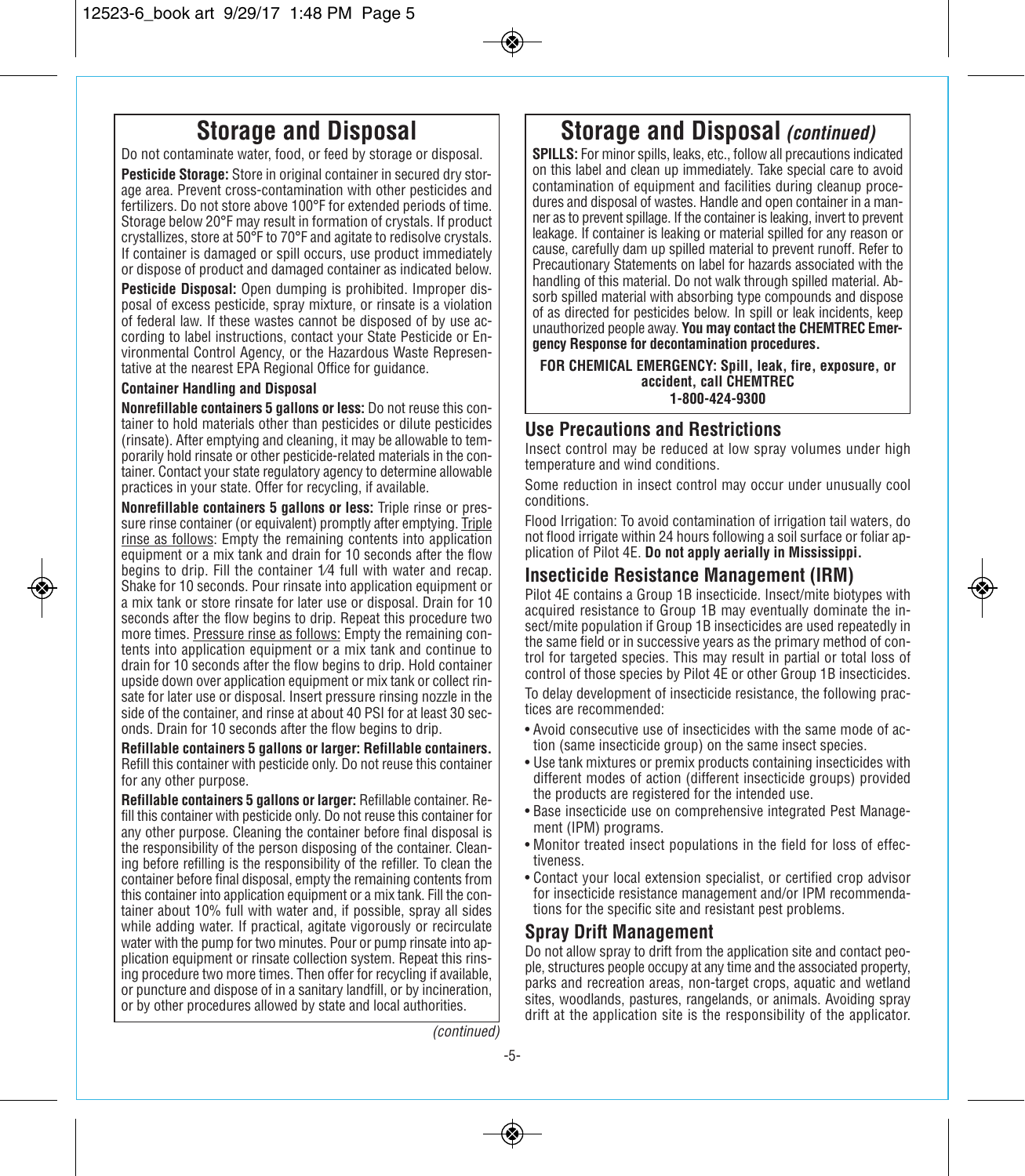The interaction of many equipment and weather-related factors determine the potential for spray drift. The applicator is responsible for considering all of these factors when making decision to apply this product.

Observe the following precautions when spraying Pilot 4E adjacent to permanent bodies of water such as rivers, natural ponds, lakes, streams, reservoirs, marshes, estuaries, and commercial fish ponds The following treatment setbacks or buffer zones must be utilized for applications around the above listed aquatic areas with the following application equipment:

| <b>Application Method</b>         | <b>Required Setback</b><br>(Buffer Zone) (feet) |
|-----------------------------------|-------------------------------------------------|
| ground boom                       | 25                                              |
| chemigation                       | 25                                              |
| orchard airblast                  | 50                                              |
| aerial (fixed wing or helicopter) | 150                                             |

Making applications when wind is blowing away from sensitive areas is the most effective way to reduce the potential for adverse effects.

The following spray drift best management practices are recommended to avoid off-target drift movement from applications.

#### **Spray Drift Mitigation Measures (SDMM)**

The buffer distances specified in the below table are the distances in feet that must exist to separate sensitive sites from the targeted application site. Buffers are measured from the edge of the sensitive site to the edge of the application site. Sensitive sites are areas frequented by non-occupational bystanders (especially children). These include residential lawns, pedestrian sidewalks, outdoor recreational areas such as school grounds, athletic fields, parks and all property associated with buildings occupied by humans for residential or commercial purposes. Sensitive sites include homes, farmworker housing, or other residential buildings, schools, daycare centers, nursing homes, and hospitals. Non-residential agricultural buildings, including barns, livestock facilities, sheds, and outhouses are not included in the prohibition.

| <b>Application</b><br>rate | <b>Nozzle Droplet</b>    | <b>Required Setback</b><br>(Buffer Zones)<br>(feet) |                 |        |
|----------------------------|--------------------------|-----------------------------------------------------|-----------------|--------|
| $(lb\text{ ai/A})$         | <b>Type</b>              | Aerial                                              | <b>Airblast</b> | Ground |
| $>0.5 - 1$                 | coarse or very<br>coarse | 10                                                  | 10              | 10     |
| $>0.5 - 1$                 | medium                   | 25                                                  | 10              | 10     |
| $>1 - 2$                   | coarse or very<br>coarse | 50                                                  | 10              | 10     |
| $>1 - 2$                   | medium                   | 80                                                  | 10              | 10     |
| $>2 - 3$                   | coarse or very<br>coarse | 80 <sup>1</sup>                                     | 10              | 10     |

*(continued)*

| Application<br>rate | <b>Nozzle Droplet</b> |                 | <b>Required Setback</b><br>(Buffer Zones)<br>(feet) |        |
|---------------------|-----------------------|-----------------|-----------------------------------------------------|--------|
| $(lb\text{ ai/A})$  | Type                  | Aerial          | Airblast                                            | Ground |
| $>2 - 3$            | medium                | 1001            | 10                                                  | 10     |
| $>3 - 4$            | medium or coarse      | NA <sup>2</sup> | 25                                                  | 10     |
| >4                  | medium or coarse      | ΝA              | 50                                                  | 10     |

<sup>1</sup> Aerial application of greater than 2 lb ai/A is only permitted for Asian Citrus Psylla control, up to 2.3 lb ai/A.

2NA is not allowed.

Only pesticide handlers are permitted in the setback area during application of this product. Do not apply this product if anyone other than a mixer, loader, or applicator, is in the setback area.

Exception: Vehicles and persons riding bicycles that are passing through the setback area on public or private roadways are permitted.

#### **Specific Spray Drift Mitigation Use Directions**

Spray Drift Mitigation Measures apply to all Agricultural Uses for chlorpyrifos products including Nurseries. These measures do not apply to Non-Agricultural uses, such as, golf-course turf, greenhouses, wood products or in applications where chlorpyrifos is applied as an adult mosquitoside. **Note:** Spray Drift Mitigation Measures do not apply to Granular product applications made in-furrow, T-banded or banded post emergence. However, Spray Drift Mitigation Measures do apply to granular applications made by ground boom spreaders, or when chlorpyrifos granules are applied aerially.

#### **Aerial Application**

- 1. The boom width must not exceed 75% of the wingspan or 90% of the rotor blade.
- 2. Nozzles must always point backward, parallel with the air stream, and never be pointed downward more than 45 degrees.
- 3. Nozzles must produce a medium or coarser droplet size (255- 340 microns volume median diameter) per ASE Standard 572 under application conditions. Airspeed, pressure, and nozzle angle can all effect droplet size. See manufacturer's catalog or USDA/NAAA Applicator's Guide for spray size quality ratings.
- 4. Applications must not be made at a height greater than 10 feet above the top of the target plants unless a greater height is required for aircraft safety. Making applications at the lowest height that is safe reduces exposure of droplets to evaporation and wind.
- 5. Use upwind swath displacement and apply only when wind speed is 3 to 10 mph as measured by an anemometer. Do not apply product when wind speed exceeds 10 mph.
- 6. If application includes a no-spray zone, do not release spray at a height greater than 10 feet above the ground or crop canopy.

Where states have more stringent regulations, they must be observed.

The applicator should be familiar with and take into account the information covered in the Aerial Drift Reduction Advisory.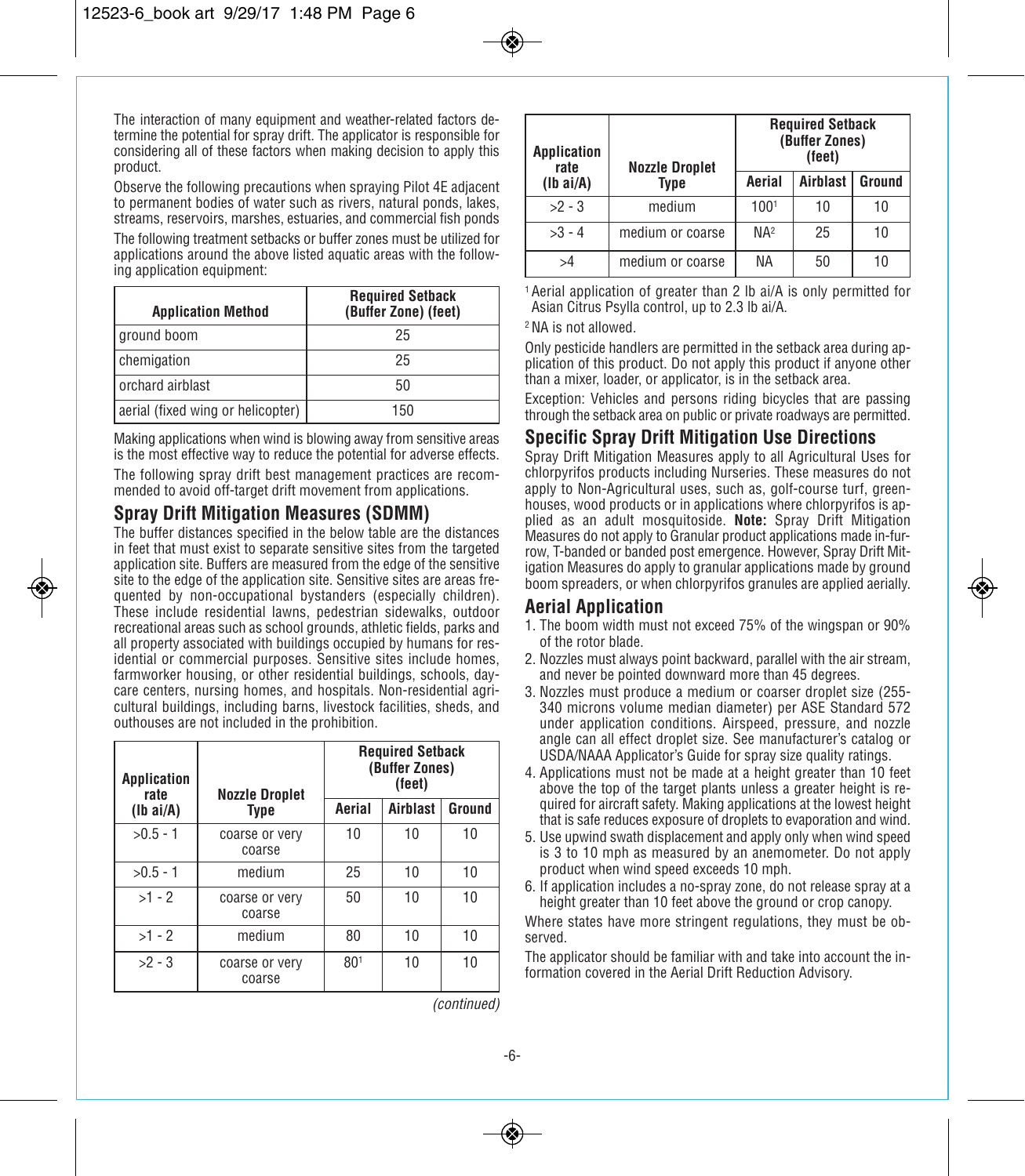#### **Aerial Drift Reduction Advisory**

#### **This section is advisory in nature and does not supercede the mandatory label requirements.**

*Information on Droplet Size:* The most effective way to reduce drift potential is to apply large droplets. The best drift management strategy is to apply the largest droplets that provide sufficient coverage and control. Applying larger droplets reduces drift potential, but will not prevent adverse effects from drift if applications are made improperly, or under unfavorable environmental conditions (**see Wind, Temperature and Humidity, and Temperature Inversions**).

#### *Controlling Droplet Size:*

- Volume Use high flow rate nozzles to apply the highest practical spray volume. Nozzles with higher rated flows produce larger droplets.
- Pressure Do not exceed the nozzle manufacturer's recommended pressures. For many nozzle types, lower pressure produces larger droplets. When higher flow rates are needed, use higher flow rate nozzles instead of increasing pressure.
- Number of nozzles Use the minimum number of nozzles that provide uniform coverage.
- Nozzle orientation Orienting nozzles so that the spray is released parallel to the airstream produces larger droplets than other orientations and is the recommended practice. Significant deflection from horizontal will reduce droplet size and increase drift potential.
- Nozzle type Use a nozzle type that is designed for the intended application. With most nozzle types, narrower spray angles produce larger droplets. Consider using low-drift nozzles. Solid stream nozzles oriented straight back produce the largest droplets and the lowest drift.

*Boom Length:* For some use patterns, reducing the effective boom length to less than 3/4 of the wingspan or rotor length may further reduce drift without reducing swath width.

*Application Height:* Applications should not be made at a height greater than 10 feet above the top of the target plants unless a greater height is required for aircraft safety. Making application at the lowest height that is safe reduces exposure of droplets to evaporation and wind.

*Swath Adjustment:* When applications are made with a crosswind, the swath will be displaced downwind. Therefore, on the up and downwind edges of the field, the applicator should compensate for this displacement by adjusting the path of the aircraft upwind. Swath adjustment distance should increase, with increasing drift potential (higher wind, smaller drops, etc.).

*Wind:* Drift potential is lowest between wind speeds of 2 to 10 mph. However, many factors, including droplet size and equipment type, determine drift potential at any given speed. Application should be avoided below 1.5 mph due to variable wind direction and high inversion potential. **Note:** Local terrain can influence wind patterns. Every applicator should be familiar with local wind patterns and how they affect spray drift.

*Temperature and Humidity:* When making applications in low relative humidity, set up equipment to produce larger droplets to compensate for evaporation. Droplet evaporation is most severe when conditions are both hot and dry.

*Temperature Inversions:* Applications should not occur during a temperature inversion because drift potential is high. Temperature inversions restrict vertical air mixing, which causes small suspended droplets to remain in a concentrated cloud. This cloud can move in unpredictable directions due to the light variable winds common during inversions. Temperature inversions are characterized by increasing temperatures with altitude and are common on nights with limited cloud cover and light to no wind. They begin to form as the sun sets and often continue into the morning. Their presence can be indicated by ground fog; however, if fog is not present, inversions can also be identified by the movement of smoke from a ground source or an aircraft smoke generator. Smoke that layers and moves laterally in a concentrated cloud (under low wind conditions) indicates an inversion, while smoke that moves upward and rapidly dissipates indicates good vertical air mixing.

*Sensitive Areas:* The pesticide should only be applied when the potential for drift to adjacent sensitive areas (e.g., residential areas, bodies of water, known habitat for threatened or endangered species, non-target crops) is minimal (e.g., when wind is blowing away from the sensitive areas).

#### **Ground Boom Application**

The following mandatory spray drift best management practices are required to reduce the likelihood of off-target drift movement from ground applications.

- 1. Choose only nozzles and pressures that produce a medium or coarse droplet size (255-400 microns volume median diameter), per ASAE Standard 572. See manufacturer's catalog or USDA/NAAA Applicator's Guide for spray size quality ratings.
- 2. Apply with nozzle height no more than 4 feet above the ground or crop canopy.
- 3. Do not apply product when wind speed exceeds 10 mph as measured by an anemometer.

#### **Orchard Airblast Application**

The following mandatory spray drift best management practices are required to reduce the likelihood of off-target drift movement from airblast applications.

- 1. Nozzles must be directed so spray is not projected above the canopies.
- 2. Apply only when wind speed is 3 to 10 mph at the application site as measured by an anemometer outside of the orchard/vineyard on the upwind side.
- 3. Outward pointing nozzles must be shut off when turning corners at row ends.

The applicator should take into account the following best management practices to reduce off-site spray drift. This section is advisory and does not supercede mandatory label requirements.

- 1. Number of nozzles, nozzle orientation and spray volume, air speed and wind direction are key factors in adjusting airblast spray delivery to match the height and density of the crop canopy. Airblast equipment should be adjusted to provide uniform coverage while minimizing the amount of spray movement over-the-top or completely through the crop canopy.
- High air volumes deliver spray more efficiently than air at high speed. Reducing forward travel speed decreases the air speed necessary to deliver the spray to the top of the crop canopy.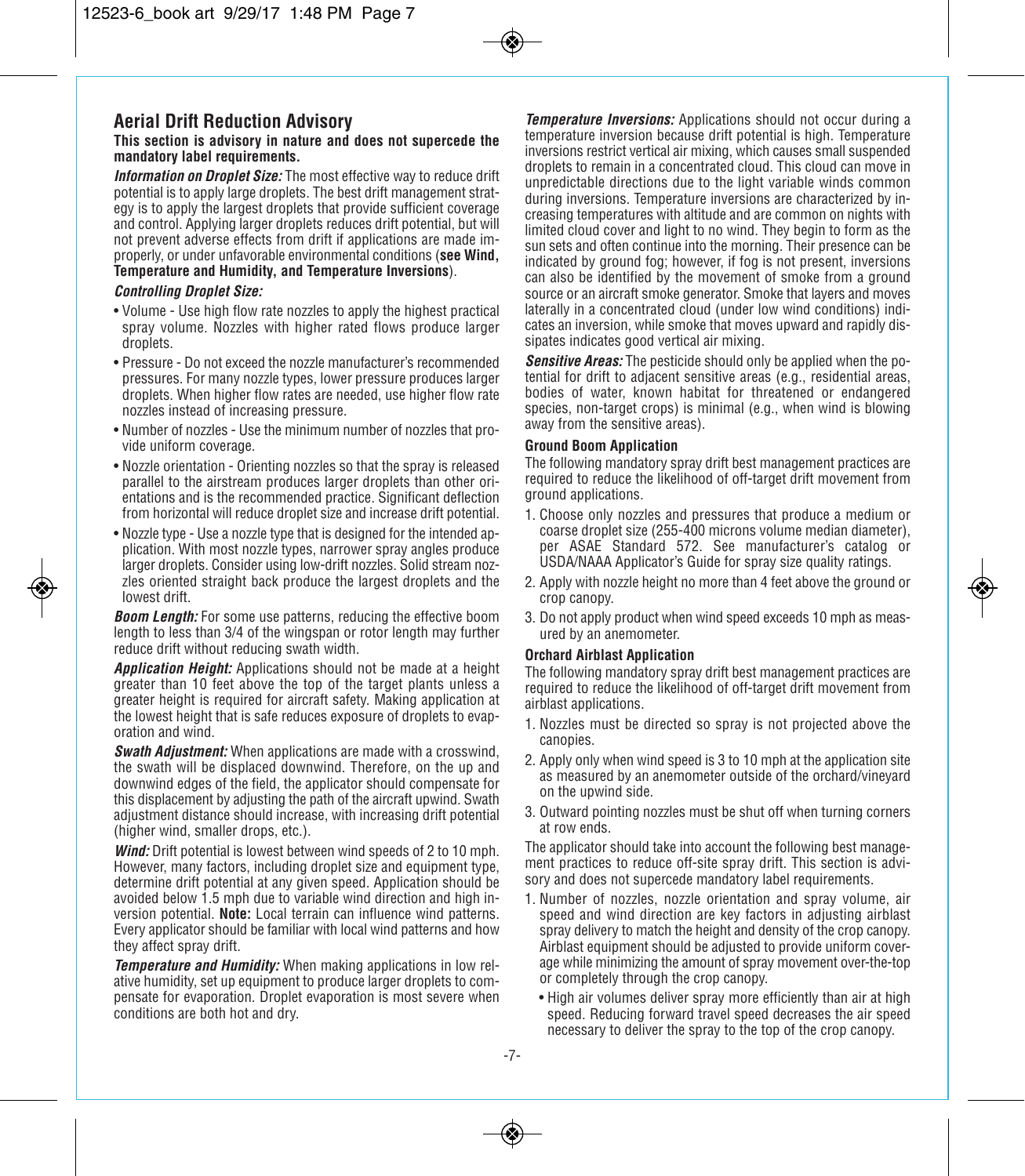- Use air guides along with the number and orientation of spray nozzles to achieve the desired spray coverage and directional control.
- 2. The following steps should be taken to minimize drift and the amount of non-target spray:
	- Orient nozzles and adjust air speed/volume/direction to force the spray through the crop canopy but not allow drift past the canopy.
	- Shut off spray delivery when passing gaps in crop canopy within rows.
	- Spray the outside rows of orchards from outside in, directing the spray into the orchard and shutting off nozzles on the side of the sprayer away from the orchard.
	- When treating smaller trees, vines or bushes, shut off top nozzles to minimize over-the-top spray movement.

## **Application Directions**

#### **Broadcast Foliar Application**

Apply with conventional power-operated spray equipment using nozzles and spray pressures recommended for insecticides. Apply Pilot 4E in a spray volume of not less than 2 gallons per acre for aerial application equipment (fixed wing or helicopter) or not less than 10 gallons per acre for ground equipment, unless otherwise specified. Increase spray volume to ensure adequate coverage with increased density and height of crop canopy. See Spray Drift Precautions section for recommendations on droplet size.

#### **Ground Application**

Orient the boom and nozzles so that uniform coverage is obtained. The swath width should not be wider than the boom. Follow nozzle manufacturer's recommendations for insecticide nozzles with respect to nozzle type, pressure, and spacing.

#### **Broadcast Soil Application**

Apply with conventional power-operated spray equipment that will apply the product uniformly to the soil surface. Use nozzles that produce medium or coarse droplets (235-400 microns). Unless otherwise indicated, a spray volume of 10 gallons or more per acre is recommended. For band application, use proportionally less spray volume.

#### **Aerial Application**

Use a minimum spray volume of 2 gallons per acre and follow recommendations for best management practices for aerial application, above. Marking of swaths by flagging, permanent markers, or use of GPS equipment is recommended.

#### **Chemigation (Sprinkler Irrigation)**

Pilot 4E may be applied to the following crops through properly equipped chemigation systems: alfalfa, citrus (orchard floors only), corn (field and sweet), cotton, cranberry, peppermint, spearmint, tree nut orchard floors (almond, pecan, and walnut), sorghum, soybeans, sugarbeet, and wheat. Do not apply this product by chemigation unless specified in crop-specific directions in this label. Do not apply to labeled crops through any other type of irrigation system.

**Note:** Unless otherwise indicated in specific use directions, the application rates for chemigation are the same as those recommended for broadcast application.

#### **• Use Directions for Chemigation (Sprinkler Irrigation)**

The following use directions must be followed when Pilot 4E is applied by chemigation systems. Thoroughly clean the injection system and tank of any fertilizer or chemical residues, and dispose of the residues according to state and federal laws. Flush the injector with soap and water. Determine the amount of Pilot 4E needed to cover the desired acreage. Mix according to instructions in the Mixing Directions section and bring mixture to desired volume. Do not add crop oil when Pilot 4E is applied by chemigation. Maintain continuous agitation during mixing and throughout the application period. Set the sprinkler system to deliver the desired inches of water per acre. Start the water pump and sprinkler, and let the system achieve the desired pressure and speed before starting the injector. Start the injector and calibrate the injector system according to Calibration instructions in the following Special Use Precautions section. The mixture containing Pilot 4E must be injected continuously and uniformly into the irrigation water line as the sprinkler is moving to ensure uniform application at the correct rate. When the application is finished, flush and clean the entire irrigation and injector system prior to shutting down the system.

• **Use Precautions and Restrictions for Chemigation (Sprinkler Irrigation)**

Following the below listed use precautions and restrictions will result in a safe and successful application of mixtures containing Pilot 4E:

- 1. Apply this product only through the following sprinkler irrigation systems: center pivot, lateral move, end tow, side (wheel) roll, traveler, big gun, solid set, micro sprinkler, or hand move. Do not apply this product through any other type of irrigation system. Do not apply through sprinkler systems that deliver a low coefficient of uniformity such as certain water drive units.
- 2. Crop injury, lack of effectiveness, or illegal pesticide residues in the crop can result from non-uniform distribution of treated water.
- 3. If you have questions about calibration, you should contact state extension service specialists, equipment manufacturers, or other experts.
- 4. Do not connect an irrigation system (including greenhouse systems) used for pesticide application to a public water system.
- 5. A person knowledgeable of the chemigation system and responsible for its operation, or under the supervision of the responsible person, shall shut the system down and make necessary adjustments should the need arise.
- 6. The system must contain a functional check valve, vacuum relief valve, and low-pressure drain appropriately located on the irrigation pipeline to prevent water source contamination from back flow. Refer to the American Society of Agricultural Engineer's Engineering Practice 409 for more information.
- 7. The pesticide injection pipeline must contain a functional, automatic, quick-closing check valve to prevent the flow of fluid back toward the injection pump.
- 8. The pesticide injection pipeline must also contain a functional, normally closed, solenoid-operated valve located on the intake side of the injection pump and connected to the system interlock to prevent fluid from being withdrawn from the supply tank when the irrigation system is either automatically or manually shut down.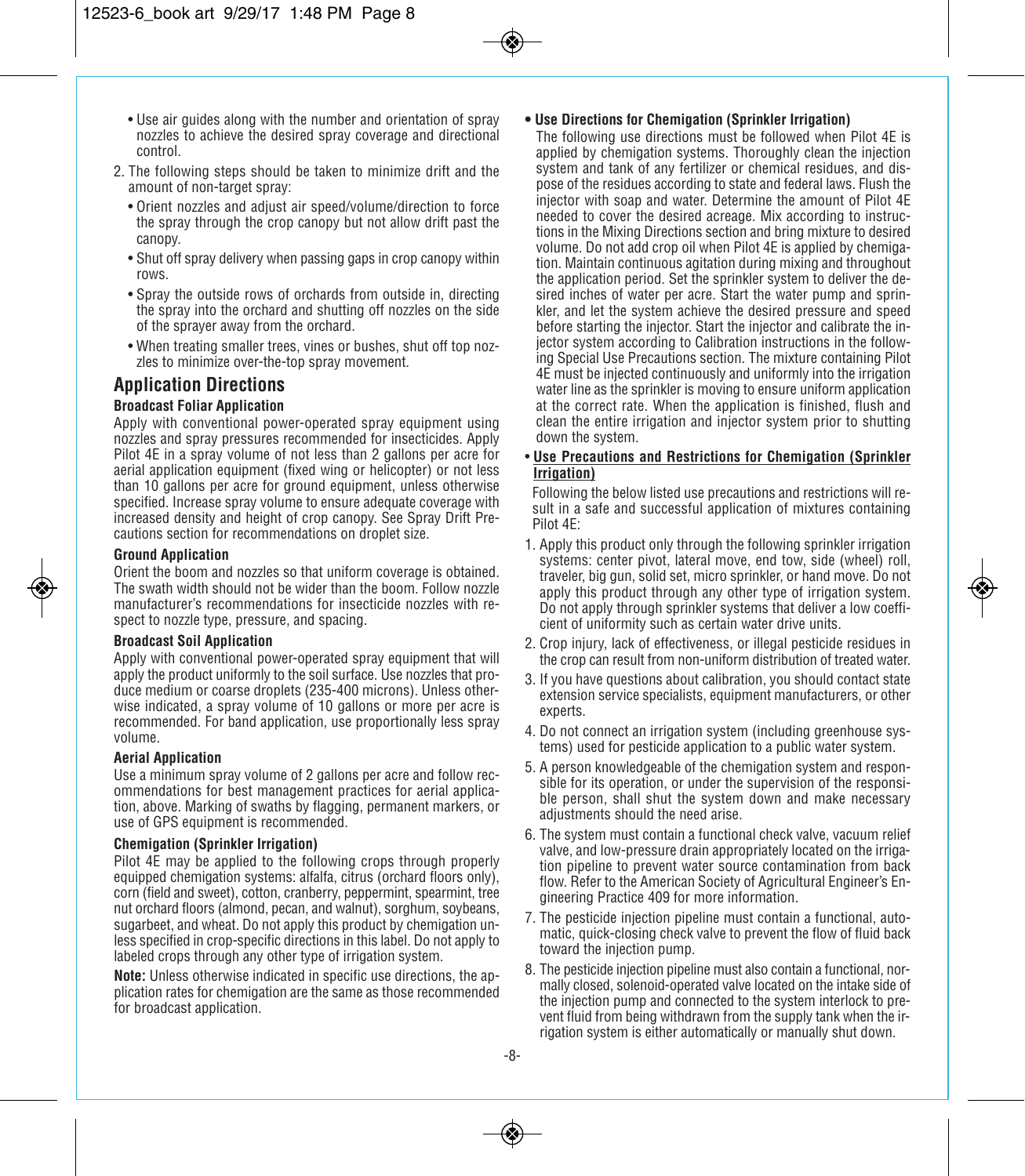- 9. The system must contain functional interlocking controls to automatically shut off the pesticide injection pump when the water pump motor stops, or in cases where there is no water pump, when the water pressure decreases to the point where pesticide distribution is adversely affected.
- 10. The irrigation line or water pump must include a functional pressure switch that will stop the water pump motor when the water pressure decreases to the point where pesticide distribution is adversely affected.
- 11. Systems must use a metering pump, such as a positive displacement injection pump (e.g., diaphragm pump) effectively designed and constructed of materials that are compatible with pesticides and capable of being fitted with a system interlock. The metering pump must provide a greater pressure than that of the irrigation system at the point of injection.
- 12. To insure uniform mixing of the insecticide into the water line, inject the mixture through a nozzle placed in the fertilizer injection port or just ahead of an elbow or tee in the irrigation line so that the turbulence will assist in mixing. It is suggested that the injection point be higher than the insecticide tank to prevent siphoning.
- 13. The tank holding the insecticide mixture should be large enough to allow the system to complete the application with 1 filling. It must be free of rust, fertilizer, sediment, and foreign material, and equipped with an in-line strainer situated between the tank and the injector pump.
- 14. Calibration: In order to calibrate the irrigation system and injector to apply the mixture of Pilot 4E, determine the following: 1) Calculate the number of acres irrigated by the system; 2) Set the irrigation rate and determine the number of minutes for the system to cover the intended treatment area; 3) Calculate the total gallons of insecticide mixture needed to cover the desired acreage. Divide the total gallons of insecticide mixture needed by the number of minutes to cover the treatment area. This value equals the gallons per minute output that the injector must deliver. Convert the gallons per minute to milliliters or ounces per minute. Calibrate the injector pump with the system in operation at the desired irrigation rate. It is suggested that the timed output of the injector pump be checked at least twice before operation, and the system monitored during operation.
- 15. Do not apply when wind speed favors drift beyond the area intended for treatment. End guns must be turned off during the application if they irrigate non-target areas.
- 16. Do not allow irrigation water to collect or run off and pose a hazard to livestock, wells, or adjoining crops.
- 17. Reentry: Follow requirements in the Agricultural Use Requirements section or crop-specific sections of this label.
- 18. Do not apply through sprinkler systems that deliver a low coefficient of uniformity such as certain water drive units.

#### **Mixing Directions**

Pilot 4E insecticide forms an emulsion when diluted with water and is suitable for use in all conventional spray equipment.

To prepare the spray, add a portion of the required amount of water to the spray tank and with the spray tank agitator operating add the Pilot 4E. Complete filling the tank with the balance of water needed.

Maintain sufficient agitation during both mixing and application to ensure uniformity of the spray mixture.

**Tank Mixing:** Pilot 4E may also be used in tank mixtures with certain herbicides and/or with non-pressure fertilizer solutions as recommended under specific crop use directions. Prepare tank mixtures in the same manner as recommended above for use of Pilot 4E alone. When tank mixtures of Pilot 4E and herbicides are involved, add wettable powders first, flowables second, and emulsifiable concentrates last. Where a fertilizer solution is involved, it is strongly recommended that a fertilizer pesticide compatibility agent such as Unite or Compex be used. Maintain constant agitation during both mixing and application to ensure uniformity of the spray mixture. Do not allow spray mixtures to stand overnight.

**Tank Mix Compatibility Test:** Test compatibility of the intended tank mixture before adding Pilot 4E to the spray or mix tank. Add proportionate amounts of each ingredient to a pint or quart jar, cap. shake, and invert the jar several times. Observe the mixture for approximately ½ hour. If the mixture balls-up, forms flakes, sludge's, jells, forms oily films or layers, or other precipitates that do not readily redispense, it is an incompatible mixture that should not be used.

#### **Applications**

## **Alfalfa (Not for Use in Mississippi)**

**Worker Restricted Entry Interval:** Do not enter or allow worker entry into treated areas during the restricted entry interval (REI) of 24 hours unless PPE required for early entry is worn.

Apply as a broadcast foliar spray using aircraft or ground spray equipment. Use a higher rate in the rate range for increased pest pressure. Use a minimum spray volume of 2 gallons per acre (gpa) for aerial application (fixed wing or helicopter) or 10 gpa for ground equipment. Use a spray volume of 5 gpa or more by air or up to 20 gpa by ground when foliage is dense and/or pest population is high and/or under high temperature and wind conditions. Some reduction in insect control may occur under unusually cool conditions.

**Chemigation:** Pilot 4E may be applied through sprinkler irrigation systems to control listed foliar pests. Use listed broadcast application rates. **See Chemigation (Sprinkler Irrigation) section for application instructions.**

| Pest                                                                                             | Pilot 4E          |
|--------------------------------------------------------------------------------------------------|-------------------|
| l corn rootworm adults<br>(spotted cucumber beetle)<br>grasshoppers<br>leafhoppers               | $0.5 - 1$ pt/acre |
| alfalfa blotch leafminer<br>alfalfa caterpillar<br>alfalfa weevil larvae and adults<br>armyworms | $1 - 2$ pt/acre   |

*(continued)*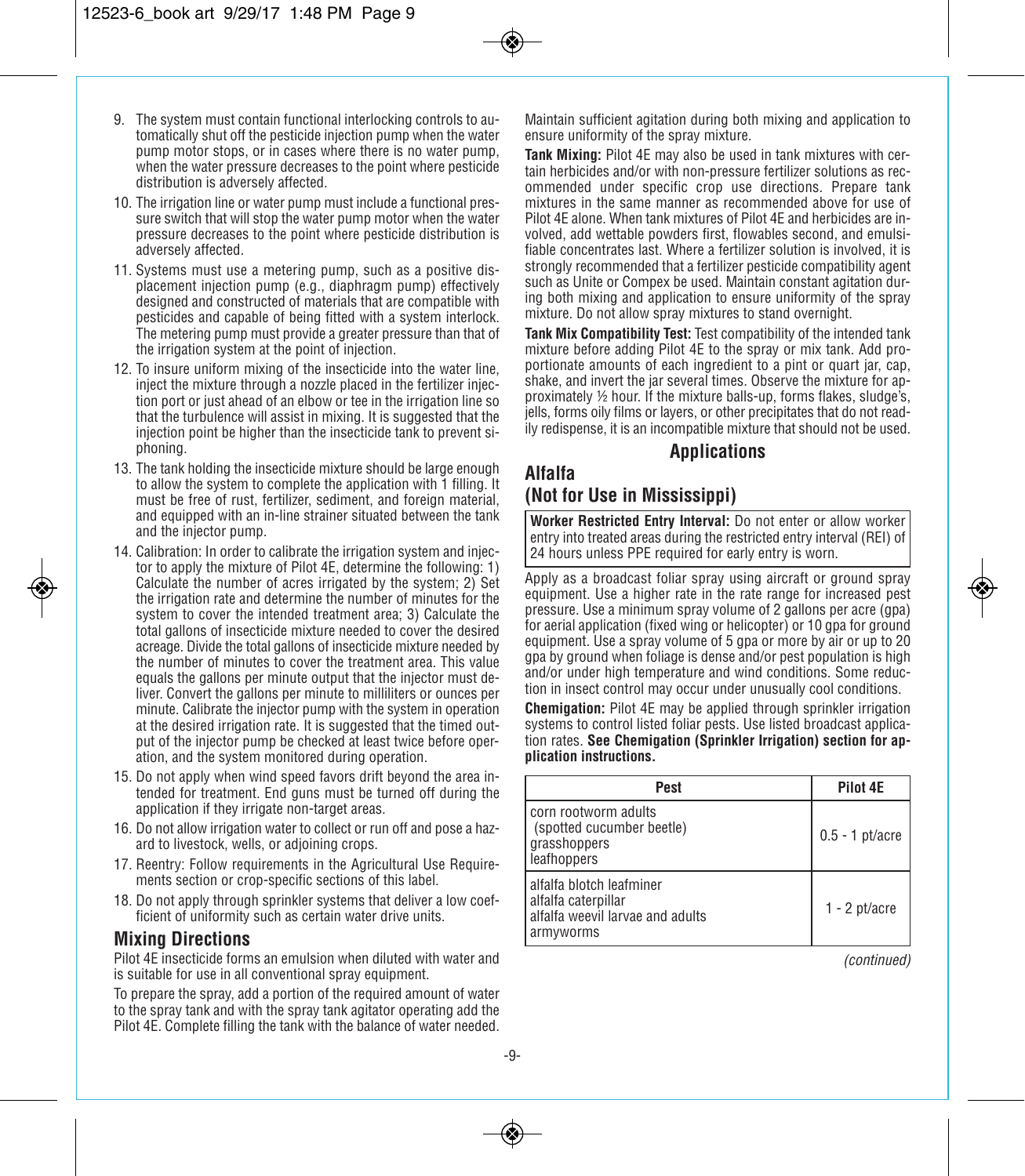## **Alfalfa (Not for Use in Mississippi)** *(continued)*

| Pest                                                                                                                                                                                                            | Pilot 4E        |
|-----------------------------------------------------------------------------------------------------------------------------------------------------------------------------------------------------------------|-----------------|
| blue alfalfa aphid<br>cowpea aphid<br>cutworms<br>eqyptian alfalfa weevil larvae and adults (1)<br>pea aphid<br>plant bugs<br>spittlebugs<br>spotted alfalfa aphid (suppression)<br>(not for use in California) | $1 - 2$ pt/acre |
| alfalfa webworm                                                                                                                                                                                                 | 1.5 pt/acre     |

Numbers in parentheses (-) refer to Pest Specific Use Directions.

#### **Pest Specific Use Directions:**

1. **In California:** For **Egyptian alfalfa weevil** control, apply the specified dosage in a minimum of 5 gpa of water when larvae are actively feeding.

#### **Specific Use Precautions:**

- Read and follow all Spray Drift Mitigation Measures (**See Spray Drift Mitigation Measures section**).
- Pilot 4E should not be tank mixed with other pesticides, surfactants, or fertilizer formulations unless prior use has shown the combination to be non-injurious to alfalfa under current conditions of use. Some phytotoxic symptoms may be observed on young, tender, rapidly growing alfalfa treated with Pilot 4E. Alfalfa will outgrow these symptoms and no yield loss should be expected.
- This product is highly toxic to bees exposed to direct treatment on alfalfa. Do not apply if nearby bees are clustered outside of hives and bees are actively foraging in the treated area. Protective information may be obtained from your Agricultural Extension Service.
- To avoid contamination of irrigation tail waters, do not flood irrigate within 24 hours following an application of Pilot 4E.

#### **Specific Use Restrictions:**

- **Preharvest Interval:** Do not cut or graze treated alfalfa within 7 days after application of 1/2 pint per acre of Pilot 4E, within 14 days after application of 1 pint per acre, or within 21 days after application of rates above 1 pint per acre.
- Do not make more than four applications per season of Pilot 4E or other product containing chlorpyrifos or apply any product containing chlorpyrifos more than once per alfalfa cutting.
- Do not make a second application of Pilot 4E or other product containing chlorpyrifos within 10 days of the first application.
- Maximum single application rate is 1 lb ai chlorpyrifos per acre.

## **Apple Tree Trunk (Not for Use in Mississippi)**

**Worker Restricted Entry Interval:** Do not enter or allow worker entry into treated areas during the restricted entry interval (REI) of 4 days unless PPE required for early entry is worn.

Apply as a post-bloom application to the lower 4 feet of the apple tree trunk for borer control in states east of the Rockies only (except Mississippi). Mix with water and apply directly to trunk from a distance of no more than 4 feet using low volume handgun or shielded spray equipment. Do not allow spray to contact foliage or fruit.

| <b>Target Pests</b>                                                                                                                                                     | Pilot 4E           |
|-------------------------------------------------------------------------------------------------------------------------------------------------------------------------|--------------------|
| American plum borer<br>apple bark borer<br>broad necked root borer<br>dogwood borer<br>flatheaded apple tree borer<br>roundheaded apple tree borer<br>tilehomed prionus | $1.5$ quart/100gal |

#### **Specific Use Precautions:**

• Read and follow all Spray Drift Mitigation Measures (**See Spray Drift Mitigation Measures section**).

#### **Specific Use Restrictions:**

- **• Preharvest Interval:** Do not apply within 28 days before harvest.
- Do not make more than one application of Pilot 4E to the apple tree trunk per year as either a prebloom or post-bloom application.
- This product may not be used if a prebloom application of any other product containing chlorpyrifos has been made during the year.
- Do not allow meat or dairy animals to graze in treated orchards.
- Treat only the lower 4 feet of the apple tree trunk.
- Do not apply when wind speed is greater than 10 mph.

#### **Asparagus**

**(For use only in Arizona, California, Idaho, Illinois, Indiana, Iowa, Kansas, Michigan, Minnesota, Missouri, Nebraska, North Dakota, Ohio, Oregon, South Dakota, Washington, and Wisconsin)**

**Worker Restricted Entry Interval:** Do not enter or allow worker entry into treated areas during the restricted entry interval (REI) of 24 hours unless PPE required for early entry is worn.

Apply as a ground broadcast foliar spray. Use sufficient volume of finished spray to ensure thorough coverage of crop foliage. **Note:** Pilot 4E may be applied aerially or with ground equipment for control of armyworms and grasshoppers.

| Pest                                                                                                                | Pilot 4E  |
|---------------------------------------------------------------------------------------------------------------------|-----------|
| armyworms(1)<br>asparagus aphids (1)<br>asparagus beetles (1)<br>cutworms (2)<br>grasshoppers (1)<br>symphylans (3) | 2 pt/acre |

Numbers in parentheses (-) refer to Pest Specific Use Directions.

#### **Pest Specific Use Directions:**

1. For **armyworms**, **asparagus beetles**, **asparagus aphids**, and **grasshoppers**, apply during the fern stage when field counts or crop injury indicates that damaging pest populations are developing or present.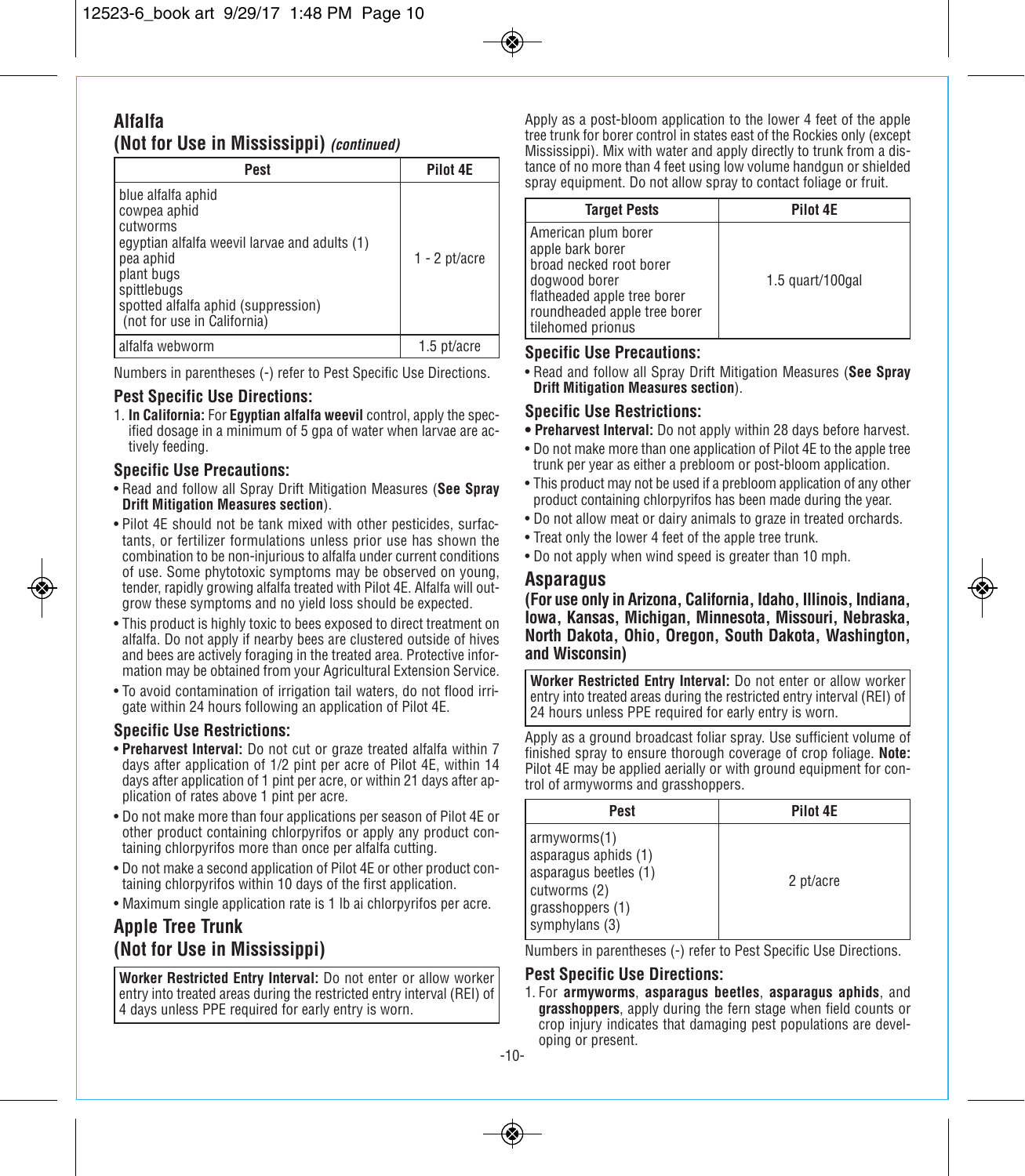- 2. For **cutworms**, it is preferable to apply when the soil is moist and worms are active on or near the soil surface.
- 3. For **symphylans**, apply at least two weeks before harvest for optimum control.

#### **Specific Use Precautions:**

• Read and follow all Spray Drift Mitigation Measures (**See Spray Drift Mitigation Measures section**).

#### **Specific Use Restrictions:**

- **Preharvest Interval:** Do not make more than one preharvest application per season or apply within 1 day of harvest.
- Do not make more than two postharvest applications during the fern stage.
- Do not make a second application of Pilot 4E or other product containing chlorpyrifos within 10 days of the first application.
- For use only in the Midwest and Pacific northwest states.
- Maximum single application rate preharvest or postharvest is 1 lb ai chlorpyrifos per acre.

## *Brassica* **(Cole) Leafy Vegetables1 and Radish, Rutabaga, and Turnip**

**Worker Restricted Entry Interval:** Do not enter or allow worker entry into treated areas during the restricted entry interval (REI) of 24 hours (3 days for cauliflower) unless PPE required for early entry is worn.

**<sup>1</sup>** *Brassica* **(cole) leafy vegetables including broccoli, broccoli raab. Brussels sprouts, cabbage, cauliflower, cavalo broccoli, Chinese broccoli, Chinese cabbage, collards, kale, kohnlrabi, mizuna, mustard greens, mustard spinach, rape greens**

#### **Specific Use Precautions:**

• Read and follow all Spray Drift Mitigation Measures (**See Spray Drift Mitigation Measures section**).

#### **Specific Use Restrictions:**

• If a preplant incorporation application for direct seeded or transplanted crops is made, **do not** apply this product as an at-plant or post plant soil application. If an at-plant or post plant soil application is made, **do not** apply this product as a preplant incorporation application for direct seeded or transplanted crops.

#### **Preplant Incorporation Application for Direct Seeded or Transplanted Crops**

Apply Pilot 4E as a broadcast spray to the soil surface using poweroperated ground spray equipment. Use a total spray volume of 10 gpa or more. On the day of treatment, incorporate Pilot 4E into the top 2 to 4 inches of soil using a disc, field cultivator, or equivalent equipment.

| Crop                                                                                                                                                                                                                      | Pest                                            | Pilot 4E    |
|---------------------------------------------------------------------------------------------------------------------------------------------------------------------------------------------------------------------------|-------------------------------------------------|-------------|
| cauliflower                                                                                                                                                                                                               | <b>Billbugs</b><br>Cutworms                     | 4.0 pt/acre |
| broccoli<br>broccoli raab<br>Brussels sprout<br>cabbage<br>Cavalo broccoli<br>Chinese broccoli<br>Chinese cabbage<br>collards<br>kale<br>kohlrabi<br>mizuna<br>mustard greens<br>mustard spinach<br>rape greens<br>turnip | Grubs<br>Root maggot<br>Symphylans<br>wireworms | 4.5 pt/acre |
| radish                                                                                                                                                                                                                    |                                                 | 5.5 pt/acre |
| rutabaga                                                                                                                                                                                                                  |                                                 | 4.5 pt/acre |

#### **Specific Use Precautions:**

- Read and follow all Spray Drift Mitigation Measures (**See Spray Drift Mitigation Measures section**).
- Insecticides, including Pilot 4E, may contribute to the stress of plants under certain environmental conditions. This stress may reduce plant stand or interfere with normal plant development. Herbicides used preplant incorporated may interact with insecticides and enhance this stress.

#### **At-plant or Post Plant Soil Application**

• Apply as indicated in Pest Specific Use Directions. Use a higher rate in the rate range when there is increased pest pressure.

| Crop                                                                                                                                                                                                                             | Pest            | Pilot 4F<br>(fl oz/1000 ft of row) |
|----------------------------------------------------------------------------------------------------------------------------------------------------------------------------------------------------------------------------------|-----------------|------------------------------------|
| cauliflower                                                                                                                                                                                                                      | root maggot (1) | $1.6 - 2.4$                        |
| broccoli<br>broccoli raab<br><b>Brussels sprout</b><br>cabbage<br>Cavalo broccoli<br>Chinese broccoli<br>Chinese cabbage<br>collards<br>kale<br>kohlrabi<br>mizuna<br>mustard greens<br>mustard spinach<br>rape greens<br>turnip |                 | $1.6 - 2.75$                       |

*(continued)*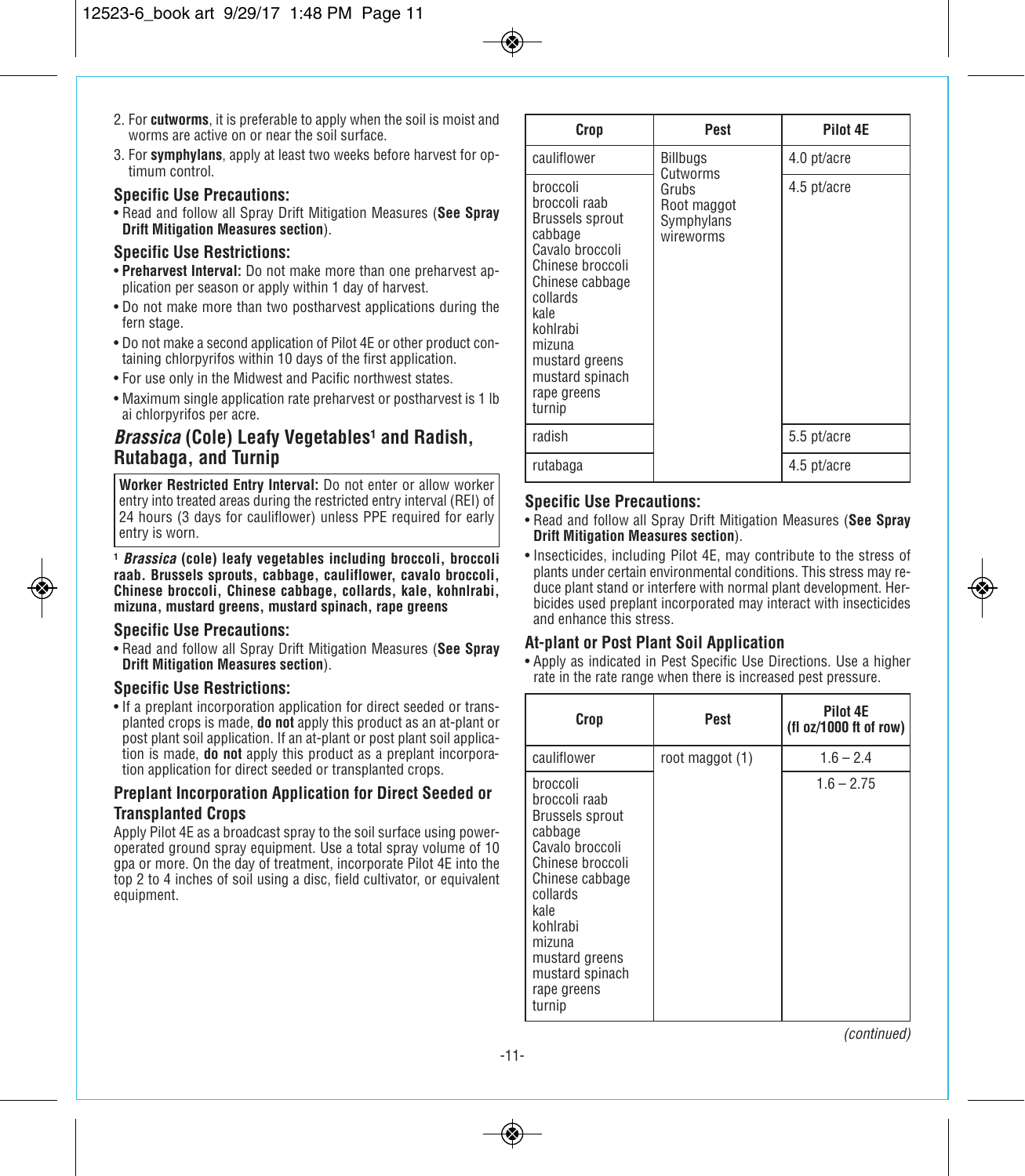| Crop                | Pest            | Pilot 4E<br>(fl oz/1000 ft of row)      |
|---------------------|-----------------|-----------------------------------------|
| broccoli<br>cabbage | root aphid (2)  | 12<br>(2.4 for double row<br>plantings) |
| radish              | root maggot (3) |                                         |
| rutabaga            | root maggot (1) | $1.6 - 3.2$                             |

**At-plant or Post Plant Soil Application** *(continued)*

Numbers in parentheses (-) refer to Pest Specific Use Directions.

#### **Pest Specific Use Directions:**

#### 1**. Root maggot:**

- **Direct seeded crops (broccoli , broccoli raab, Brussels sprout, cabbage, cauliflower, Cavalo broccoli, Chinese broccoli, Chinese cabbage, collards, kale, kohlrabi, mizuna, mustard greens, mustard spinach, rape greens, rutabaga, turnip):** Apply the specified dosage in a water-based spray as a 4-inch wide band over the row at planting time. Band placement should be behind the planter shoe and in front of the press wheel to achieve shallow incorporation. Use a minimum of 40 gpa total spray volume.
- **Transplanted crops (broccoli , broccoli raab, Brussels sprout, cabbage, cauliflower, Cavalo broccoli, Chinese broccoli, Chinese cabbage, collards, kale, kohlrabi, mizuna, mustard greens, mustard spinach, rape greens, turnip):** Apply Pilot 4E as a water-based spray directed to the base of the plants immediately after setting. Use a minimum of 40 gpa total spray. Do not add any additional adjuvants, surfactants or spreader stickers. Do not apply as a foliage application.
- 2. **Root aphid (broccoli, cabbage):** Apply Pilot 4E in water or with liquid fertilizer injected as a side dress on each side of the row after plants are established. See Mixing Directions section for Mixing instructions for Liquid Fertilizer. Avoid mechanical damage to crop roots. Use a minimum of 15 gpa of total spray volume.
- 3. **Root maggot (radish):** Apply the specific dosage as a water based drench in the seed furrows with the seed at planting time. Use a minimum of 40 gpa of total drench.

#### **Specific Use Precautions:**

• Read and follow all Spray Drift Mitigation Measures (**See Spray Drift Mitigation Measures section**).

#### **Specific Use Restrictions for Preplant Incorporation and At-Plant or Post Plant Soil Applications:**

#### **Post Plant Soil Applications:**

#### **• Soil applications (all labeled crops):**

- **Preharvest Interval:** Do not apply within 30 days before harvest.
- Do not foliar apply any other chlorpyrifos product labeled for foliar applications within 10 days of a soil application of Pilot 4E.

#### • **Do not aerially apply this product in Mississippi.**

• **Cauliflower:** Do not apply more than 2 pints of Pilot 4E to cauliflower planted in 40-inch rows. Use proportional amounts for other row spacing, but do not exceed 4 pints per acre of Pilot 4E. Do not make more than 1 soil application per crop. The maximum application rate for cauliflower is 1.2 oz ai chlorpyrifos per 1000 ft of row.

- **Broccoli, broccoli raab, Brussels sprout, cabbage, cauliflower, Cavalo broccoli, Chinese broccoli, Chinese cabbage, collards, kale, kohlrabi, mizuna, mustard greens, mustard spinach, rape greens, turnip:** Do not apply more than 2.6 pints of Pilot 4E per acre when planted in 40- inch rows. Do not apply more than 4.5 pints of Pilot 4E per acre to these crops when in 20-inch rows (or 2 rows per bed). Use proportional amounts for other row spacing, but do not exceed 4.5 pints per acre of Pilot 4E.
- **Radish:** Do not apply more than 5.5 pints of Pilot 4E per acre. The maximum single application rate for radish is 0.5 oz ai chlorpyrifos (1 fl oz of Pilot 4E) per 1000 ft of row.
- **Rutabaga:** Do not apply more than 4.5 pints of Pilot 4E per acre. The maximum application rate for rutabaga is 1.6 oz ai chlorpyrifos (3.2 fl oz of Pilot 4E) per 1000 ft of row. Do not use rutabaga tops for food or feed purposes.

## **Foliar Application [***Brassica* **(Cole) Leafy Vegetables Only]**

Apply with conventional power-operated spray equipment in 20 to 150 gpa of water. Use a higher rate in the rate range when there is increased pest pressure. Consult your state agricultural experiment station extension service specialist, or integrated pest control advisor for proper time to treat in your area.

| Pest                                                                                             | Pilot 4E           |
|--------------------------------------------------------------------------------------------------|--------------------|
| armyworms<br>cabbage aphid<br>l cutworms<br>imported cabbage worm<br>striped flea beetle (adult) | $1 - 2$<br>pt/acre |

#### **Specific Use Precautions:**

• Read and follow all Spray Drift Mitigation Measures (**See Spray Drift Mitigation Measures section**).

#### **Specific Use Restrictions:**

- **Preharvest Interval:** Do not apply within 21 days before harvest.
- Do not make more than three applications of products containing chlorpyrifos per crop.
- Do not make a second application of Pilot 4E or other product containing chlorpyrifos within 10 days of the first application.
- **Do not aerially apply this product in Mississippi.**

## **Christmas Trees (Nurseries and Plantations) (Not for Use in Mississippi)**

**Worker Restricted Entry Interval:** Do not enter or allow worker entry into treated areas during the restricted entry interval (REI) of 24 hours unless PPE required for early entry is worn.

Unless otherwise indicated, apply as a foliar spray using power operated ground equipment. Thorough coverage of foliage is essential. Use a minimum 10 gpa of finished spray with ground equipment. Use higher volume of finished spray, 20 gpa or more, when foliage is dense and/or pest density is high and/or under high temperature and wind conditions.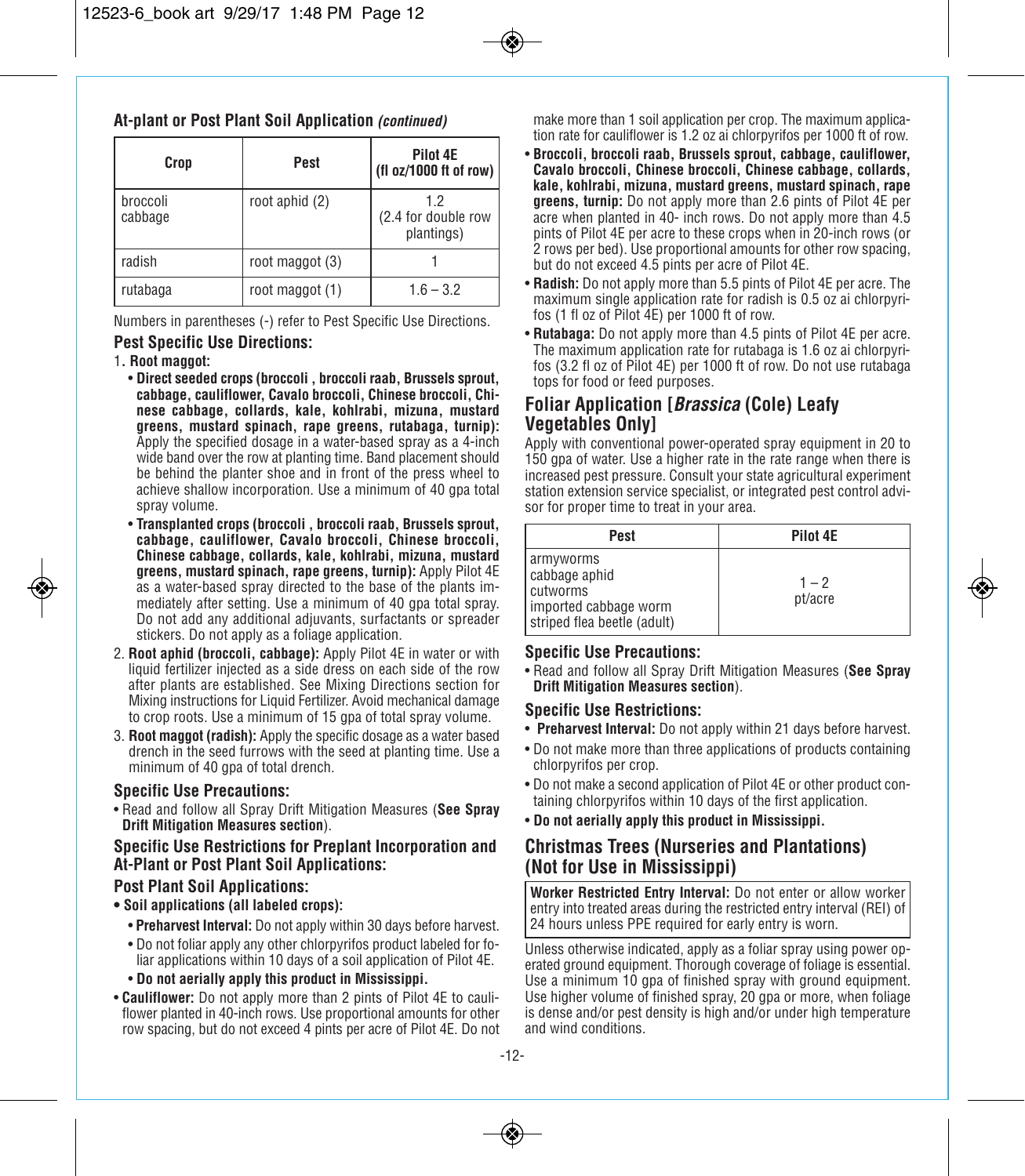| <b>HOD VAIIGLY</b>                                                                                                                                       | moctro vunuvnou                                                                                                                                                                                                                                                                                                                                                                                                                                                                 | . <del>.</del> . |
|----------------------------------------------------------------------------------------------------------------------------------------------------------|---------------------------------------------------------------------------------------------------------------------------------------------------------------------------------------------------------------------------------------------------------------------------------------------------------------------------------------------------------------------------------------------------------------------------------------------------------------------------------|------------------|
| balsam fir<br>blue spruce<br>concolor fir<br>douglas fir<br>eastern<br>white pine<br>fraser fir<br>grand fir<br>noble fir<br>scotch pine<br>white spruce | ants (4)<br>aphids<br>adelgids (cooley, eastern spruce<br>gall)<br>Douglas fir needle midge<br>European pine sawfly<br>European pine shoot moth<br>grasshoppers<br>gypsy moth<br>mites (1) (european red spider,<br>two spotted spider)<br>pales weevil (adult)<br>pine needle midge<br>pine spittlebug<br>plant bugs<br>scale (2)<br>(black pine)<br>(pine needle)<br>(pine tortoise)<br>(spruce bud)<br>(striped pine)<br>spittlebugs<br>spruce budworm<br>spruce needleminer | 1 gt/acre        |
|                                                                                                                                                          | pales weevil (3)                                                                                                                                                                                                                                                                                                                                                                                                                                                                | 3 gt/100 gal     |

**Tree Variety Insects Controlled Pilot 4E**

#### **Nurseries and Plantation Crops**

Numbers in parentheses (-) refer to Pest Specific Use Directions.

#### **Specific Use Directions:**

**For nurseries, apply only in wholesale nursery operations. Wholesale nursery operations are commercial agricultural operations which do not sell or distribute directly to consumers or the general public through retail sales. Plants, trees, or any parts of the plants or trees treated with this product cannot be sold or distributed directly to consumers or the general public through retail sales.**

#### **Pest Specific Use Directions:**

- 1. When large numbers of spider mite eggs are present at the first application, a second application after 7 to 10 days may be required to control newly hatched nymphs and maintain effective control. **Not for control of mites in Washington and Oregon**.
- 2. For **scale** control apply when scale crawlers are active.
- 3. Apply as a cut stump drench.
- 4. Excludes ants of significant public health importance, such as fire ants, harvester ants, carpenter ants, and pharaoh ants.

#### **Specific Use Precautions:**

- Read and follow all Spray Drift Mitigation Measures (**See Spray Drift Mitigation Measures section**).
- **Phytotoxicity:** Do not apply under conditions of extreme heat or drought stress. Environmental factors and varietal differences significantly influence potential phytotoxic expression. **Testing has shown that Pilot 4E may be used at recommended rates on the following conifer species without serious phytotoxicity: balsam**

**fir, concolor fir, Douglas fir, eastern white pine, Fraser fir, grand fir, noble fir, Scotch pine, white spruce**. Before treating large numbers of other conifer species, it is recommended that a small block of plants be treated and observed 7 to 10 days for symptoms of phytotoxicity. **Note:** The user assumes responsibility for determining if it is safe to treat other conifer species with Pilot 4E under commercial growing conditions.

#### **Specific Use Restrictions:**

- Do not make more than three applications of Pilot 4E or other product containing chlorpyrifos per season.
- Do not make a second application of Pilot 4E or other product containing chlorpyrifos within 7 days of the first application.
- Do not allow meat or dairy animals to graze in treated areas.

## **Citrus Fruits1 (Not for Use in Mississippi)**

**Worker Restricted Entry Interval:** Do not enter or allow worker entry into treated areas during the restricted entry interval (REI) of 5 days unless PPE required for early entry is worn.

**1Including calamondin, chironja, citrus citron, citrus hybrids, grapefruit, kumquat, lemon, lime, mandarin (tangerine), pummelo, satsuma mandarin, sour orange, sweet orange, tangelo, tangor**

Apply as a concentrate or dilute spray using conventional, power operated spray equipment. Use a higher rate in rate range when there is increased pest pressure. Use sufficient water to ensure thorough and complete coverage of the foliage and fruit. For dilute sprays (greater than 200 gpa), use a spray concentration of at least 0.5 pints of Pilot 4E per 100 gallons of finished spray. Complete coverage is not necessary for outside canopy sprays targeting certain pests such as *lepidoptera* insects and katydids. Treat when pests become a problem or in accordance with the local spray schedule as recommended by your State Agricultural Experiment Station, certified Pest Control Advisor, or Extension Service Specialist. To avoid excessive ridging, do not apply Pilot 4E to citrus from December up to the initiation of bloom.

**Use of Spray Oils:** To improve control of aphids, **mealybugs, scale insects, and thrips**, a petroleum spray oil approved for use on citrus trees may be added to spray mixtures at up to 1.8 gallons per 100 gallons of spray.

| Pest                                                                                                                                                                                                                                                                                                            | Pilot 4E           |
|-----------------------------------------------------------------------------------------------------------------------------------------------------------------------------------------------------------------------------------------------------------------------------------------------------------------|--------------------|
| aphids (including brown<br>citrus aphids)<br>glassywinged sharpshooter<br>grasshoppers (1)<br>katydids<br>Lepidopterous larvae (such as<br>avocado leafroller, cutworms,<br>fruit tree leafroller, orange dogs,<br>orange tortrix, western tussock moth)<br>mealybugs (see below for<br>California and Arizona) | $2 - 7$<br>pt/acre |

*(continued)*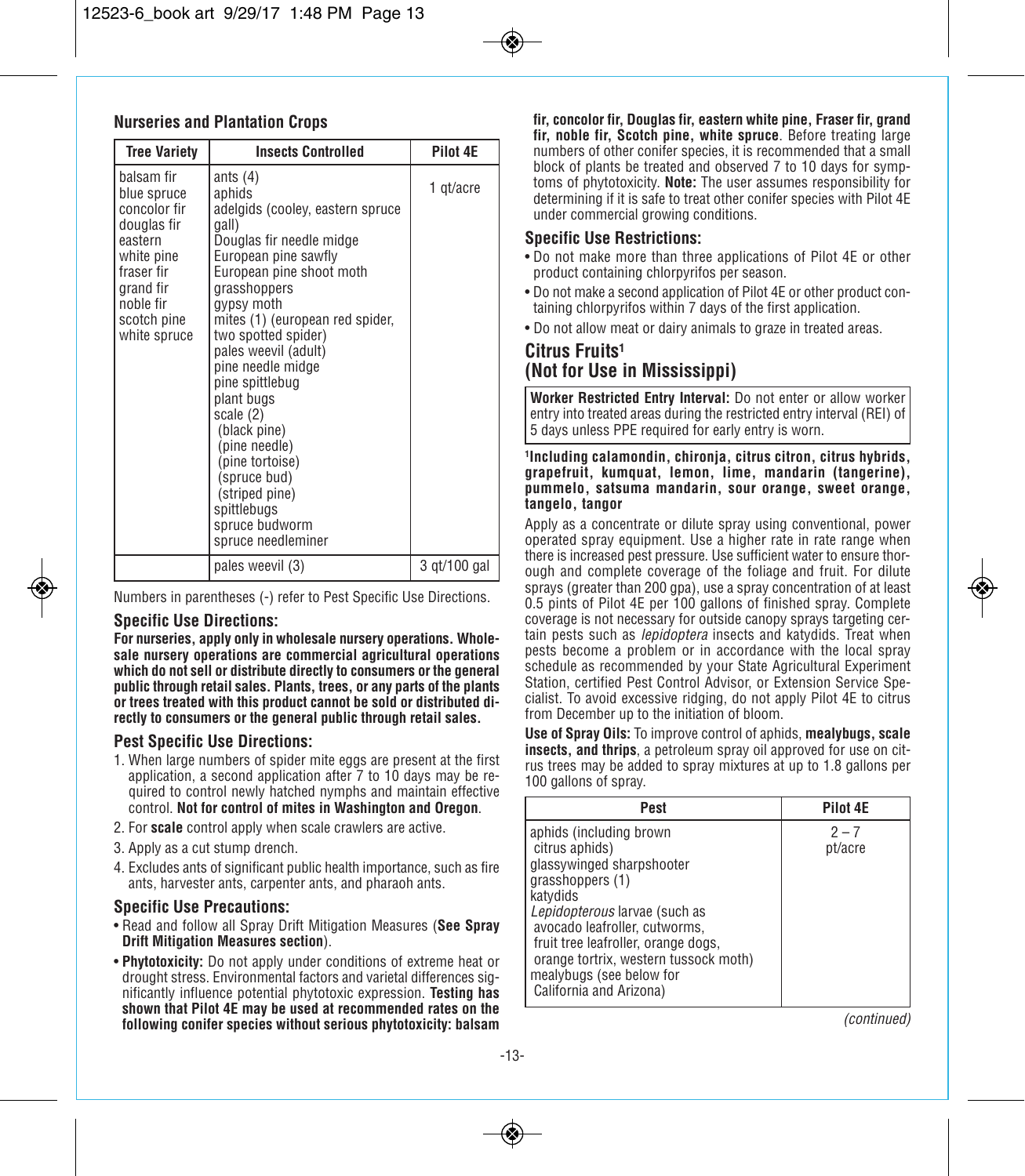## **Citrus Fruits1 (Not for Use in Mississippi)** *(continued)*

| Pest                                                                                                                                                                                                                                                            | Pilot 4E            |
|-----------------------------------------------------------------------------------------------------------------------------------------------------------------------------------------------------------------------------------------------------------------|---------------------|
| scale insects (such as: black<br>scale, brown soft scale, chaff<br>scale, California red scale (see<br>below for California and Arizona),<br>Florida red scale, long scale,<br>purple scale and snow scale)<br>thrips (see below for California<br>and Arizona) | $2 - 7$<br>pt/acre  |
| citrus rust mites (2) (3)                                                                                                                                                                                                                                       | $4 - 7$<br>pt/acre  |
| citrus psylla (4)                                                                                                                                                                                                                                               | 5<br>pt/acre        |
| thrips suppression and mealybugs<br>(California and Arizona, see restrictions)                                                                                                                                                                                  | $6 - 12$<br>pt/acre |
| california red scale<br>(California and Arizona, see restrictions)                                                                                                                                                                                              | $8 - 12$<br>pt/acre |

Numbers in parentheses (-) refer to Pest Specific Use Directions.

#### **Pest Specific Use Directions:**

- 1. **Lubber grasshoppers:** Effective control requires direct contact with spray when grasshoppers are small (less than 1 inch in length).
- 2. For control of **citrus rust mites**, use a spray concentration of at least 1 pint per 100 gallons.
- 3. In Los Angeles, Monterey, Orange, San Diego, San Luis Obispo, Santa Barbara, and Ventura Counties in California, Pilot 4E may be tank mixed with petroleum spray oils registered for control of **mites** in citrus. Follow all label directions and precautions for Pilot 4E and tank mix partners. Do not exceed 1.8% oil v/v or 1.8 gallons of oil per 100 gallons of spray. Use only on citrus species and varieties for which Pilot 4E is registered.
- 4. For control of **citrus psylla** add citrus oil at 2% v/v in a tank mix with Pilot 4E.

#### **Specific Use Precautions:**

- Read and follow all Spray Drift Mitigation Measures (**See Spray Drift Mitigation Measures section**).
- Observe local recommendations for tank mix combinations especially with regard to use of Pilot 4E with spray oil. Consult with a county farm advisor, county agency, extension service personnel, agricultural commissioner or pest control advisor, for local recommendations.
- Do not apply when trees are stressed by drought or high temperatures.
- Pilot 4E is highly toxic to bees exposed to direct treatment and should not be applied when bees are actively visiting the area. During the citrus bloom period in California, apply from 1 hour after sunset until 2 hours before sunrise.

• Additional Precautions for California and Arizona: Pilot 4E should not be used in combination with spray oil when temperatures are expected to exceed 95°F the day of application or for several consecutive days thereafter.

#### **Specific Use Restrictions:**

- **Preharvest Interval:** Do not treat within 21 days of harvest for applications of up to 7 pints of Pilot 4E per acre or within 35 days for application of rates above 7 pints per acre.
- The use of application rates greater than 8 pints of Pilot 4E (4 lb ai chlorpyrifos) per acre are allowed only in the following counties in California: Fresno, Tulare, Kern, Kings, and Madera.
- Do not apply more than 15 pints of Pilot 4E (7.5 lb ai chlorpyrifos) per acre per year.
- Do not make more than two applications of Pilot 4E or other products containing chlorpyrifos per year (does not include citrus orchard floors).
- Do not make second foliar application of Pilot 4E or other product containing chlorpyrifos within 30 days of the first application.
- Do not allow meat or dairy animals to graze in treated areas.

## **Citrus Orchard Floors1 (Not for Use in Mississippi)**

**Worker Restricted Entry Interval:** Do not enter or allow worker entry into treated areas during the restricted entry interval (REI) of 5 days unless PPE required for early entry is worn.

**<sup>1</sup> Including calamondin, chironja, citrus citron, citrus hybrids, grapefruit, kumquat, lemon, lime, mandarin (tangerine), pummelo, satsuma mandarin, sour orange, sweet orange, tangelo, tangor**

Apply as a ground broadcast spray directed to the orchard floor to control foraging ants and suppress mounds. Do not apply spray to contact foliage or fruit. Apply in a total spray volume of 25 gpa or more using equipment that will apply the spray uniformly to the soil surface. Use a higher rate in the rate range for increased pest pressure. For best results, remove weed growth or other obstructions that might prevent the spray from reaching the soil surface. Foliar applications of Pilot 4E or other products containing chlorpyrifos may be made in addition to the orchard floor treatments but must comply with the 10 day re-treatment interval (see Specific Use Restrictions).

**Chemigation:** Pilot 4E may be applied to citrus orchard floors through sprinkler irrigation systems only if the system uniformly covers the soil surface at the base of the tree. Apply at listed broadcast application rates to control listed pests. **See Chemigation (Sprinkler Irrigation) section** for application instructions.

**Note:** Do not apply in tank mixture with Evik herbicide.

| Pest     | Pilot 4E          |
|----------|-------------------|
| Ants (1) | $1.5 - 2$ pt/acre |

#### **Pest specific Use Directions:**

1. Excludes ants of significant public health importance, such as fire ants, harvester ants, carpenter ants, and pharaoh ants.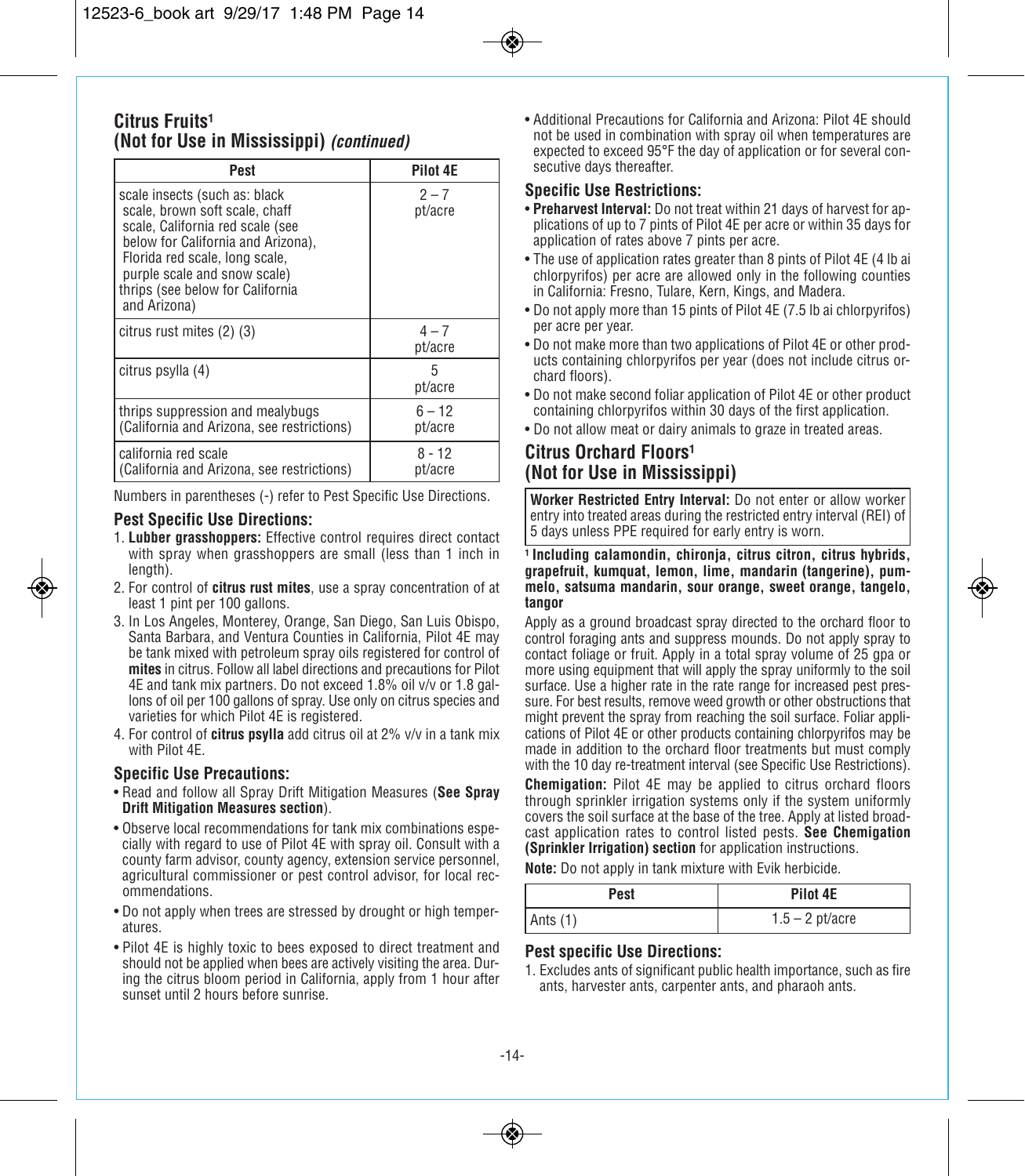

Impregnation of Dry Bulk Fertilizer: Use a closed rotary drum mixer suitable for blending of dry bulk fertilizer equipped with an internal spray nozzle. Add the dry fertilizer to the mixer followed by the appropriate amount of Pilot 4E. After mixing the dry ingredients to ensure uniformity, add water through the spray nozzle in an amount sufficient to just dampen the mixture (4 to 8 pints of water per ton of fertilizer). The spray nozzle should be positioned within the mixer to provide uniform coverage of the tumbling mixture of fertilizer and Pilot 4E. Addition of water will cause Pilot 4E to uniformly adhere to the dry bulk fertilizer. Bulk fertilizers impregnated with Pilot 4E should be applied immediately, not stored. Foliar applications of Pilot 4E may be made in addition to the orchard floor treatments.

Compliance with any and all federal and state laws and regulations relating to the Pilot 4E and fertilizer mixture is the responsibility of the person offering such mixture for sale or distribution.

#### **Specific Use Precautions:**

• Read and follow all Spray Drift Mitigation Measures (**See Spray Drift Mitigation Measures section**).

#### **Specific Use Restrictions:**

- **Preharvest Interval:** Do not apply last treatment within 28 days before harvest.
- Do not apply more than 3 quarts of Pilot 4E (3 lb ai chlorpyrifos) per acre per year.
- Do not make more than three applications of Pilot 4E or other products containing chlorpyrifos per year (does not include foliar applications to citrus trees).
- Do not make a second application of Pilot 4E or other product containing chlorpyrifos within 10 days of the first application.
- Do not allow meat or dairy animals to graze in treated areas.
- Maximum single application rate is 1 lb ai chlorpyrifos per acre.

## **Corn (Field Corn and Sweet Corn, Including Corn Grown for Seed)**

**Worker Restricted Entry Interval:** Do not enter or allow worker entry into treated areas during the restricted entry interval (REI) of 24 hours unless PPE required for early entry is worn.

## **Conservation Tillage: Preplant, At-Plant, or Preemergence Applications**

Apply as a broadcast spray to surface trash and exposed soil surface using power-operated ground spray equipment. Use a total spray volume of 20 gpa or more.

Use a higher use rate of Pilot 4E in the rate range when there is increased pest pressure.

**Tank Mixing and Mixing with Liquid Fertilizer:** Pilot 4E may be applied in tank mixture with liquid fertilizer solutions. **See Mixing Directions section** for tank mixing instructions. Read and carefully follow all applicable directions, restrictions, and precautions on labeling for each product used in combination with Pilot 4E.

| Pest      | Pilot 4E |
|-----------|----------|
| armyworms | 1 - 2    |
| cutworms  | pt/acre  |

#### **Postemergence Application**

Apply as a postemergence broadcast spray using sufficient spray volume to ensure thorough coverage of treated plants, but no less than 15 gpa for ground spray equipment or 2 to 5 gpa for aircraft equipment. Control may be reduced at low spray volumes under high temperature and wind conditions. **Note: Do not apply aerially in Mississippi. Tank Mix with Glyphosate:** Pilot 4E may be tank mixed with glyphosate products when application is to be made to glyphosate-tolerant corn.

**Chemigation:** Pilot 4E may be broadcast applied postemergence through sprinkler irrigation systems at listed application rates to control listed foliar pests. For best results, tank mix Pilot 4E with 2 pints of non-emulsifiable oil. **See Chemigation (Sprinkler Irrigation) section for application instructions**.

| Pest                                                                                                                                                                                                         | Pilot 4E             |
|--------------------------------------------------------------------------------------------------------------------------------------------------------------------------------------------------------------|----------------------|
| grasshoppers                                                                                                                                                                                                 | $0.5 - 1$<br>pt/acre |
| aphids<br>armyworms<br>chinch bugs (1)<br>corn rootworm adults (2)<br>cutworms (3)<br>European corn borer (5)<br>flea beetle adults (1)<br>southern corn leaf beetle<br>webworms (4)<br>western bean cutworm | $1 - 2$<br>pt/acre   |
| corn earworm<br>Southwestern corn borer (6)                                                                                                                                                                  | $1.5 - 2$<br>pt/acre |
| billbugs (1)<br>common stalk borer (9)<br>corn rootworm larvae (7), (8)<br>lesser cornstalk borer                                                                                                            | 2<br>pt/acre         |

Numbers in parentheses (-) refer to Pest Specific Use Directions.

#### **Pest Specific Use Directions:**

- 1. For best **billbug**, **chinch bug**, or **flea beetle** control, ground apply in a minimum spray volume of 20 to 40 gpa at 40 psi. If corn is less than 6 inches tall, apply in a 9- to 12-inch wide band over the row. For corn greater than 6 inches tall, apply using drop nozzles directed to the base of the plant. Do not reduce the application rate for banded or directed applications. Concentrate the full labeled dosage rate in the treated zone. When chinch bugs continue to immigrate to corn over a prolonged period or under extreme pest pressure, a second application may be needed.
- 2. The recommended dosage will control silk clipping by **corn rootworm** adults.
- 3. For **cutworms**, it is preferable to apply Pilot 4E when soil is moist and worms are active on or near the soil surface. If ground is dry,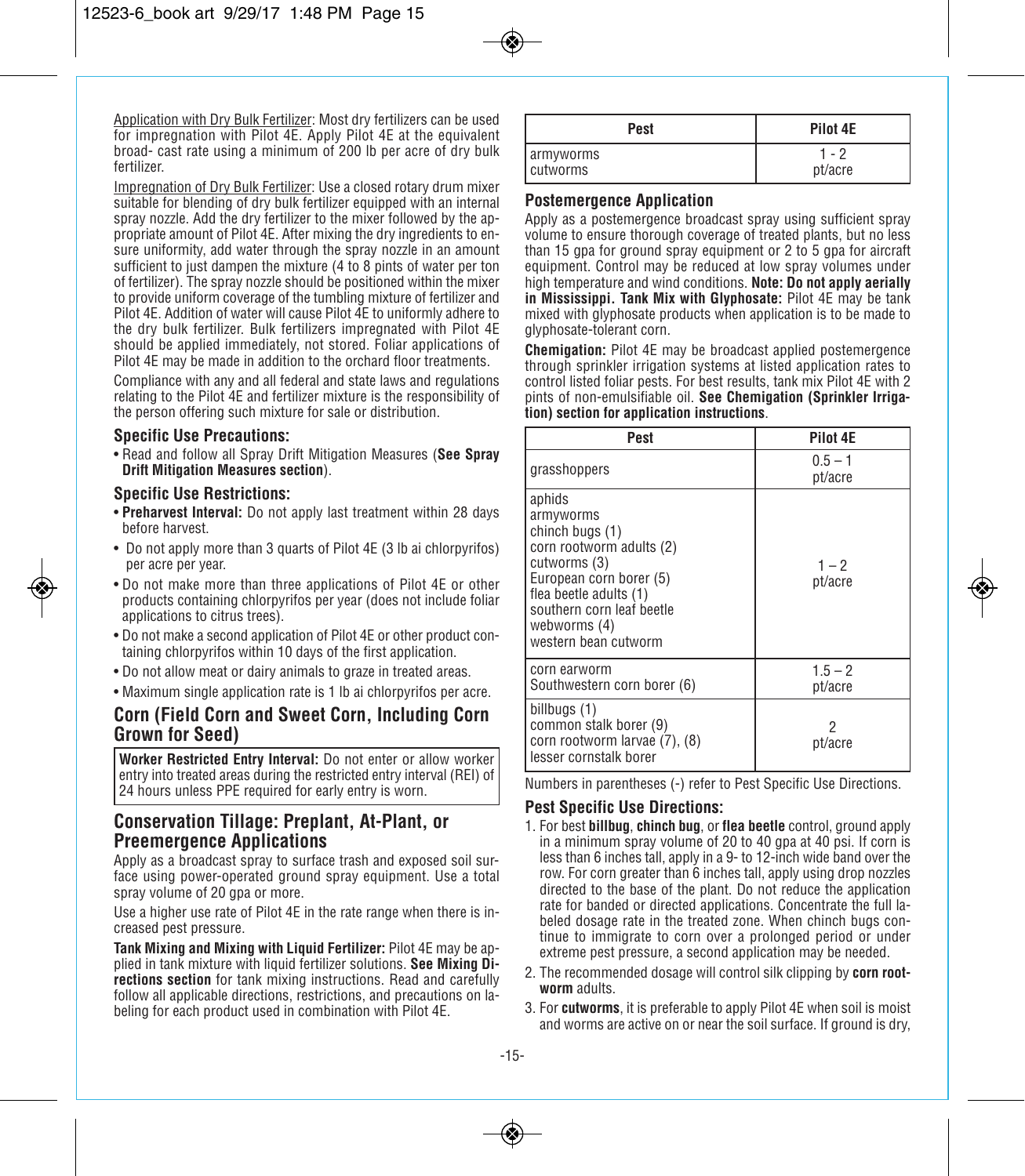cloddy, or crusted at time of treatment, worms may be protected from the spray and effectiveness will be reduced. Shallow incorporation using a rotary hoe or other suitable equipment immediately before or soon after treatment may improve control. A second application may be required if damage or density levels exceed economic thresholds established for your area.

- 4. For **webworm** control, shallow incorporation using a rotary hoe or other suitable equipment immediately before or soon after treatment is necessary.
- 5. For **European corn borer** control, use 1 1/2 to 2 pints per acre when application is made with power-operated ground or aerial equipment or 1 to 2 pints per acre when application is made through a sprinkler irrigation system. University research indicates that achieving greater than 50% control of first-generation **European borer** with a single liquid insecticide treatment is highly dependent on timing, insecticide placement, and weather conditions.
- 6. For **southwestern corn borer**, a second application may be applied 21 days later if needed due to reinfestation.
- 7. For postemergence control of **corn rootworm larvae** apply at cultivation. Direct the spray to both sides of the row at the base of the plants just ahead of the cultivator shovels. Cover the insecticide with soil around the brace roots. A cultivation application of Pilot 4E may be made in addition to an at-planting application of Pilot 15G insecticide.
- 8. Pilot 4E may also be applied through sprinkler irrigation systems at the rate of 2 pints per acre to control **corn rootworm larvae**. Time application to coincide with the appearance of the second instar larvae. Apply with enough water to wet the root zone to the depth control needed. If soils are wet, allow enough soil drying to occur such that an application using a minimum amount of water will not produce surface runoff. **See Chemigation (Sprinkler Irrigation) section for application instructions**.
- 9. Do not use Pilot 4E in combination with a burn down herbicide for control of **common stalk borer**. For **common stalk borer** control, treat approximately 11 days after application of Roundup herbicide or after burn down with paraquat herbicide is complete (3 to 5 days).

#### **Specific Use Precautions:**

• Read and follow all Spray Drift Mitigation Measures (**See Spray Drift Mitigation Measures section**).

#### **Specific Use Restrictions:**

- **Preharvest Interval:** Do not apply within 21 days before harvest of grain, ears, forage, fodder.
- Do not apply more than 6 pints of Pilot 4E (3 lb ai chlorpyrifos) per acre per season.
- Do not make more than three applications of any product containing chlorpyrifos per season including the maximum allowed of two granular applications, at the 1 lb ai chlorpyrifos rate.
- Do not make a second application of Pilot 4E or other product containing chlorpyrifos within 10 days of the first application.
- If more than 1 lb ai granular chlorpyrifos per acre is applied atplant (for a maximum of 1.3 lb ai per acre per season), only one additional application of liquid product containing chlorpyrifos at 1 lb ai per acre is allowed per season, for a total of 2.3 lb ai chlorpyrifos per acre per season.
- The maximum single application rate is 2 pints of Pilot 4E (1 lb ai chlorpyrifos) per acre.
- Do not apply in tank mixes with Steadfast and Lightning herbicides.
- **Do not aerially apply this product in Mississippi.**

## **Cotton (Not for Use in Mississippi)**

**Worker Restricted Entry Interval:** Do not enter or allow worker entry into treated areas during the restricted entry interval (REI) of 24 hours unless PPE required for early entry is worn.

Apply as a broadcast foliar spray using aircraft or ground spray equipment in all states except Arizona and California. Use a higher rate in the rate range when there is increased pest pressure. Use sufficient spray volume to ensure thorough coverage of treated plants, but no less than 10 gpa for ground spray equipment or 2 gpa for aircraft equipment. Increase spray volume when foliage is dense and/or pest population is high and/or under high temperature and wind conditions. Treat when field counts indicate damaging insect populations are developing or present.

**Chemigation:** Pilot 4E may be applied through sprinkler irrigation systems at listed broadcast application rates to control listed foliar pests. **See Chemigation (Sprinkler Irrigation) section for application instructions**.

Proper application methods are necessary to ensure thorough spray coverage and correct rate, and minimize off-target drift. Follow Application Guidelines for ground and aerial application and Spray Drift Management recommendations in General Information section of this label.

## **All States except Arizona and California**

| Pest                                                                                                               | Pilot 4E           |
|--------------------------------------------------------------------------------------------------------------------|--------------------|
| cotton fleahopper (1)<br>plant bugs (1)<br>(Lygus, Mirids)                                                         | $0.37 - 1$ pt/acre |
| grasshoppers<br>thrips                                                                                             | $0.5 - 1$ pt/acre  |
| cotton aphid<br>fall armyworm<br>yellowstriped armyworm                                                            | $0.5 - 2$ pt/acre  |
| spider mites (2)                                                                                                   | 1 pt/acre          |
| beet armyworm<br>cotton bollworm (3)<br>cutworms<br>pink bollworm<br>salt marsh caterpillar<br>tobacco budworm (3) | $1.5 - 2$ pt/acre  |

Numbers in parentheses (-) refer to Pest Specific Use Directions.

#### **Pest Specific Use Directions:**

1. The 3/8 pint per acre rate will not provide a high degree of control but, compared to the 1 pint per acre rate, will minimize the damage from **plant bugs** and **cotton fleahoppers** and allow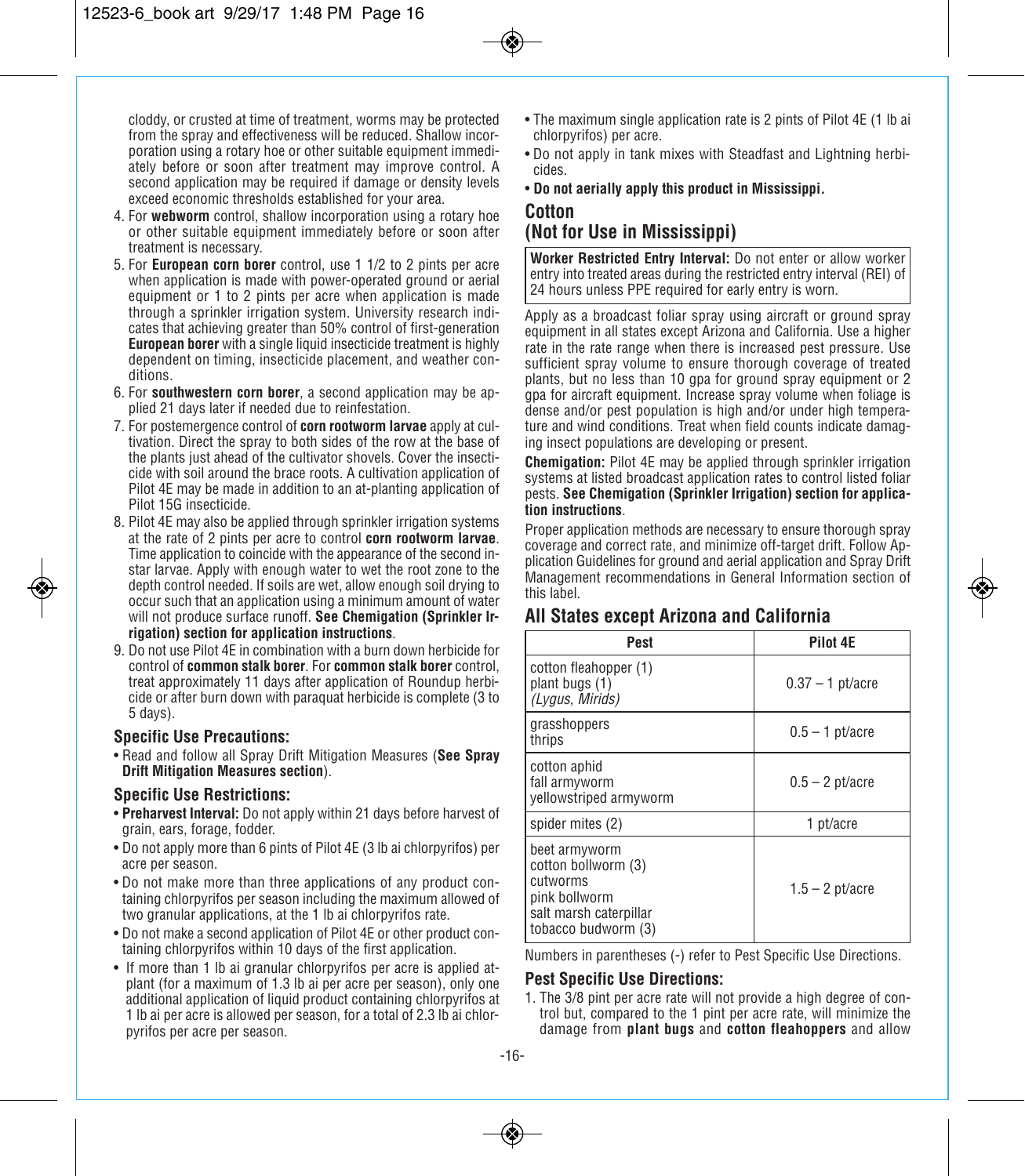increased survival and build-up of beneficial insects to aid in the control of bollworms infesting cotton.

- 2. **Spider mites:** When large numbers of eggs are present, scout the treated area in 3 to 5 days. If newly hatched nymphs are present, make a follow-up application of a non-chlorpyrifos product that is effective against mites.
- 3. **Bollworms and budworms:** For best results, it is suggested that fields be scouted twice per week and applications made when worms are 1/4-inch or less in length.

#### **Specific Use Precautions:**

• Read and follow all Spray Drift Mitigation Measures (**See Spray Drift Mitigation Measures section**).

#### **Arizona and California**

| Pest                                                                                                                                                         | Pilot 4E        |
|--------------------------------------------------------------------------------------------------------------------------------------------------------------|-----------------|
| armyworms<br>cotton aphid<br>cotton fleahopper<br>Lygus<br>salt marsh caterpillar<br>silverleaf whitefly (1)<br>thrips                                       | $1 - 2$ pt/acre |
| boll weevil<br>cotton bollworm (2)<br>cotton leaf perforator (suppression)<br>cutworms<br>pink bollworm<br>spider mites (suppression)<br>tobacco budworm (2) | 2 pt/acre       |

Numbers in parentheses (-) refer to Pest Specific Use Directions.

#### **Pest Specific Use Directions:**

- 1. **Silverleaf whitefly:** Apply in tank mix combination with the recommended rate of a pyrethroid insecticide labeled for control or suppression.
- 2. **Bollworms and budworms:** For best results, it is suggested that fields be scouted twice per week and applications made when worms are 1/4-inch or less in length.

#### **Specific Use Precautions:**

• Read and follow all Spray Drift Mitigation Measures (**See Spray Drift Mitigation Measures section**).

#### **Specific Use Restrictions:**

- **Preharvest Interval:** Do not apply within 14 days before harvest.
- Do not apply more than 6 pints of Pilot 4E (3 lb ai chlorpyrifos) per acre per season.
- Do not make more than three applications of Pilot 4E or other products containing chlorpyrifos per crop season.
- Do not make a second application of Pilot 4E or other product containing chlorpyrifos within 10 days of the first application.
- Do not allow meat or dairy animals to graze in treated areas.
- Do not feed gin trash or treated forage to meat or dairy animals.
- Maximum single application rate is 1 lb ai (2 pints) chlorpyrifos per acre.

## **Cranberries (Not for Use in Mississippi)**

**Worker Restricted Entry Interval:** Do not enter or allow worker entry into treated areas during the restricted entry interval (REI) of 24 hours unless PPE required for early entry is worn.

Apply as a broadcast foliar spray. Use sufficient spray volume to ensure thorough coverage, but no less than 15 gpa. Except for control of cranberry weevil, treat when field counts indicate damaging insect populations are developing or present.

**Chemigation:** Pilot 4E may be applied through sprinkler irrigation systems to control listed pests. Apply at listed broadcast application rates. **See Chemigation (Sprinkler Irrigation) section for application instructions**.

| Pest                                                                                                              | Pilot 4E |
|-------------------------------------------------------------------------------------------------------------------|----------|
| brown spanworm<br>cranberry fruitworm<br>cranberry weevil (1)<br>cutworms<br>fireworms<br>sparganothis fruitworms | pt/acre  |

Numbers in parentheses (-) refer to Pest Specific Use Directions.

#### **Pest Specific Use Directions:**

1. For weevil control, apply once at flower bud development (late May, early June) and, if weevils are present, once after 100% bloom (early to mid-July).

#### **Specific Use Precautions:**

- Read and follow all Spray Drift Mitigation Measures (**See Spray Drift Mitigation Measures section**).
- Apply only after the winter flood water has been removed. To avoid pesticide contamination of flood waters, do not apply when bogs are flooded.

#### **Specific Use Restrictions:**

- **Preharvest Interval:** Do not apply within 60 days before harvest.
- Do not make more than two applications of Pilot 4E or other products containing chlorpyrifos per season.
- Do not make a second application of Pilot 4E or other product containing chlorpyrifos within 10 days of the first application.
- Maximum single application rate is 1.5 lb ai chlorpyrifos per acre.

## **Figs (Not for Use in California)**

**Worker Restricted Entry Interval:** Do not enter or allow worker entry into treated areas during the restricted entry interval (REI) of 4 days unless PPE required for early entry is worn.

Apply Pilot 4E as a dormant application in late winter prior to beetle emergence and prior to leaf formation. Use a spray volume of 10 gpa or more and apply as a broadcast spray to the soil surface using power operated ground spray equipment. On the day of treatment, incorporate Pilot 4E into the top 3 inches of soil using suitable equipment.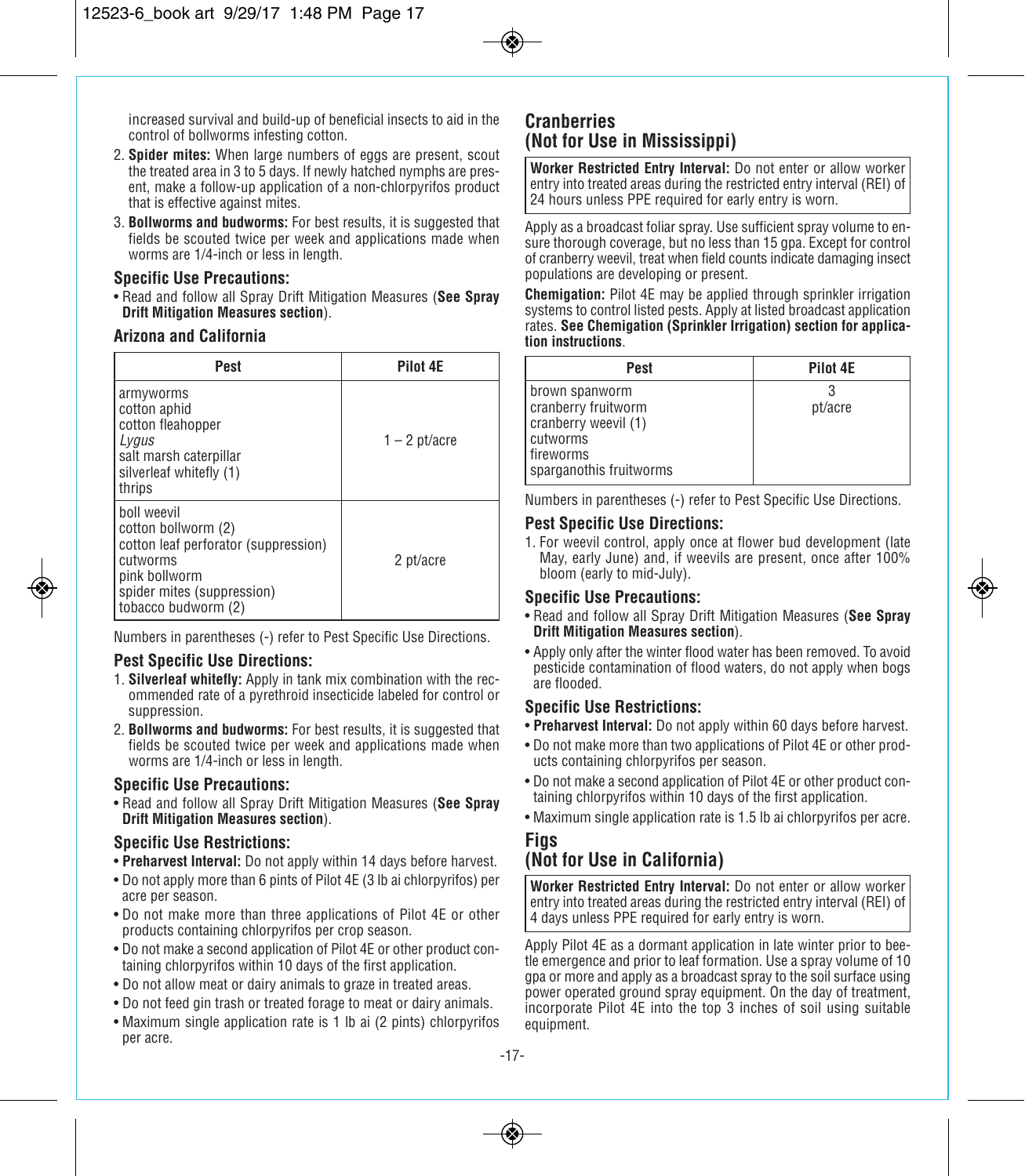| Pest               | Pilot 4E |
|--------------------|----------|
| dried fruit beetle | gt/acre  |

#### **Specific Use Precautions:**

• Read and follow all Spray Drift Mitigation Measures (**See Spray Drift Mitigation Measures section**).

#### **Specific Use Restrictions:**

- **Preharvest Interval:** Do not apply within 7 months (217 days) of harvest.
- Make only one application per year of Pilot 4E or other product containing chlorpyrifos.
- Maximum single application rate is 2 lb ai chlorpyrifos (2 quarts Pilot 4E) per acre.

## **Grape (Areas East of the Continental Divide Only) (Not for Use in Mississippi)**

**Worker Restricted Entry Interval:** Do not enter or allow worker entry into treated areas during the restricted entry interval (REI) of 24 hours unless PPE required for early entry is worn.

#### **Soil Surface Application**

Apply Pilot 4E just before the pest emerges from the soil. Apply 2 quarts of the diluted spray mixture to the soil surface on a 15-square foot area (4.4 ft circle) around the base of each vine.

| Pest          | Pilot 4E<br>(pint/100 gal) |  |  |
|---------------|----------------------------|--|--|
| I grape borer | 4.5                        |  |  |

#### **Specific Use Precautions for Soil Surface Applications:**

• Read and follow all Spray Drift Mitigation Measures (**See Spray Drift Mitigation Measures section**).

#### **Specific Use Restrictions for Soil Surface Applications:**

- Do not allow spray to contact fruit or foliage.
- Maximum single application rate for soil surface application is 2.25 lb ai chlorpyrifos per 100 gallons.

#### **Prebloom Application**

Apply as a spray drench ground application using a minimum spray volume of 25 gpa.

| Pest                                        | Pilot 4E |  |  |
|---------------------------------------------|----------|--|--|
| climbing cutworm (1)<br>grape mealybugs (2) | gt/acre  |  |  |

Numbers in parentheses (-) refer to Pest Specific Use Directions.

#### **Pest Specific Use Directions:**

1. **Cutworm:** For control, apply 1 quart of Pilot 4E per acre as a broadcast spray in a minimum spray volume of at least 50 gallons of water using power-operated ground spray equipment. Treat when cutworms first become active and when field counts indicate damaging insect population are developing or present. Do not apply after bloom stage of growth. Consult your state agricultural experiment station or extension service specialist concerning cutworm control practices in your area.

2. **Grape mealybug:** For control, apply 1 quart of Pilot 4E per acre in a minimum spray volume of at least 50 gallons of water per acre using power-operated ground spray equipment only prior to late budbreak. Applications after budbreak may result in transient yellowing (Concords).

#### **Specific Use Precautions for Prebloom Applications:**

• Read and follow all Spray Drift Mitigation Measures (**See Spray Drift Mitigation Measures section**).

#### **Specific Use Restrictions for Prebloom Applications:**

- Do not use in conjunction with soil surface application for grape borer control.
- Maximum single application rate for prebloom application to minimize phytotoxicity is 1 lb ai chlorpyrifos (1 quart of Pilot 4E) per acre.

#### **Specific Use Restrictions for Soil Surface Application and Prebloom Application:**

- **Preharvest Interval:** Do not apply within 35 days before harvest.
- Do not make more than one application of Pilot 4E or other products containing chlorpyrifos per season.
- Based upon available residue data, the use of Pilot 4E in grapes is restricted to areas east of the Continental Divide only.
- **Do not use in the state of Mississippi.**

## **Legume Vegetables1 (Succulent or Dried) Except Soybean (Not for Use in Mississippi)**

**Worker Restricted Entry Interval:** Do not enter or allow worker entry into treated areas during the restricted entry interval (REI) of 24 hours unless PPE required for early entry is worn.

**<sup>1</sup> Including: but not limited to: adzuki bean, asparagus bean, bean, blackeyed pea, broad bean (dry and succulent), catjang, chickpea, Chinese longbean, cowpea, crowder pea, dwarf bean, edible pod pea, English pea, fava bean, field bean, field pea, garbanzo bean, garden pea, grain lupin, green pea, guar, hyacinth bean, jackbean, kidney bean, lablab bean, lentil, lima bean (dry and green), moth bean, mung bean, navy bean, pea, pidgeon pea, pinto bean, rice bean, runner bean, snap bean, snow pea, southern pea, sugar snap pea, sweet lupin, tepary bean, urd bean, white lupin, white sweet lupin, yardlong bean.**

#### **Preplant Broadcast Application**

Apply Pilot 4E at a rate of 2 pints per acre to control seed maggots. Make a preplant broadcast application in a minimum of 10 gpa of spray to the soil surface using suitable ground equipment. To improve the activity against seed maggots, Pilot 4E must be incorporated into the top 1 to 3 inches of soil using suitable tillage equipment.

#### **At Plant T-Band Application**

Apply 1.8 fl oz of Pilot 4E per 1000 feet of row at 30-inch row spacing. Apply the spray in a 3-to 5-inch wide band over the row behind the planter shoe and in front of the press wheel to achieve shallow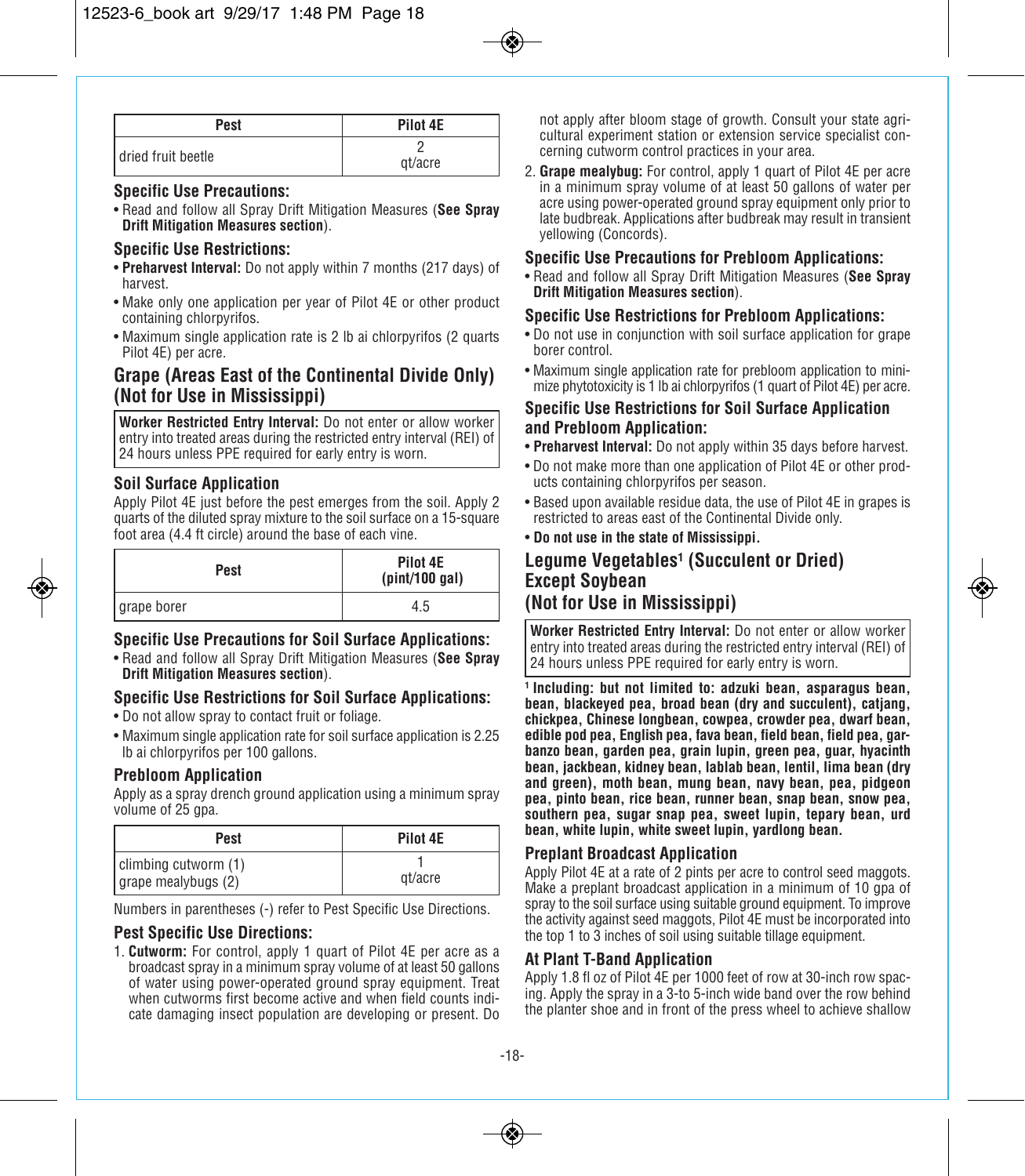incorporation. Mix the specified dosage in a minimum of 10 gpa of spray and apply to the soil surface using suitable ground spray equipment. Equivalent rates of insecticide spray required per 100 feet of row for various row spacing are given in the accompanying table. To improve the activity of Pilot 4E against seed maggots, incorporate the Pilot 4E into the top 1⁄2 to 1-inch of soil using tines or chains or other suitable equipment.

| <b>Spray</b><br>volume | FI oz of Spray Volume per 100 feet of Row |                               |      |      |  |  |
|------------------------|-------------------------------------------|-------------------------------|------|------|--|--|
| Per Acre<br>(Gallons)  | 30-inch                                   | 24-inch<br>22-inch<br>28-inch |      |      |  |  |
| 10                     | 7.3                                       | 6.9                           | 5.9  | 5.4  |  |  |
| 15                     | 11                                        | 10.3                          | 8.8  | 8.1  |  |  |
| 20                     | 14.7                                      | 13.7                          | 11.8 | 10.8 |  |  |

#### **Specific Use Precaution:**

- Read and follow all Spray Drift Mitigation Measures (**See Spray Drift Mitigation Measures section**).
- Insecticides, including Pilot 4E, may contribute to the stress of the bean plant under certain environmental conditions. This stress may reduce plant stand or interfere with normal plant development. Herbicides used preplant incorporated may interact with insecticides and enhance this stress.

#### **Specific Use Restrictions:**

- Do not make more than one application per year.
- Do not apply more than 2 pints of Pilot 4E per acre.
- Do not apply Pilot 4E at-plant if the field was treated with a preplant incorporated treatment of Pilot 4E.

## **Onions (Dry Bulb)**

**Worker Restricted Entry Interval:** Do not enter or allow worker entry into treated areas during the restricted entry interval (REI) of 24 hours unless PPE required for early entry is worn.

#### **At-Plant Soil Drench Application**

For direct seeded onions to control onion maggot, apply Pilot 4E in a water based spray as a 2- to 4-inch wide band over the row at planting time in a minimum of 40 gpa. Equivalent rates of insecticide spray required per 1000 feet of row for various row spacings are given in the accompanying table. Shallow incorporation is necessary. Placement behind the planter shoe and in front of the press wheel is recommended. Phytotoxicity may occur if Pilot 4E is sprayed directly onto onion seeds. Do not mix Pilot 4E with other pesticide products. **Note:** The user should exercise reasonable judgment and caution with this product. Until familiar with results under user planting and growing conditions, limit application of this product to a small area to determine plant tolerance and extent of injury if such occurs prior to initiating large scale applications.

| Row            | Pilot 4E (fl oz/1000 ft of row) |      |         |         |
|----------------|---------------------------------|------|---------|---------|
| <b>Spacing</b> | 10-inch<br>6-inch               |      | 12-inch | 18-inch |
| 32 fl oz/acre  | 0.37                            | 0.61 | 0.73    | 1.1     |

#### **Specific Use Precautions:**

• Read and follow all Spray Drift Mitigation Measures (**See Spray Drift Mitigation Measures section**).

#### **Specific Use Restrictions:**

- Do not make more than 1 application per year.
- Maximum single application rate is 0.03 lb ai chlorpyrifos per 1000 feet of row.
- **Do not aerially apply this product in Mississippi**.

#### **Postplant Soil Drench Application**

Apply as an early season directed spray to the base of onion seedlings or transplants during peak egg lying. Use a minimum of 100 gpa for thorough wetting.

| Pest                            | Pilot 4E |
|---------------------------------|----------|
| onion maggot<br>seedcorn maggot | Qt/acre  |

#### **Specific Use Precautions:**

• Read and follow all Spray Drift Mitigation Measures (**See Spray Drift Mitigation Measures section**).

#### **Specific Use Restrictions:**

- **Preharvest Interval:** Do not harvest within 60 days of application.
- Do not make more than two applications (at plant plus postplant) per year.
- Maximum single application rate is 1 lb ai (1 quart of Pilot 4E) chlorpyrifos per acre.
- **Do not aerially apply this product in Mississippi**.

#### **Peanut**

**Worker Restricted Entry Interval:** Do not enter or allow worker entry into treated areas during the restricted entry interval (REI) of 24 hours unless PPE required for early entry is worn.

Apply to the soil surface as a preplant broadcast spray followed by immediate soil incorporation to a depth of 3 to 4 inches. Use a minimum of 10 gpa total spray.

| Pest                    | Pilot 4E  |  |  |
|-------------------------|-----------|--|--|
| wireworms (suppression) | 4 pt/acre |  |  |

#### **Specific Use Precautions:**

• Read and follow all Spray Drift Mitigation Measures (**See Spray Drift Mitigation Measures section**).

#### **Specific Use Restrictions:**

- **Preharvest Interval:** Do not harvest within 21 days after treatment.
- The combined total of preplant and postplant applications of Pilot 4E, Pilot 15G or other products containing chlorpyrifos must not exceed 4 lb ai chlorpyrifos per acre per season.
- Do not make more than one preplant application of Pilot 4E per season.
- Do not feed treated peanut forage or hay to meat or dairy animals.
- Maximum single application rate is 2 quarts Pilot 4E (2 lb ai chlorpyrifos) per acre.

**• Do not aerially apply this product in Mississippi.**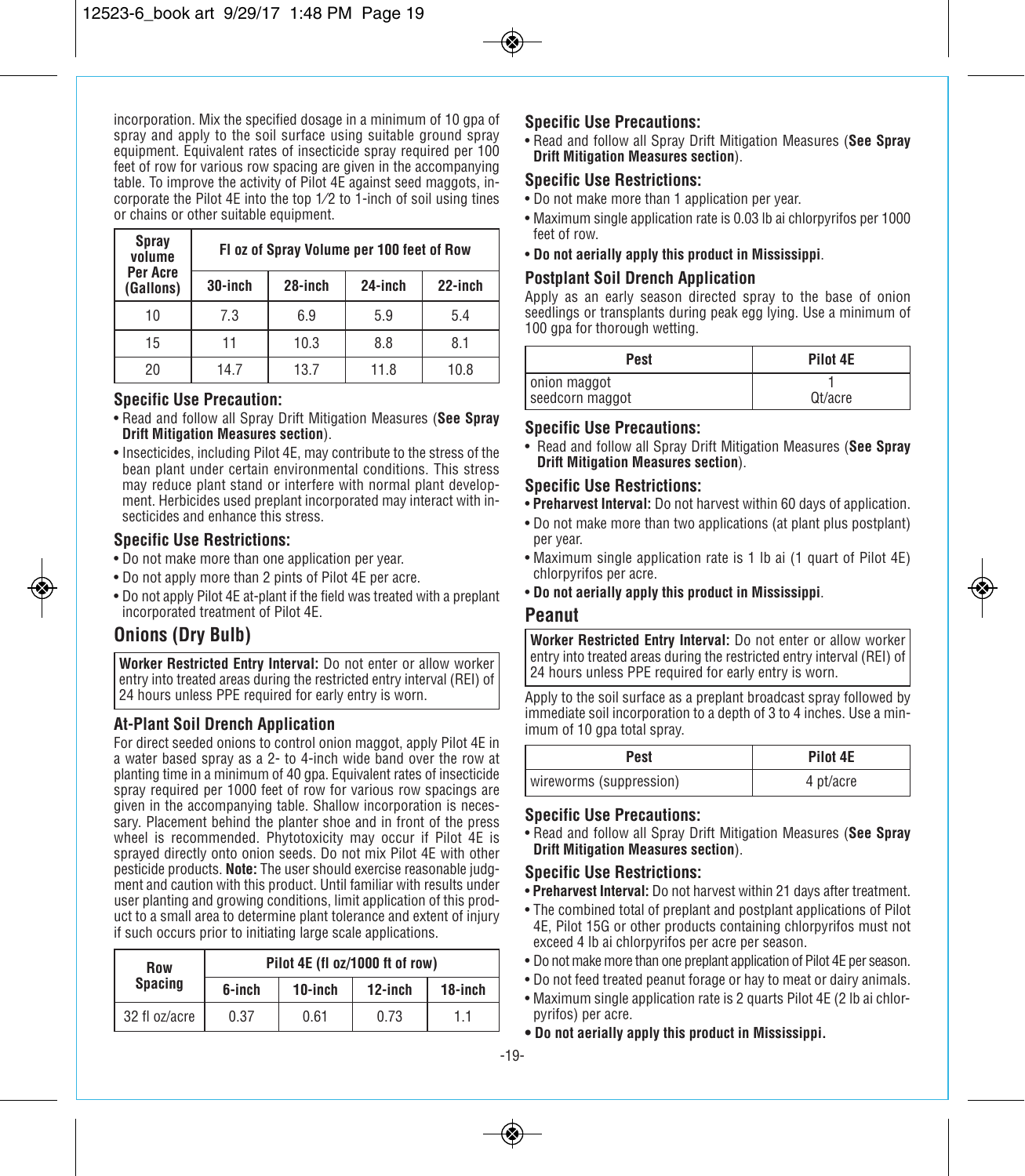## **Pear**

## **(For Use in California, Oregon and Washington)**

**Worker Restricted Entry Interval:** Do not enter or allow worker entry into treated areas during the restricted entry interval (REI) of 24 hours unless PPE required for early entry is worn.

#### **Postharvest Application**

Mix the specified dosage in 100 to 400 gpa of spray and apply using an airblast speed sprayer or other suitable ground equipment.

| Pest         | Pilot 4E  |  |  |
|--------------|-----------|--|--|
| Codling moth | 4 pt/acre |  |  |

#### **Specific Use Precautions:**

• Read and follow all Spray Drift Mitigation Measures (**See Spray Drift Mitigation Measures section**).

#### **Specific Use Restrictions:**

- Do not make more than one postharvest application (prior to dormancy) per year.
- Maximum single application rate is 2 quarts Pilot 4E (2 lb ai chlorpyrifos) per acre.
- Do not harvest or use treated fruit for food or feed.
- Do not allow meat or dairy animals to graze in treated orchards.
- If unauthorized entry into a treated orchard cannot be prevented, then the orchard must be posted with the appropriate signs according to the Worker Protection Standard while treated, unharvested fruit remains on the tree.

## **Peppermint and Spearmint (Not for Use in Mississippi)**

**Worker Restricted Entry Interval:** Do not enter or allow worker entry into treated areas during the restricted entry interval (REI) of 24 hours unless PPE required for early entry is worn.

Apply as a broadcast spray using a total spray volume of 10 gpa or more using ground equipment.

**Chemigation:** Pilot 4E may be applied through sprinkler irrigation systems at listed broadcast application rates to control listed foliar pests. **See Chemigation (Sprinkler Irrigation) section for application instructions**.

| Pest                                         | Pilot 4E        |  |
|----------------------------------------------|-----------------|--|
| cutworm (1)                                  | $2 - 4$ pt/acre |  |
| garden symphylans (2)<br>mint root borer (3) | 4 pt/acre       |  |

Numbers in parentheses (-) refer to Pest Specific Use Directions.

#### **Pest Specific Use Directions:**

1. **Cutworms:** Apply during May and June when field counts indicate damaging insect populations are developing or present. When larvae are less than 3/4 inch in length, use the 2 pint rate; otherwise, use the higher rate.

- 2. **Garden symphylans:** Apply preplant to the soil surface. On the same day of treatment, incorporate the insecticide into the top 2 to 4 inches of soil using a disc, field cultivator, or equivalent equipment.
- 3. **Mint borer:** Apply postharvest when field counts indicate damaging insect populations are developing or present. If ground applied, follow with approximately 1 acre inch of sprinkler irrigation immediately after application to incorporate the insecticide into the soil or apply by chemigation.

#### **Specific Use Precautions:**

• Read and follow all Spray Drift Mitigation Measures (**See Spray Drift Mitigation Measures section**).

#### **Specific Use Restrictions:**

- **Preharvest Interval:** Do not apply within 90 days before harvest.
- Make only one application of Pilot 4E or other product containing chlorpyrifos during the growing season.
- Do not make more than one preplant incorporated application in the spring.
- Do not use in conjunction with a broadcast foliar application of Pilot 4E for cutworm control.
- Make only one postharvest application per season of Pilot 4E or other products containing chlorpyrifos.
- Maximum single application rate is 2 quarts Pilot 4E (2 lb ai chlorpyrifos) per acre.
- Do not use in conjunction with a broadcast foliar application of Pilot 4E for cutworm control.

## **Sorghum - Grain Sorghum (Milo)**

**Worker Restricted Entry Interval:** Do not enter or allow worker entry into treated areas during the restricted entry interval (REI) of 24 hours unless PPE required for early entry is worn.

Apply as a postemergence broadcast spray using sufficient spray volume to ensure thorough coverage of treated plants, but no less than 15 gpa for ground spray equipment or 2 to 5 gpa for aircraft equipment. **Note: Do not aerially apply in Mississippi**. Control may be reduced at low spray volumes under high temperature and wind conditions.

**Chemigation:** Pilot 4E may be applied through sprinkler irrigation systems at listed broadcast application rates to control listed foliar pests. **See Chemigation (Sprinkler Irrigation) section for application instructions**.

| Pest                                                                   | Pilot 4E          |
|------------------------------------------------------------------------|-------------------|
| sorghum midge (1)                                                      | $0.5$ pt/acre     |
| grasshoppers<br>vellow sugar cane aphid and other aphids               | $0.5 - 1$ pt/acre |
| greenbug (2)                                                           | $0.5 - 2$ pt/acre |
| armyworms<br>chinch bugs (3)<br>cutworms<br>lesser cornstalk borer (3) | $1 - 2$ pt/acre   |

*(continued)*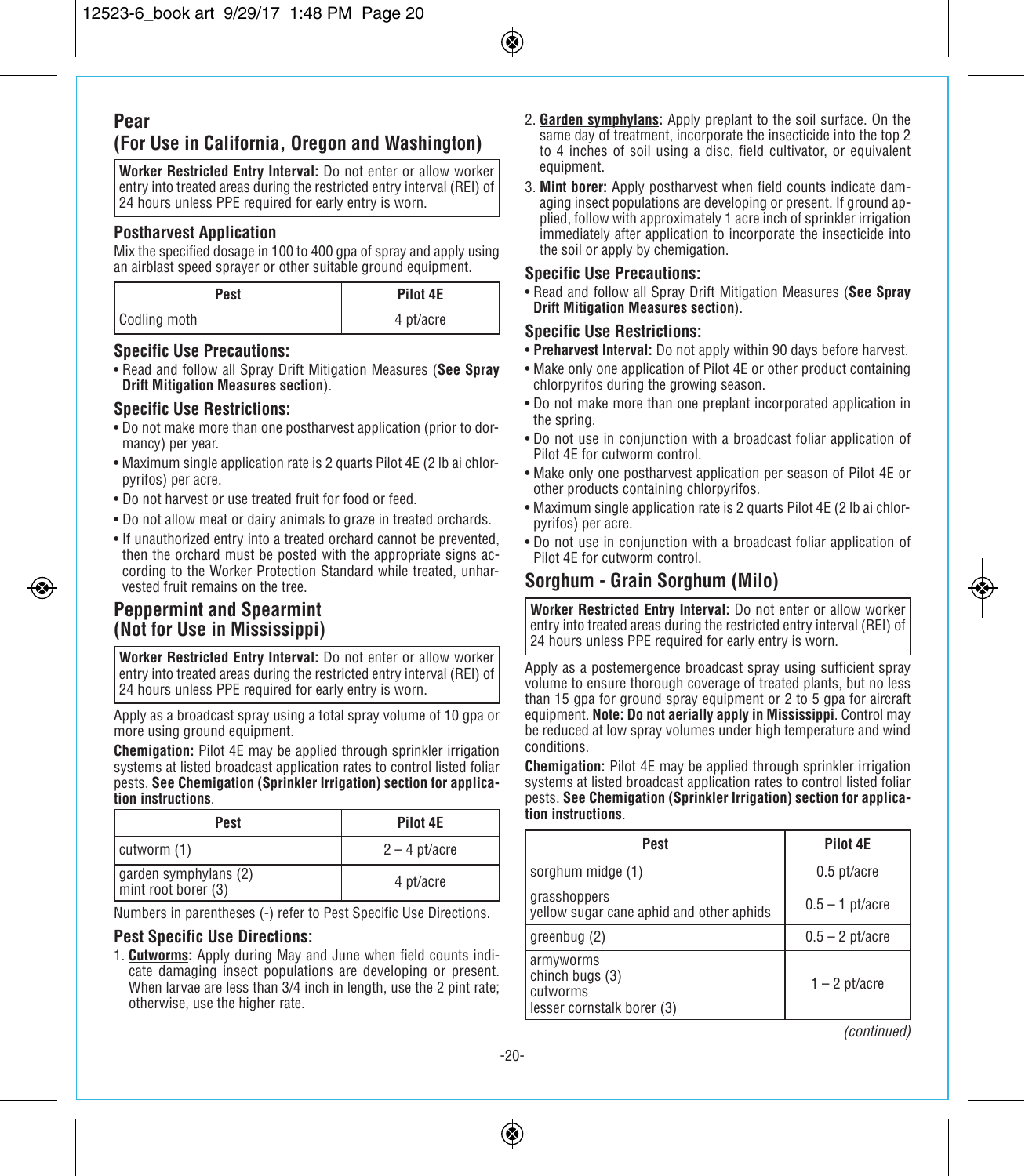## **Sorghum - Grain Sorghum (Milo)** *(continued)*

| Pest                                 | Pilot 4E          |
|--------------------------------------|-------------------|
| webworms                             | 1 pt/acre         |
| European and Southwestern corn borer | $1.5 - 2$ pt/acre |
| I corn earworm                       | 2 pt/acre         |

Numbers in parentheses (-) refer to Pest Specific Use Directions.

#### **Pest Specific Use Directions:**

- 1. **Sorghum midge:** Apply when 30% to 50% of the seed heads are in bloom
- 2. **Greenbug:** Use a higher rate within the indicated rate range when pest populations are high.
- 3. **Chinch bugs and lesser cornstalk borer:** Apply as a directed spray toward the base of the plant using power-operated ground spray equipment with sufficient water to ensure coverage of an 8 to 12- inch band centered in the row. For plants less than 6 inches high, apply an 8- to 12-inch band centered over the row. Do not reduce the dosage for banded or directed applications. Concentrate the full labeled dosage rate in the treated zone.

#### **Specific Use Precautions:**

- Read and follow all Spray Drift Mitigation Measures (**See Spray Drift Mitigation Measures section**).
- To minimize the potential for chemical injury, do not apply Pilot 4E to drought stressed grain sorghum within 3 days following irrigation or rain except where the product is applied in irrigation water.
- Be aware that sorghum lines used in seed production fields may be more susceptible to chemical injury. Susceptible inbred lines or hybrids are likely to be at greater risk of yield-reducing chemical injury when treated at the higher application rates. Do not apply more than 1 pint of Pilot 4E per acre to seed sorghum if the additional risk of crop injury is unacceptable.

#### **Specific Use Restrictions:**

- **Preharvest Interval:** Do not harvest for grain, forage, fodder, hay, or silage within 30 days after application of 1 pint of Pilot 4E per acre or within 60 days after application of rates above 1 pint per acre.
- Do not apply more than 3 pints of Pilot 4E (1.5 lb ai chlorpyrifos) per acre per season.
- Do not make more than three applications of Pilot 4E or other products containing chlorpyrifos for a total of 1.5 lb ai chlorpyrifos per use season. If application rate of 2 pints Pilot 4E (1 lb ai chlorpyrifos) is used, then only one additional application of no more than 1 pint Pilot 4E (0.5 lb ai chlorpyrifos) may be made.
- Do not make a second application of Pilot 4E or other product containing chlorpyrifos within 10 days of the first application.
- Do not treat sweet varieties of sorghum.
- Maximum single application rate is 1 lb ai chlorpyrifos per acre.

## **Soybean (Not for Use in Mississippi)**

**Worker Restricted Entry Interval:** Do not enter or allow worker entry into treated areas during the restricted entry interval (REI) of 24 hours unless PPE required for early entry is worn.

#### **Soil Application**

Apply as a broadcast treatment to soil surface in a minimum spray volume of 10 gpa using suitable ground spray equipment or as a band application. Use a higher rate in the rate range when there is increased pest pressure. For band application, equivalent rates of insecticide spray required per 100 feet of row for various row spacing are given in the accompanying table. For at-plant treatments, apply in a 4- to 6-inch band centered over the row. Position the spray nozzle in front of the planter shoe or press wheel or after the press wheel followed by a drag chain for light incorporation. **Do not apply as an in-furrow treatment**. For a postemergence rescue treatment, apply as a directed spray in a 9- to 12-inch band at the base of the plant. For plants less than 6 inches tall, apply over-the-top in a 6- to 12-inch band.

| Pest                                                                     |                    | <b>At-Plant Treatment</b><br>(Broadcast,<br>T-band or band) |                    | Postemergence<br><b>Rescue Treatment</b><br>(band only) |                                |     |
|--------------------------------------------------------------------------|--------------------|-------------------------------------------------------------|--------------------|---------------------------------------------------------|--------------------------------|-----|
| cutworms<br>lesser cornstalk<br>borer                                    | $1 - 2$<br>pt/acre |                                                             | $1 - 2$<br>pt/acre |                                                         |                                |     |
| <b>Fluid Ounces of Spray Required Per</b><br><b>Various Row Spacings</b> |                    |                                                             |                    |                                                         | 100 Feet of Row for<br>Volumes |     |
| <b>Volume of</b><br>Per Acre                                             | 36"                |                                                             | 32"                |                                                         | 28'                            | 24" |

| IF GIA UIG | υu   | u    | εu   | --   |
|------------|------|------|------|------|
| 10 gallons | 8.8  | 7.9  | 6.9  | 5.9  |
| 15 gallons | 13.2 | 11.8 | 10.3 | 8.8  |
| 20 gallons | 17.6 | 15.7 | 13.7 | 11.8 |

#### **Specific Use Precautions:**

• Read and follow all Spray Drift Mitigation Measures (**See Spray Drift Mitigation Measures section**).

#### **Foliar Application**

Apply as a postemergence broadcast spray using sufficient spray volume to ensure thorough coverage of treated plants, but no less than 15 gpa for ground spray equipment or 2 to 5 gpa for aircraft equipment. Apply when field counts indicate damaging pest populations are developing or present. Use a higher rate in the rate range when there is increased pest pressure.

**Chemigation:** Pilot 4E may be applied through sprinkler irrigation systems at listed broadcast application rates to control listed foliar pests. **See Chemigation (Sprinkler Irrigation) section for application instructions**.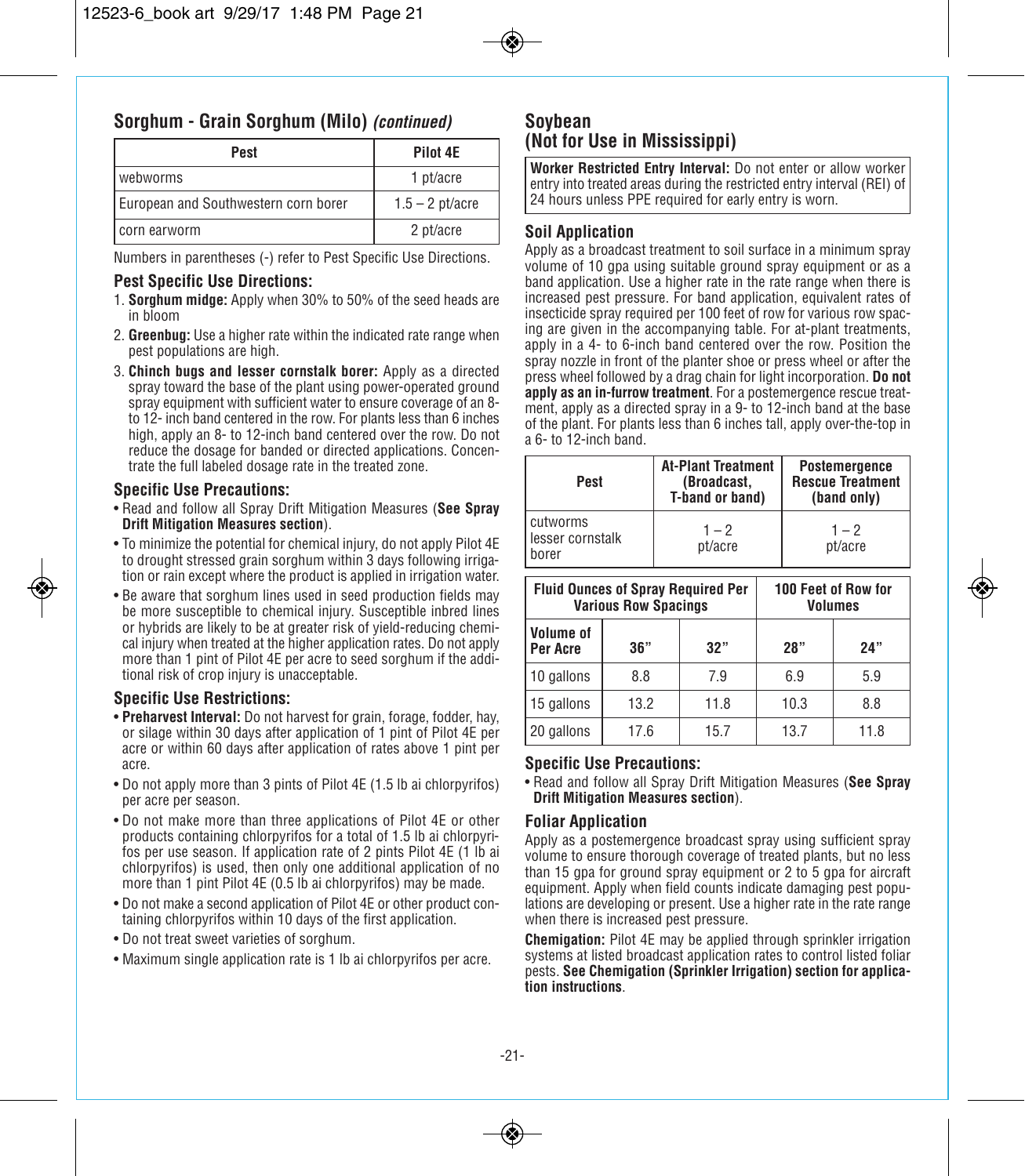| Pest                                                                                                                                                                                                                       | Pilot 4E             |
|----------------------------------------------------------------------------------------------------------------------------------------------------------------------------------------------------------------------------|----------------------|
| grasshoppers<br>green cloverworm<br>spider mites (1)<br>velvetbean caterpillar                                                                                                                                             | $0.5 - 1$<br>pt/acre |
| armyworms<br>bean leaf beetle<br>corn earworm<br>cutworms<br>Mexican bean beetle<br>potato leaf hopper<br>saltmarsh caterpillar and other woolly<br>bears<br>soybean aphid<br>thistle caterpillar (painted lady butterfly) | $1 - 2$<br>pt/acre   |
| European corn borer<br>southern green stink bug                                                                                                                                                                            | 2<br>pt/acre         |

Numbers in parentheses (-) refer to Pest Specific Use Directions.

#### **Pest Specific Use Directions:**

1. **Spider mites:** When large numbers of eggs are present, scout the treated area in 3 to 5 days. If newly hatched nymphs are present, make a follow-up application of a non-chlorpyrifos product that is effective against mites.

#### **Specific Use Precaution:**

- Read and follow all Spray Drift Mitigation Measures (**See Spray Drift Mitigation Measures section**).
- On determinate soybeans, do not make more than 1 application after pod set.

#### **Specific Use Restrictions:**

- **Preharvest Interval:** Do not apply last treatment within 28 days before harvest.
- Do not apply more than 6 pints of Pilot 4E (3 lb ai chlorpyrifos) per acre per season.
- Do not make a second application of Pilot 4E or other product containing chlorpyrifos within 10 days of the first application.
- Do not make more than three applications per year of Pilot 4E or other products containing chlorpyrifos.
- Do not allow meat or dairy animals to graze in treated areas or otherwise feed treated soybean forage, hay, and straw to meat or dairy animals.
- Maximum single application rate is 1 lb ai chlorpyrifos per acre.

## **Strawberry (Not for Use in Mississippi)**

**Worker Restricted Entry Interval:** Do not enter or allow worker entry into treated areas during the restricted entry interval (REI) of 24 hours unless PPE required for early entry is worn.

#### **Preplant Incorporation Treatment**

Apply Pilot 4E in sufficient water to ensure uniform soil coverage and incorporate into the soil in the spring for protection of strawberries during the following year.

| Pest                      | Pilot 4E |
|---------------------------|----------|
| garden symphylans<br>grub | gt/acre  |

#### **Specific Use Precautions:**

• Read and follow all Spray Drift Mitigation Measures (**See Spray Drift Mitigation Measures section**).

#### **Foliar Application**

Apply as a broadcast foliar spray when buds first appear and repeat application 10 to 14 days later. Use a minimum spray volume of 40 gpa.

| Pest                 | Pilot 4E  |
|----------------------|-----------|
| strawberry budweevil | 1 gt/acre |

#### **Specific Use Precautions:**

• Read and follow all Spray Drift Mitigation Measures (**See Spray Drift Mitigation Measures section**).

#### **Postharvest Application**

Apply as a directed spray to crown of strawberry plants immediately after harvest and after plants are topped. Repeat application, if required, 14 to 18 days later. Use a minimum spray volume of 100 gpa.

| Pest                  | Pilot 4E  |
|-----------------------|-----------|
| strawberry crown moth | 1 gt/acre |

#### **Specific Use Precautions:**

- Read and follow all Spray Drift Mitigation Measures (**See Spray Drift Mitigation Measures section**).
- Pilot 4E should not be tank mixed with pesticides, surfactants, or fertilizer formulations unless prior use has shown the combination non-injurious under your current conditions of use.
- Phytotoxicity may occur when Pilot 4E is applied to strawberries under conditions of high temperature and drought stress.

#### **Specific Use Restrictions:**

- For pre-bloom use only. Do not apply after berries start to form or when berries are present.
- **Preharvest Interval:** Do not apply within 21 days before harvest.
- **Preplant Application:** Do not make more than one application per year of Pilot 4E or other products containing chlorpyrifos for a total of 4 pints (2 lb ai chlorpyrifos) per acre per season.
- Foliar and Postharvest Applications: Do not make more than two applications per year of Pilot 4E or other products containing chlorpyrifos for a total of 4 pints (2 lb ai chlorpyrifos) per acre per season.
- Postharvest Application: Do not sprinkle irrigate for 1 week following application.
- Do not make a second application of Pilot 4E or other product containing chlorpyrifos within 10 days of the first foliar application and within 14 days for postharvest application.
- Maximum single application rate is 2 lb ai chlorpyrifos per acre for preplant incorporation and 1 lb ai chlorpyrifos per acre for foliar and postharvest application.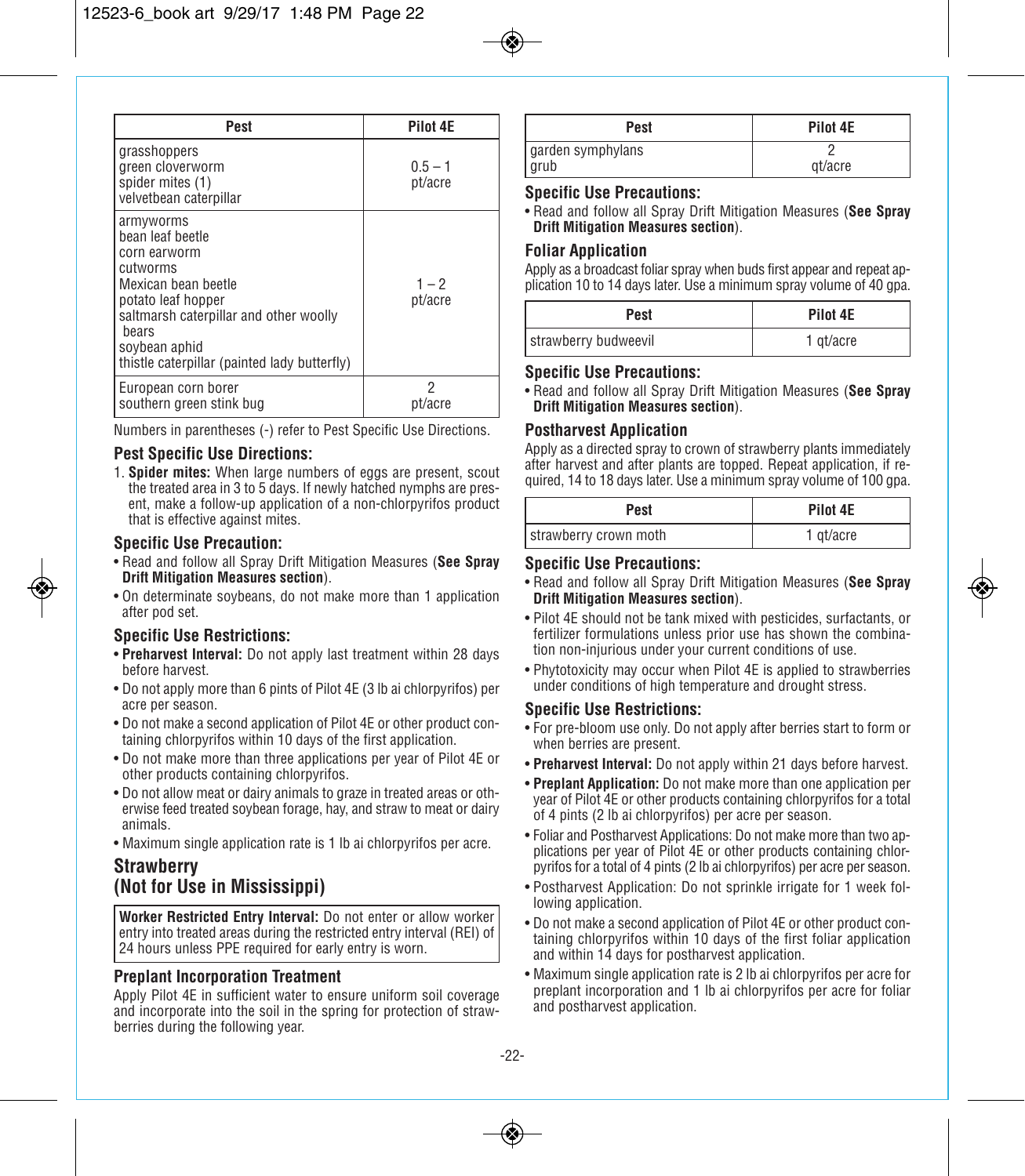## **Sugarbeet (Not for Use in Mississippi)**

**Worker Restricted Entry Interval:** Do not enter or allow worker entry into treated areas during the restricted entry interval (REI) of 24 hours unless PPE required for early entry is worn.

#### **Soil Application (At Planting or Preplant Incorporated)**

To reduce feeding damage from early season insects such as cutworms, apply at planting or as a preplant treatment and incorporate to a depth of 1 to 2 inches. Do not apply as an in-furrow treatment. Apply 1 pint of Pilot 4E per planted acre to a 10-inch wide band centered over the row for furrows 30 inches apart. (For rows 30 inches apart, this is equivalent to 9.2 fl oz of Pilot 4E per 10,000 feet of row). For other row widths, adjust the spray volume per planted acre in proportion to the length of row actually treated.

#### **Postemergence Treatment**

Apply specified rate as a broadcast or banded foliar spray. Treat when field counts indicate that damaging insect populations are developing or present.

**Broadcast Application:** Apply the specified dosage in water using 2 to 5 gpa of finished spray when using aerial spray equipment or 10 to 30 gpa when using ground spray equipment.

**Banded Foliar Spray:** Apply the specified rate within the band using a minimum of 7 gallons of spray volume in a 5- to 7-inch wide band centered over the row. Do not reduce the rate for band applications. Concentrate the full labeled dosage rate (see band rates in table below) in the treated zone. For best results, band-applied treatments should be lightly incorporated, either mechanically or with irrigation.

**Chemigation:** Pilot 4E may be applied through sprinkler irrigation systems to control listed pests. Apply at listed broadcast application rates. **See Chemigation (Sprinkler Irrigation) section for application instructions**.

|                                                               | Pilot 4E             |                          |
|---------------------------------------------------------------|----------------------|--------------------------|
| Pest                                                          | <b>Broadcast</b>     | Band                     |
| grasshoppers (1)                                              | $0.5 - 1$<br>pt/acre |                          |
| leafminers<br>spider mites                                    | pt/acre              | 0.67<br>pt/acre          |
| tarnished plant bug (Lygus)                                   | pt/acre              |                          |
| aphids<br>fall armyworm<br>vellowstriped armyworm<br>webworms | $1 - 2$<br>pt/acre   | $0.67 - 1.33$<br>pt/acre |
| beet armyworm                                                 | $0.5 - 2$<br>pt/acre | $1 - 1.33$<br>pt/acre    |
| cutworms<br>flea beetle adults                                | 2<br>pt/acre         | 1.33<br>pt/acre          |
| sugarbeet root maggot<br>adults (2), (5)                      | $0.5 - 1$<br>pt/acre |                          |

|                                               | Pilot 4E         |                       |
|-----------------------------------------------|------------------|-----------------------|
| Pest                                          | <b>Broadcast</b> | Band                  |
| sugarbeet root maggot<br>larvae $(3)$ , $(5)$ |                  | $1.33 - 2$<br>pt/acre |
| sugarbeet root maggot<br>larvae (4), (5)      | pt/acre          | $1.33 - 2$<br>pt/acre |

Numbers in parentheses (-) refer to Pest Specific Use Directions.

#### **Pest Specific Use Directions:**

- 1. **Grasshoppers:** The low rate will control small nymphs (1st through 3rd instar).
- 2. **Sugarbeet root maggot adults:** Apply anytime from 7 days before until 3 days after peak adult emergence in order to target adults present at time of application based on local field trap monitoring.
- 3. **Sugarbeet root maggot larvae:** Use as primary treatment to control root maggot larvae. Base application timing on local field trap monitoring. Apply anytime from 7 days before until 3 days after peak adult emergence.
- 4. **Sugarbeet root maggot larvae:** Use as supplemental postemergence treatment following an at-plant insecticide application for control of root maggot larvae. Base application timing on local field trap monitoring. Apply anytime from 7 days before until 3 days after peak adult emergence.
- 5. To prevent potential development of insecticide resistance in sugarbeet root maggot, producers are encouraged to take the following steps: (1) avoid making more than two applications of Pilot 4E per season when adults are active; (2) if an organophosphate insecticide was applied at planting, make no more than one postemergence application of Pilot 4E when adults are active.

#### **Specific Use Precautions:**

• Read and follow all Spray Drift Mitigation Measures (**See Spray Drift Mitigation Measures section**).

#### **Specific Use Restrictions:**

- **Preharvest Interval:** Do not apply within 30 days of harvest of beet roots and tops.
- Do not apply more than 6 pints of Pilot 4E (3 lb ai chlorpyrifos) per acre per season.
- Do not make more than three applications of Pilot 4E or other products containing chlorpyrifos per season.
- Do not make a second application of Pilot 4E or other product containing chlorpyrifos within 10 days of the first application.
- Do not allow meat or dairy animals to graze in treated areas or harvest treated beet tops as feed for meat or dairy animals within 30 days of last treatment.
- Maximum single application rate is 1 lb ai chlorpyrifos per acre.

## **Sunflower (Not for Use in Mississippi)**

**Worker Restricted Entry Interval:** Do not enter or allow worker entry into treated areas during the restricted entry interval (REI) of 24 hours unless PPE required for early entry is worn.

-23-

*(continued)*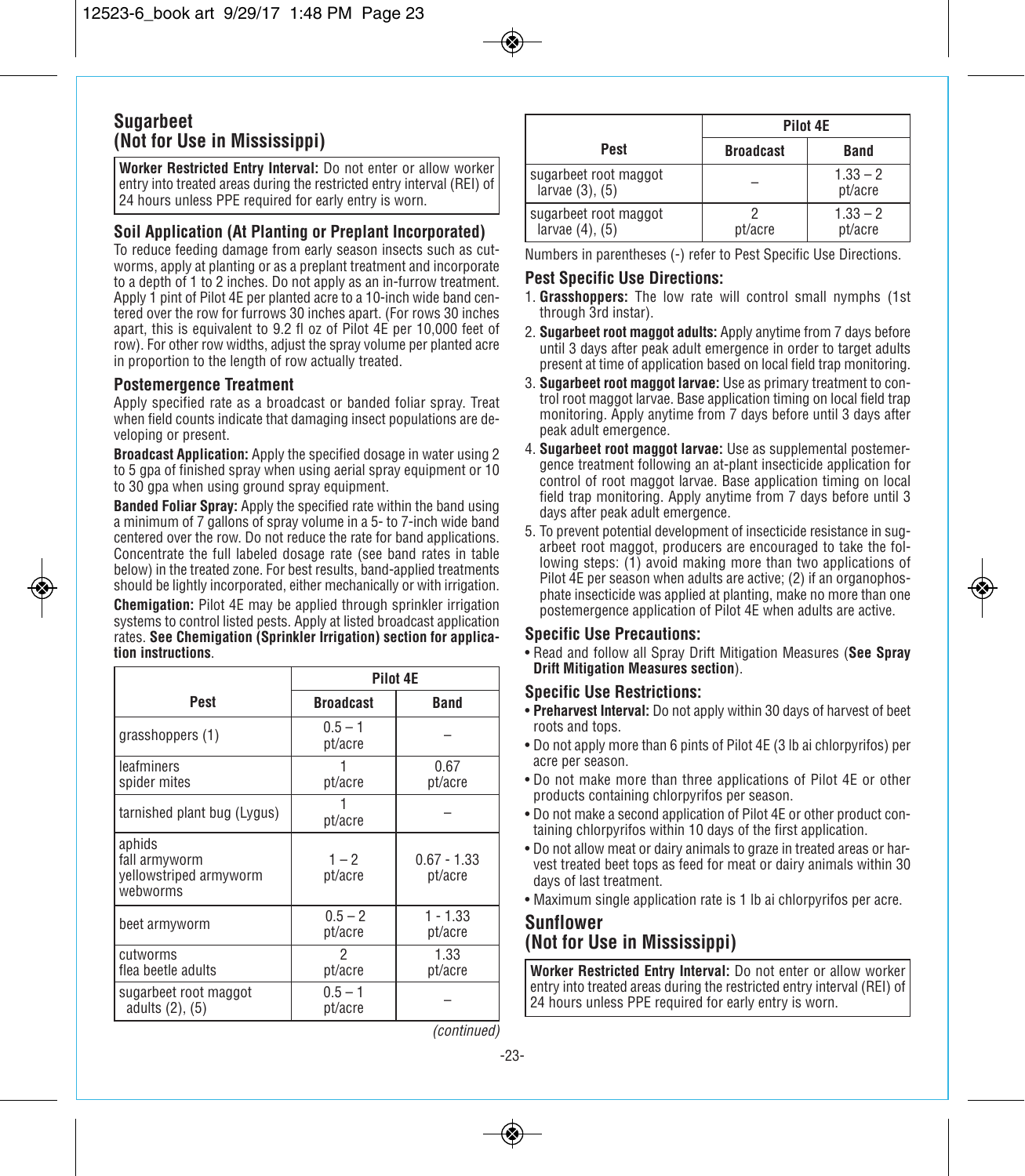#### **Preplant Incorporation Treatment**

Broadcast apply to soil surface in a minimum spray volume of 10 gpa using suitable ground spray equipment. On the same day of treatment, incorporate the insecticide into the top 2 to 4 inches of soil using a disc, field cultivator, or equivalent equipment. Use a higher rate in the rate range when there is increased pest pressure.

| Pest       | Pilot 4E        |
|------------|-----------------|
| I cutworms | $2 - 4$ pt/acre |

#### **Specific Use Precautions:**

• Read and follow all Spray Drift Mitigation Measures (**See Spray Drift Mitigation Measures section**).

#### **Postemergence Broadcast Treatment**

Apply as a postemergence broadcast spray using sufficient spray volume to ensure thorough coverage of treated plants, but no less than 15 gpa for ground spray equipment or 2 to 5 gpa for aircraft equipment. Use a higher rate in the rate range when there is increased pest pressure.

| Pest                                                                                                                                        | Pilot 4E             |
|---------------------------------------------------------------------------------------------------------------------------------------------|----------------------|
| grasshoppers                                                                                                                                | 1 pt/acre            |
| banded sunflower moth<br>seed weevil (4)<br>stem weevil (2)<br>sunflower beetle larvae and adults (1)<br>sunflower moth (3)<br>woolly bears | $1 - 1.5$<br>pt/acre |
| cutworms                                                                                                                                    | 2 pt/acre            |
| tarnished plant bug $(Lygus)$ (5)                                                                                                           | $1 - 2$ pt/acre      |

Numbers in parentheses (-) refer to Pest Specific Use Directions.

#### **Pest Specific Use Directions:**

- 1. **Sunflower beetle:** For control of larvae or adults, treat when field counts indicate 10 larvae or 1 to 2 adults per seedling.
- 2. **Stem weevil:** Optimal treatment time is within 5 to 7 days after adult weevils begin to appear.
- 3. **Sunflower moth:** To control, make first application during early 1% to 5% bloom stage.
- 4. **Seed weevil:** To control, apply when field counts indicate 10 to 12 adults per plant for oil crop varieties and 1 to 3 adults per plant on confectionery crop varieties.
- 5. **Tarnished plant bug** *(Lygus)***:** Use a higher rate in the rate range where populations are heavy. Apply at the onset of pollen spread or approximately 10% bloom (R-5 growth stage). For best protection, make a second application 10 days later. Use sufficient water to ensure thorough coverage of treated plants.

#### **Specific Use Precautions:**

• Read and follow all Spray Drift Mitigation Measures (**See Spray Drift Mitigation Measures section**).

#### **Specific Use Restrictions:**

• **Preharvest Interval:** Do not apply within 42 days before harvest.

- Do not apply more than 6 pints of Pilot 4E (3 lb ai chlorpyrifos) per acre per season.
- Do not make more than three applications per season of Pilot 4E or other products containing chlorpyrifos for a total of 6 pints of Pilot 4E (3 lb ai chlorpyrifos) per acre per season.
- Do not make a second application of Pilot 4E or other product containing chlorpyrifos within 10 days of the first application.
- Do not allow meat or dairy animals to graze in treated areas. Maximum single application rate is 2 lb ai chlorpyrifos per acre for preplant incorporation and 1.5 lb ai chlorpyrifos per acre for postemergence broadcast treatment.

#### **Sweet Potato**

**Worker Restricted Entry Interval:** Do not enter or allow worker entry into treated areas during the restricted entry interval (REI) of 24 hours unless PPE required for early entry is worn.

Apply to the soil surface as a preplant broadcast spray to reduce the feeding damage caused by listed pests. Use a spray volume of 10 gpa or more. Incorporate immediately after application to a depth of 4 to 6 inches using a rotary hoe, disc cultivator, or other suitable incorporation equipment. Plant sweet potatoes in the usual manner no more than 14 days after treatment. Delaying planting more than 14 days after application will reduce the time interval of protection against feeding damage.

| Pest                                                                      | Pilot 4E |
|---------------------------------------------------------------------------|----------|
| conderus (wireworm)<br>sweet potato flea beetle<br>systeria (flea beetle) | pt/acre  |

#### **Specific Use Precaution:**

- Read and follow all Spray Drift Mitigation Measures (**See Spray Drift Mitigation Measures section**).
- Pilot 4E will not control false wireworms, white fringe beetle or other grubs that attack sweet potatoes.

#### **Specific Use Restrictions:**

- **Preharvest Interval:** Do not apply within 125 days before harvest.
- Do not make more than one application of Pilot 4E or other product containing chlorpyrifos per season.
- Maximum single application rate is 2 quarts Pilot 4E (2 lb ai chlorpyrifos) per acre.
- **Do not apply aerially in Mississippi.**

#### **Tobacco**

**Worker Restricted Entry Interval:** Do not enter or allow worker entry into treated areas during the restricted entry interval (REI) of 24 hours unless PPE required for early entry is worn.

Apply as a preplant broadcast spray to reduce the feeding damage caused by listed pests. Apply 24 to 48 hours before bedding and transplanting using a spray volume of 10 gpa or more. Incorporate immediately after application to a depth of 2 to 4 inches using suitable incorporation equipment.

Before broadcast application of Pilot 4E onto existing beds, knock down beds to final shape for transplanting. Use of PTO-driven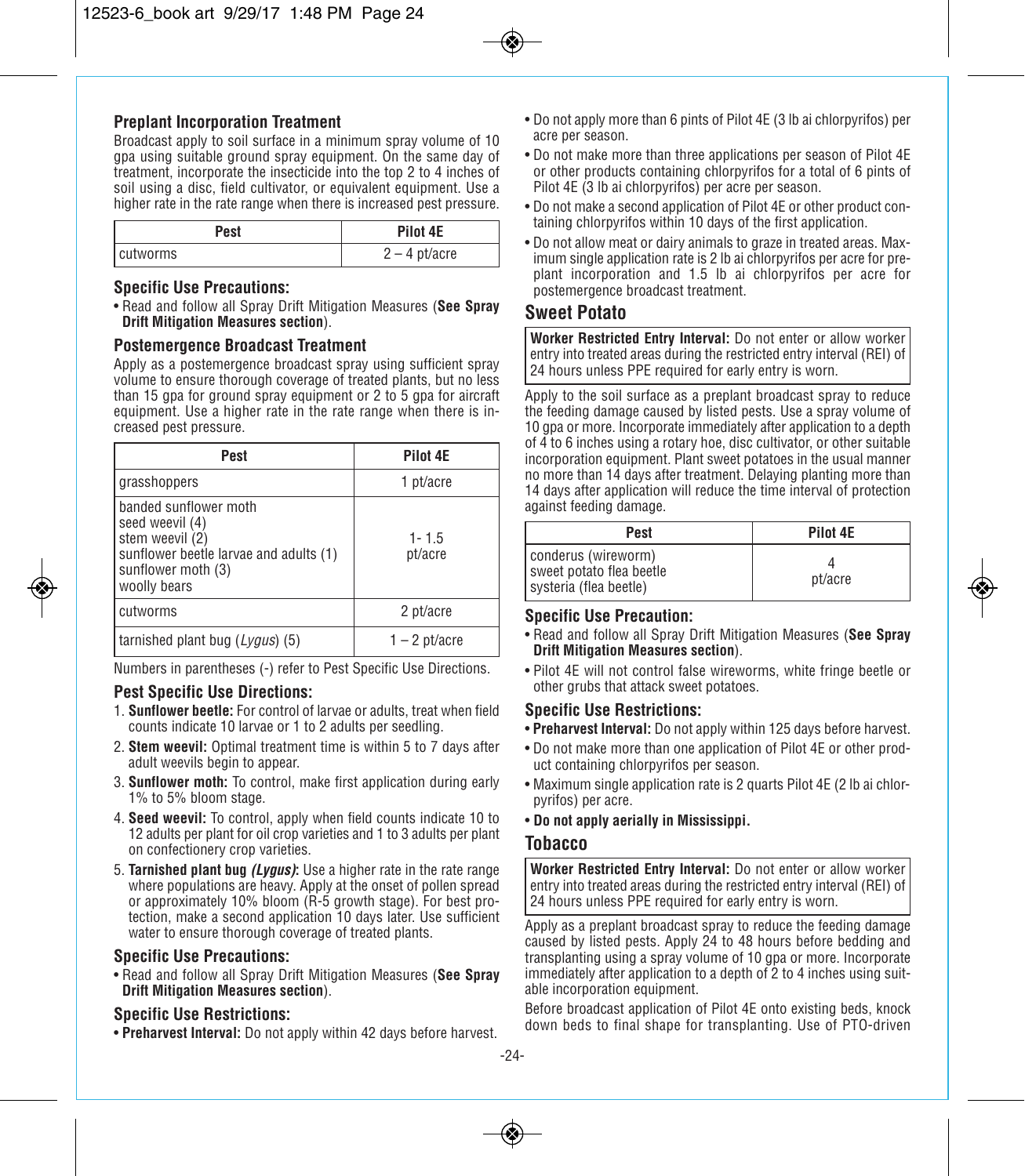implements that will incorporate Pilot 4E to a depth of 4 inches is recommended.

| Pest                                                                       | Pilot 4E  |
|----------------------------------------------------------------------------|-----------|
| l cutworms<br>I flea beetles<br>mole crickets<br>root maggots<br>wireworms | 2 pt/acre |

To control the above listed pests and suppress populations of rootknot nematodes in all tobacco growing regions, use Pilot 4E in a tank mix with Nemacur 3 at the rate of 2 quarts of Pilot 4E plus 4 quarts of Nemacur 3 nematicide per acre. Read and carefully follow all applicable directions, restrictions, and precautions on labeling for Nemacur 3 used in combination with Pilot 4E. Apply the specified rate(s) to the soil surface in a spray volume of  $10$  gpa or more 24 to 48 hours before bedding and transplanting. Immediately following application, incorporate into the soil to a depth of at least 4 inches using suitable equipment. Where the nematode species *Meloidogyne arenaria* or *M. javanica* are present or high populations of *M. incognita*, apply Telone II soil fumigant at the listed label rate.

#### **Specific Use Precautions:**

• Read and follow all Spray Drift Mitigation Measures (**See Spray Drift Mitigation Measures section**).

#### **Specific Use Restrictions:**

- Do not make more than one application of Pilot 4E or other product containing chlorpyrifos per season.
- Maximum single application rate is 1 lb ai chlorpyrifos per acre per season.
- Do not aerially apply this product in Mississippi.

## **Tree Fruit 1, Almond and Walnut (Dormant/Delayed Dormant Sprays) (Not for Use in Mississippi)**

**Worker Restricted Entry Interval:** Do not enter or allow worker entry into treated areas during the restricted entry interval (REI) of 4 days for tree fruits and 24 hours for almond and walnut unless PPE required for early entry is worn.

#### **<sup>1</sup> Apple, cherry, nectarine, peach, pear, plum, prune**

Apply as a dormant or delayed dormant spray. While Pilot 4E may be used without oil, oil is recommended to control additional pests such as European red mite. See precautions for use of oil below. Apply as a concentrate or dilute spray using conventional, power operated spray equipment. For dilute sprays (greater than 200 gpa), use sufficient spray volume to completely wet tree foliage, but not to point of runoff. For concentrate sprays (less than 200 gpa), uniformly apply an equivalent amount of Pilot 4E per acre.

Use a higher rate in the rate range when there is increased pest pressure.

#### **Specific Use Precautions for Tree Fruits, Almond and Walnut:**

- Read and follow all Spray Drift Mitigation Measures (**See Spray Drift Mitigation Measures section**).
- Cold or dry conditions may cause Pilot 4E plus oil sprays to infuse into trees, resulting in bud damage or bud drop. Do not apply until winter rains or irrigation has replenished soil moisture such that bark and twigs are not desiccated.
- To avoid contamination of irrigation tall waters, do not flood irrigate within 24 hours of application of Pilot 4E.

#### **Specific Use Restrictions for Tree Fruits, Almond and Walnut:**

- Do not use more than 4 pints of Pilot 4E (2 lb ai chlorpyrifos) per acre per season as a dormant/delayed dormant application.
- For apple, do not make more than one application of Pilot 4E to the apple tree trunk per year as either a prebloom or post-bloom application.
- Make only one application of chlorpyrifos during the dormant season.
- Do not allow meat or dairy animals to graze in treated orchards.

#### **Additional Restrictions Specific to California:**

- Use a minimum of 250 gpa of total spray volume.
- Do not use any adjuvants or surfactants in addition to, or as a substitute for, a petroleum spray oil in a tank mix with Pilot 4E.
- Refer to the University of California pest management guide for apples.

#### **Almond, Cherry, Nectarine, Peach, Pear, Plum, Prune**

| Pest                                                                                                                                                                                                                      | Pilot 4E             |
|---------------------------------------------------------------------------------------------------------------------------------------------------------------------------------------------------------------------------|----------------------|
| American plum borer<br>brown almond mite<br>climbing cutworms<br>European red mite<br>greater peach tree borer<br>lesser peach tree borer<br>mealy plum aphid<br>peach twig borer<br>pear psylla adults<br>San Jose scale | $1.5 - 4$<br>pt/acre |

#### **Specific Use Precautions for Almond, Cherry, Nectarine, Peach, Pear, Plum, Prune, Walnut:**

- Read and follow all Spray Drift Mitigation Measures (**See Spray Drift Mitigation Measures section**).
- Avoid contact with foliage in sweet cherries as premature leaf drop my result.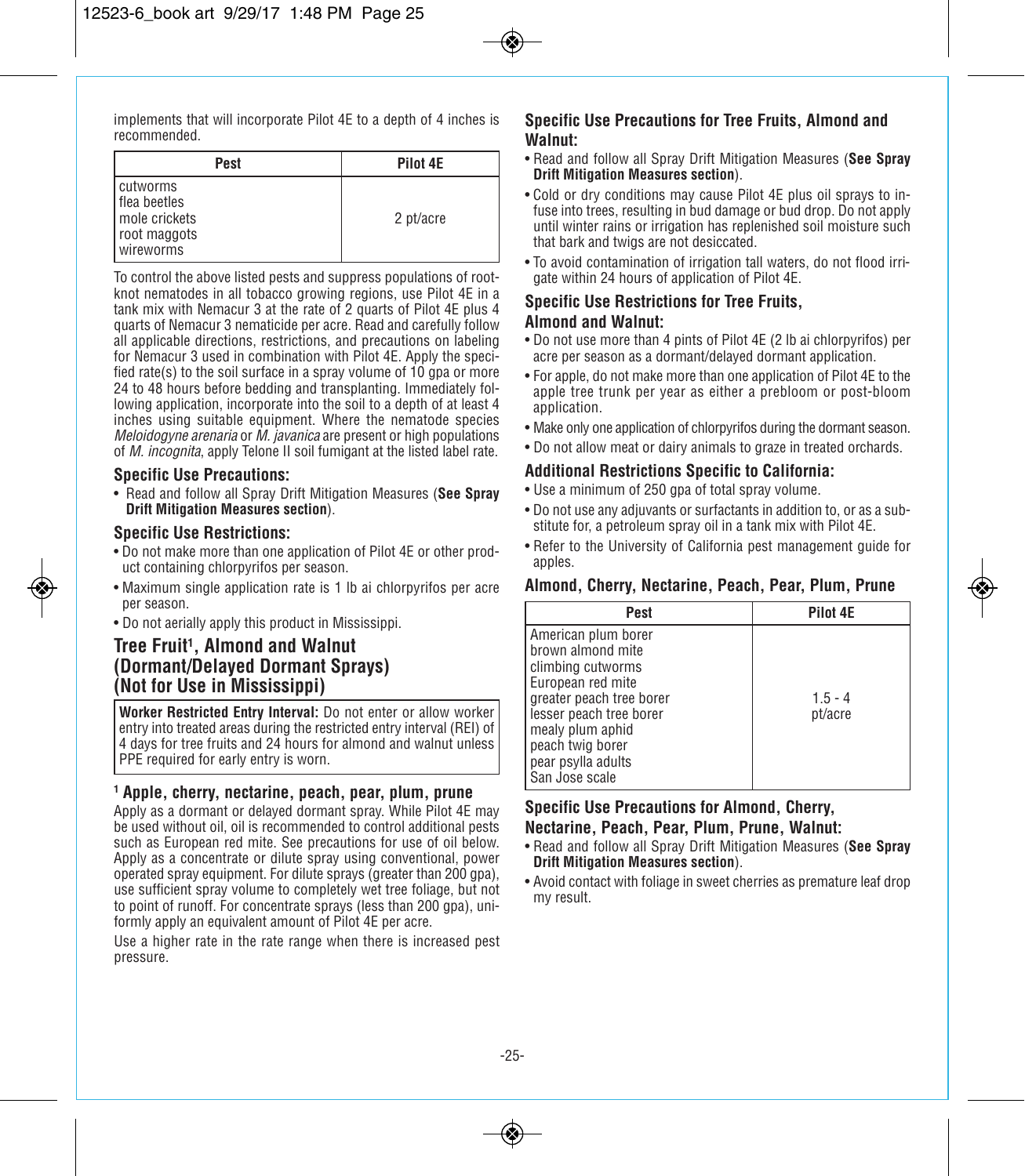## **Specific Use Restrictions for Almond, Cherry, Nectarine, Peach, Pear, Plum, Prune, Walnut:**

• Do not make a soil or foliar application of Pilot 4E or products containing chlorpyrifos within 10 days of a dormant/delayed dormant application of chlorpyrifos to the orchard.

#### **Additional Restrictions Specific to California for Almond, Cherry, Nectarine, Peach, Pear, Plum, Prune, Walnut:**

- Do not use more than 1% dormant oil and/or penetrating surfactants in almond orchards less than 4 years old.
- Use a minimum of 100 gpa of total spray volume.
- Use up to 2% Supreme oil with no more than 4 gpa on almonds.
- Use up to 2% supreme oil with no more than 6 gpa on peaches and nectarines.
- Refer to the University of California pest management guide for pears, plums, and prunes.
- In orchards with high overwintering populations of European red mite or brown almond mite, use higher spray volumes that allow for the use of higher per acre rates of oil.
- Do not use any adjuvants or surfactants in addition to, or as a substitute for, a petroleum spray oil in a tank mix with Pilot 4E.
- Do not apply on almonds in the following counties in California: Butte, Colusa, Glenn, Solano, Sutter, Tehama, Yolo, and Yuba.

### **Apple**

| Pest                                                                                                                | Pilot 4E             |
|---------------------------------------------------------------------------------------------------------------------|----------------------|
| climbing cutworm<br>Lygus<br>obliquebanded leafroller<br>pandermis leafroller<br>rosy apple aphid<br>san Jose scale | $1.5 - 4$<br>pt/acre |

#### **Specific Use Restrictions for Apple:**

• Only one application of any chlorpyrifos containing product can be made per year. The application can be either a prebloom dormant/delayed dormant spray to the canopy or the trunk, or a postbloom application to the lower 4 feet of trunk **[for post-bloom application instructions and restrictions on apple, refer to Apple Tree Trunk section of the label]**.

#### **Additional Restrictions Specific to California for Apple:**

- Use a minimum of 100 gpa of total spray volume.
- Refer to the University of California pest management guide for apples.
- In orchards with high overwintering populations of European red mite or brown almond mite, use higher spray volumes that allow for the use of higher per acre rates of oil.
- Do not use any adjuvants or surfactants in addition to, or as a substitute for, petroleum spray oil in a tank mix with Pilot 4E.

## **Tree Fruits1 and Almond (Trunk Spray or Preplant Dip) (Not for Use in Mississippi)**

**Worker Restricted Entry Interval:** Do not enter or allow worker entry into treated areas during the restricted entry interval (REI) of 4 days for tree fruits and 24 hours for almond and walnut unless PPE required for early entry is worn.

#### **<sup>1</sup> Cherry, Nectarine, Peach and Plum**

Apply Pilot 4E to tree trunks and lower branches using a coarse, lowpressure spray to control pests listed in the following table. Use a higher rate in the rate range when there is increased pest pressure. Unless otherwise specified, a second application may be made after two weeks and a third application may be made after harvest. Avoid spray contact with foliage in sweet cherries as premature leaf drop may result. Consult your state agricultural experiment station or extension service specialist for proper application timing for your area.

| Crop                                 | Pest                                                                       | Pilot 4E<br>quart/100 gal |
|--------------------------------------|----------------------------------------------------------------------------|---------------------------|
| cherry                               | American plum borer<br>greater peach tree borer<br>lesser peach tree borer | $1.5 - 3$                 |
| almond<br>nectarine<br>peach<br>olum | peach tree borers (1) (2)                                                  |                           |

Numbers in parentheses (-) refer to Pest Specific Use Directions.

#### **Pest Specific Use Directions:**

- 1. **Preplant Dip Application (Peaches and Nectarines Only):** For preplant control of **peachtree borer,** use Pilot 4E at the equivalent application rate of 3 quarts per 100 gallons of water. Dip trees several inches above the grafting bud scar and plant immediately or allow them to dry before returning to storage. Do not allow peach trees to remain in contact with the dip solution.
- 2. **Peach tree borer:** For control in established trees, apply before newly hatched borers enter the tree. Use as a coarse, low-pressure trunk spray and thoroughly wet all bark areas from ground level to scaffold limbs. Do not allow spray to contact fruit. Consult written recommendations provided by your state agricultural experiment station or extension service specialist for proper time to treat in your area.

#### **Specific Use Precautions:**

• Read and follow all Spray Drift Mitigation Measures (**See Spray Drift Mitigation Measures section**).

#### **Specific Use Restrictions:**

- **Preharvest Interval:** Do not apply within 14 days before harvest of almonds, nectarines, peaches and plums or within 21 days before harvest of cherries.
- Do not make more than one chlorpyrifos application per year in peaches and nectarines and no more than three chlorpyrifos applications per year in cherries.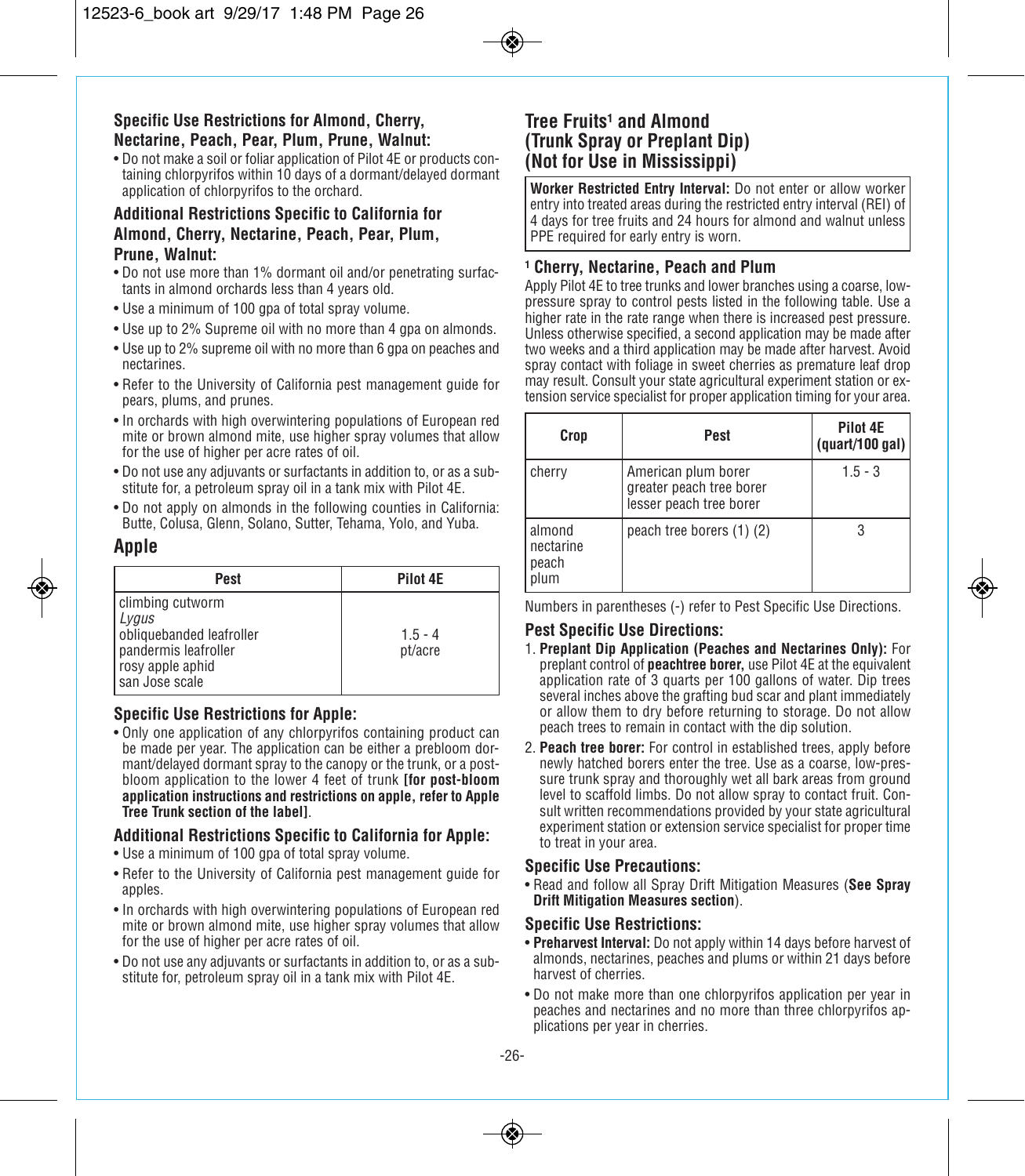• Do not allow meat or dairy animals to graze in treated orchards.

## **Tree Nuts1 (Foliar Sprays)**

**Worker Restricted Entry Interval:** Do not enter or allow worker entry into treated areas during the restricted entry interval (REI) of 24 hours unless PPE required for early entry is worn.

#### **<sup>1</sup> Almond, filbert, pecan, walnut**

Apply Pilot 4E as a foliar spray at the dosages indicated to control pests listed in the following table. Mix the required dosage in sufficient water to ensure thorough and complete coverage of the foliage and crop and apply as a concentrate or dilute spray using conventional, power-operated spray equipment. For dilute sprays applied to tree nut crops, mix the required dosage in sufficient water to allow for spray to runoff. For concentrate sprays, apply an equivalent amount of Pilot 4E per acre. Treat when pests appear or in accordance with local conditions. Aerial application may result in less effective insect control because of reduced coverage. Consult your State agricultural experiment station, certified pest control advisor, or extension service specialist for specific use information in your area.

| Crop    | Pest                                                                                                                                          | Pilot 4E             |
|---------|-----------------------------------------------------------------------------------------------------------------------------------------------|----------------------|
| almond  | leaf footed plant bug<br>navel orangeworm<br>peach twig borer<br>San Jose scale                                                               | 4<br>pt/acre         |
| filhert | eye-spotted bud moth<br>filbert aphid<br>filbert leafroller<br>filbert worm<br>obliquebanded leafroller<br>omnivorous leaftier<br>winter moth | $3 - 4$<br>pt/acre   |
| pecan   | blackmargined aphid (1)<br>spittlebugs (2)<br>yellow pecan aphid (1)                                                                          | $1 - 4$<br>pt/acre   |
|         | fall webworm<br>pecan nut casebearer                                                                                                          | $1.5 - 4$<br>pt/acre |
|         | black pecan aphid<br>hickory shuckworm (3)<br>Phylloxera spp.(4)<br>pecan leaf scorch (suppression) (5)                                       | $2 - 4$<br>pt/acre   |
| walnut  | codling moth<br>walnut husk fly<br>walnut scale                                                                                               | 4<br>pt/acre         |

Numbers in parentheses (-) refer to Pest Specific Use Directions.

#### **Pest Specific Use Directions:**

- 1. For control of **yellow pecan aphid** and **blackmargined aphid**, apply in tank mix combination with the recommended rate of a pyrethroid insecticide labeled for control or suppression of these aphids.
- 2. For control of **spittlebug**, use a dosage of 2 to 4 pint per acre for concentrate sprays.
- 3. For best results against **hickory shuckworm**, make 2 applications, 10 to 14 days apart.
- 4. For best control of *Phylloxera spp*., make 2 applications at a 10 day interval using a minimum of 1 pint of Pilot 4E per acre starting at bud swell.
- 5. For suppression of **pecan leaf scorch mite**, use a preventative program.

#### **Specific Use Precautions:**

- Read and follow all Spray Drift Mitigation Measures (**See Spray Drift Mitigation Measures section**).
- Pilot 4E is highly toxic to bees exposed to direct treatment and should not be applied when bees are actively foraging in the treated area.
- To avoid contamination of irrigation tail waters, do not flood irrigate within 24 hours of application of Pilot 4E.

#### **Specific Use Restrictions:**

- **Preharvest Interval:** Do not apply within 14 days of harvest of almonds, filberts and walnuts, or 28 days of harvest of pecans.
- Do not apply more than 8 pints of Pilot 4E (4 lb ai chlorpyrifos) per acre per season as a foliar spray.
- Do not make more than three total applications per season of Pilot 4E or other products containing chlorpyrifos to almonds, pecans and filberts and no more than one application per season on walnuts.
- Do not apply more than 8 pints (4 lb ai chlorpyrifos) per acre per season as a foliar spray.
- Do not make a second application of Pilot 4E or other product containing chlorpyrifos within 10 days of the first application.
- Do not allow meat or dairy animals to graze in treated orchards.
- **Do not use on almond, filbert or walnut in Mississippi.**
- **Do not aerially apply this product in Mississippi.**

## **Tree Nut1 Orchard Floors (Not for Use in Mississippi)**

**Worker Restricted Entry Interval:** Do not enter or allow worker entry into treated areas during the restricted entry interval (REI) of 24 hours unless PPE required for early entry is worn.

#### **<sup>1</sup> Almond, Pecan, Walnut**

Apply as a ground broadcast spray directed to the orchard floor using ground application equipment that will apply the spray uniformly. Do not allow spray to contact foliage or fruit. Treat when ant activity (excluding fire, harvester, carpenter, and pharaoh ants) becomes evident in the orchard. Since worker ants (excluding fire, harvester, carpenter, and pharaoh ants) cease most of their foraging activity at temperatures above 90°F, best results will be achieved if applied at a time of day when temperatures are below 90°F.

**Chemigation:** Pilot 4E may be applied to almond, pecan and walnut orchard floors through sprinkler irrigation systems only if the system uniformly covers the soil surface at the base of the tree. Use specified broadcast application rates to control listed pests. **See Chemigation Application section**.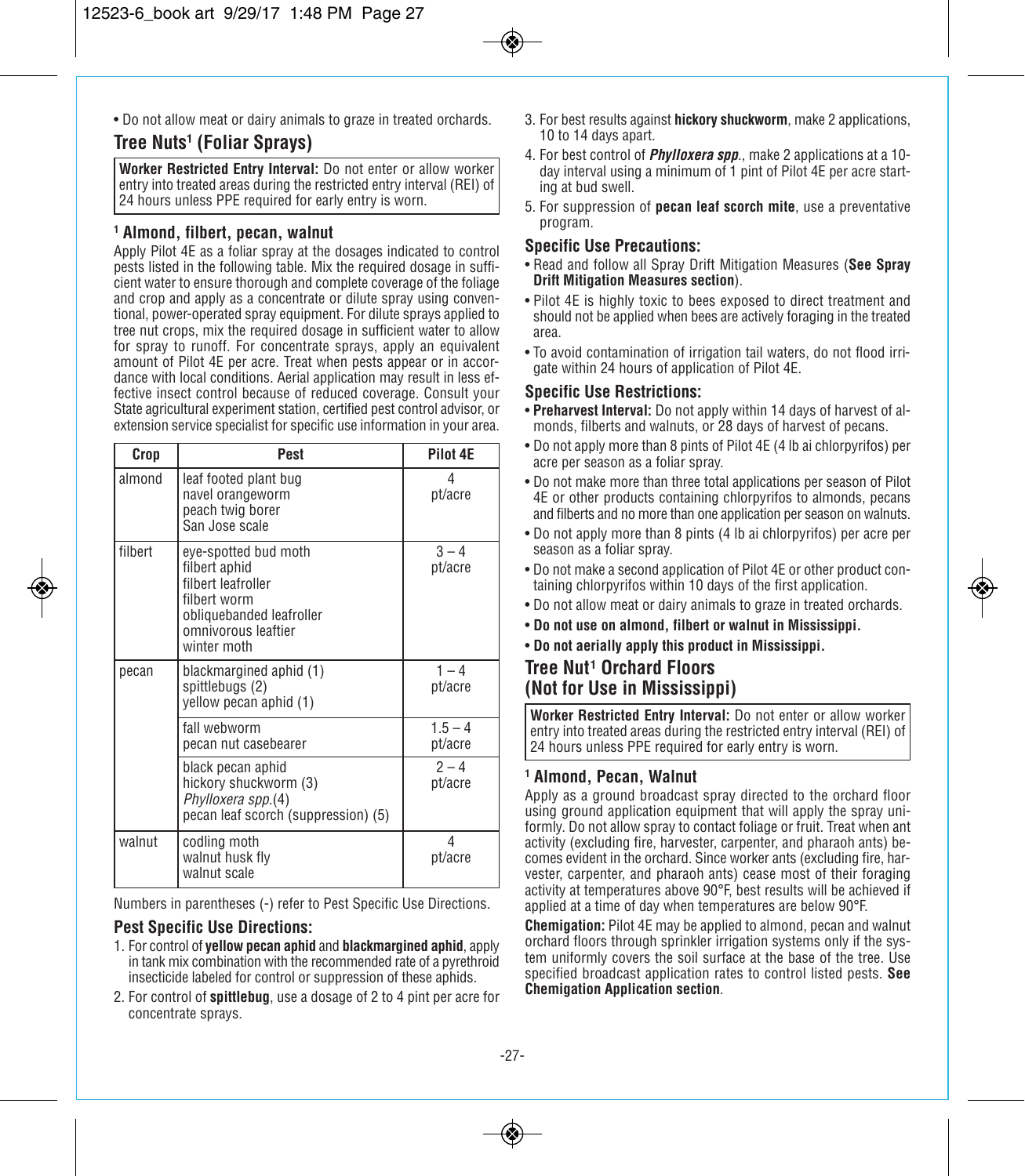| <b>Orchard floor</b> | Pest       | Pilot 4E           |
|----------------------|------------|--------------------|
| pecan                | ants $(1)$ | 4 pt/acre          |
| l almond<br>walnut   |            | $4 - 8$<br>pt/acre |

Numbers in parentheses (-) refer to Pest Specific Use Directions.

#### **Pest Specific Use Directions:**

1. Excludes ants of significant public health importance, such as fire ants, harvester ants, carpenter ants, and pharaoh ants.

Eliminate weed growth that would prevent uniform coverage of the orchard floor by mowing or herbicide treatment. Foliar applications of Pilot 4E may be made in addition to the orchard floor treatment.

#### **Pest Specific Use Precautions**

- Read and follow all Spray Drift Mitigation Measures (**See Spray Drift Mitigation Measures section**).
- To avoid contamination of irrigation tail waters, do not flood irrigate within 24 hours of application of Pilot 4E.

#### **Specific Use Restrictions:**

- **Preharvest Interval:** Do not apply within 14 days before harvest.
- Do not make more than two applications of Pilot 4E or other product containing chlorpyrifos per season to the orchard floor. If the 8 pint per acre rate is used, a second application is not allowed.
- Do not apply more than a total of 8 pints Pilot 4E (4 lbs ai) chlorpyrifos per acre per season to the orchard floor.
- Do not make a second application of Pilot 4E or other product containing chlorpyrifos within 10 days of the first application.
- Do not allow meat or dairy animals to graze in treated orchards.

#### • **Do not apply this product in Mississippi.**

## **Turfgrass (Not for Use in Mississippi)**

**Worker Restricted Entry Interval:** Do not enter or allow worker entry into treated areas during the restricted entry interval (REI) of 24 hours unless PPE required for early entry is worn.

Apply to turfgrass grown for sod. Dilute Pilot 4E in water and apply using suitable application equipment. For best results, turf should be moist at time of treatment.

| Pest                                                                                                                                                      | <b>Amount of Pilot 4E per</b> |            |
|-----------------------------------------------------------------------------------------------------------------------------------------------------------|-------------------------------|------------|
|                                                                                                                                                           | FI oz/1000 sq ft              | Ot/acre    |
| ants $(1)$<br>armyworms (such as:<br>beet, fall, yellowstriped)<br>centipedes<br>chiggers<br>chinch bugs<br>crickets<br>cutworms<br>deer ticks<br>earwigs | 0 75                          |            |
|                                                                                                                                                           |                               | 'continued |

| × |  |
|---|--|
|   |  |

| Pest                                                                                                                                                                                                                                                                                                                                            | <b>Amount of Pilot 4E per</b> |                |
|-------------------------------------------------------------------------------------------------------------------------------------------------------------------------------------------------------------------------------------------------------------------------------------------------------------------------------------------------|-------------------------------|----------------|
|                                                                                                                                                                                                                                                                                                                                                 | FI oz/1000 sq ft              | Qt/acre        |
| European crane fly larvae<br>fiery skipper<br>fleas<br>gnats<br>grasshoppers<br>greenbug aphids<br>green June beetle grubs<br>leafhoppers<br>Lucerne moth<br>millipedes<br>mites (such as: clover,<br>Bermudagrass stunt, win-<br>ter grain)<br>mosquitoes<br>pillbugs<br>springtails<br>sod webworms (lawn<br>moths) $(2)$<br>sowbugs<br>ticks | 0.75                          | 1              |
| billbug adults<br>(such as bluegrass, Denver,<br>hunting $(3)$                                                                                                                                                                                                                                                                                  | $0.75 - 1.5$                  | $1 - 2$        |
| annual bluegrass weevil<br>(Hyperodes) (4)<br>black turfgrass ataenius<br>adults (5)<br>mole crickets (6)                                                                                                                                                                                                                                       | 1.5                           | $\overline{2}$ |
| white grubs (such as:<br>black turfgrass ataenius,<br>European chafer, Japan-<br>ese beetle larvae, and<br>northern and southern<br>masked chafers) (7)                                                                                                                                                                                         | $1.5 - 3$                     | $2 - 4$        |

Numbers in parentheses (-) refer to Specific Use Directions below.

#### **Pest Specific Use Direction:**

- 1. Excludes ants of significant public health importance, such as fire ants, harvester ants, carpenter ants, and pharaoh ants.
- 2. For **sod webworms**, watering or mowing of the treated area should be delayed for 12 to 24 hours after treatment.
- 3. For **billbugs**, spray early in the season just prior to or coinciding with first appearance of adults as recommended by your local agricultural extension service specialist.
- 4. To control **annual bluegrass weevil**, spray suspected problem areas in mid-April and again in mid-May, or as recommended by your local agricultural extension service specialist.
- 5. For black **turfgrass ataenius** adults, spray early in the season as recommended by your local agricultural extension service specialist. A repeat application may be needed 1 to 2 weeks later.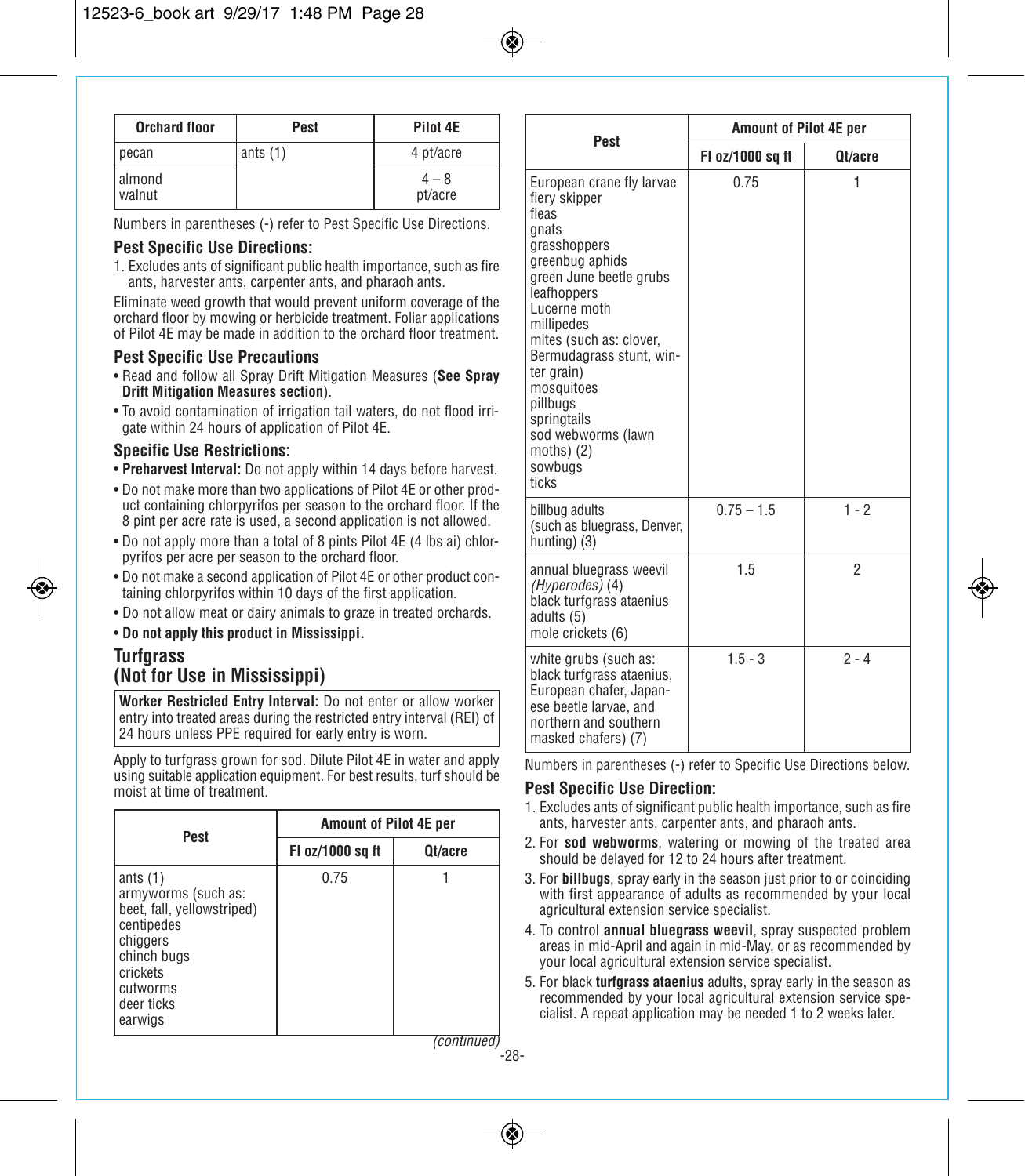- 6. To control **mole crickets** in turfgrass, apply Pilot 4E through high pressure injection or other suitable subsurface placement application equipment. Depending on the application equipment used, follow the manufacturer's recommendation for calibration and the volume of spray per acre needed to provide control or as recommended by your local agricultural extension service specialist. For best results, apply when young nymphs are active.
- 7. For **white grubs**, spray when grubs are young and actively feeding near the soil surface, usually during late July and August or as recommended by your local agricultural extension service specialist. **For best results, soil should be moist prior to treatment. For best results, immediately after spraying, irrigate the treated area with 1/2 to 1 inch of water to wash the insecticide into the thatch and underlying soil.**

#### **Specific Use Precautions:**

• Read and follow all Spray Drift Mitigation Measures (**See Spray Drift Mitigation Measures section**).

#### **Wheat**

**(For use only in Arizona, California, Colorado, Idaho, Kansas, Minnesota, Montana, Nebraska, New Mexico, Nevada, North Dakota, Oklahoma, Oregon, South Dakota, Texas, Utah, Washington and Wyoming)**

**Worker Restricted Entry Interval:** Do not enter or allow worker entry into treated areas during the restricted entry interval (REI) of 24 hours unless PPE required for early entry is worn.

#### **Foliar Application:**

Mix the required dosage with water and apply in a minimum of 2 to 5 gpa finished spray volume for aerial equipment, or 15 gpa for ground equipment. Apply using aerial (fixed wing or helicopter) or power-operated ground spray equipment. Apply when field counts indicate damaging pest populations are developing or present.

**Chemigation:** Pilot 4E may be applied through sprinkler irrigation systems at listed broadcast application rates to control listed foliar pests. **See Chemigation (Sprinkler Irrigation) section for application instructions**.

| Pest                                                                                                              | Pilot 4E             |
|-------------------------------------------------------------------------------------------------------------------|----------------------|
| Aphids (1) (such as Russian wheat<br>aphid, greenbug, English grain<br>aphid)<br>brown wheat mite<br>grasshoppers | $0.5 - 1$<br>pt/acre |
| army cutworms (2)<br>armyworms (3)<br>cereal leaf beetle (4)<br>cutworms (suppression) (2)<br>wheat midge (5)     | pt/acre              |

Numbers in parentheses (-) refer to Pest Specific Use Directions.

#### **Pest Specific Use Directions:**

- 1. Consult university extension bulletins for local treatment recommendations.
- 2. Control may be reduced under high temperature conditions (greater than 80°F), under dry soil conditions, or if larvae are more than 1/2 inch long.
- 3. Expect suppression under conditions of heavy pest populations or large worms.
- 4. Target application when eggs are near hatching and larvae is emerging as monitored by plant inspection.
- 5. **Wheat midge:** For control, treatment is recommended when 75% of the wheat heads have emerged from the boot and when midge adults are found in the crop (1 midge per 4-5 heads). If possible, apply in the late afternoon or early evening when temperatures exceed 50°F and wind speed is less than 7 mph.

#### **Specific Use Precautions:**

• Read and follow all Spray Drift Mitigation Measures (**See Spray Drift Mitigation Measures section**).

#### **Specific Use Restrictions:**

- **Preharvest Interval:** Do not apply within 14 days of harvest for forage and hay and within 28 days of harvest for grain and straw.
- Do not make more than two applications of Pilot 4E or products containing chlorpyrifos per season.
- Maximum single application rate is 0.5 lb ai chlorpyrifos per acre.
- Do not allow meat or dairy animals to graze or otherwise feed on treated forage within 14 days of application.
- Do not feed straw from treated wheat within 28 days of application.

#### **Inherent Risks of Use**

It is impossible to eliminate all risks associated with use of this product. Crop injury, lack of performance, or other unintended consequences may result because of such factors as use of the product contrary to label instructions (including conditions noted on the label, such as unfavorable temperatures, soil conditions, etc.), abnormal conditions (such as excessive rainfall, drought, tornadoes, hurricanes), presence of other materials, the manner of application, or other factors, all of which are beyond the control of Gharda Chemicals International or the seller. To the extent permitted by applicable law, all such risks shall be assumed by buyer.

## **Notice of Warranty and Disclaimer**

Seller warrants that at the time of delivery the product in this container conforms to its chemical description contained hereon and is reasonably fit for its intended purpose under normal conditions of use. This is the only warranty made on this product. To the extent permitted by applicable law, Seller expressly disclaims any implied warranties of merchantability or fitness for any particular purpose and, except as set forth above, any other express or implied warranties. Any damages arising from breach of warranty or negligence shall be limited to direct damages not exceeding the purchase price paid for this product by Buyer, and shall not include incidental or consequential damages such as, but not limited to, loss of profits or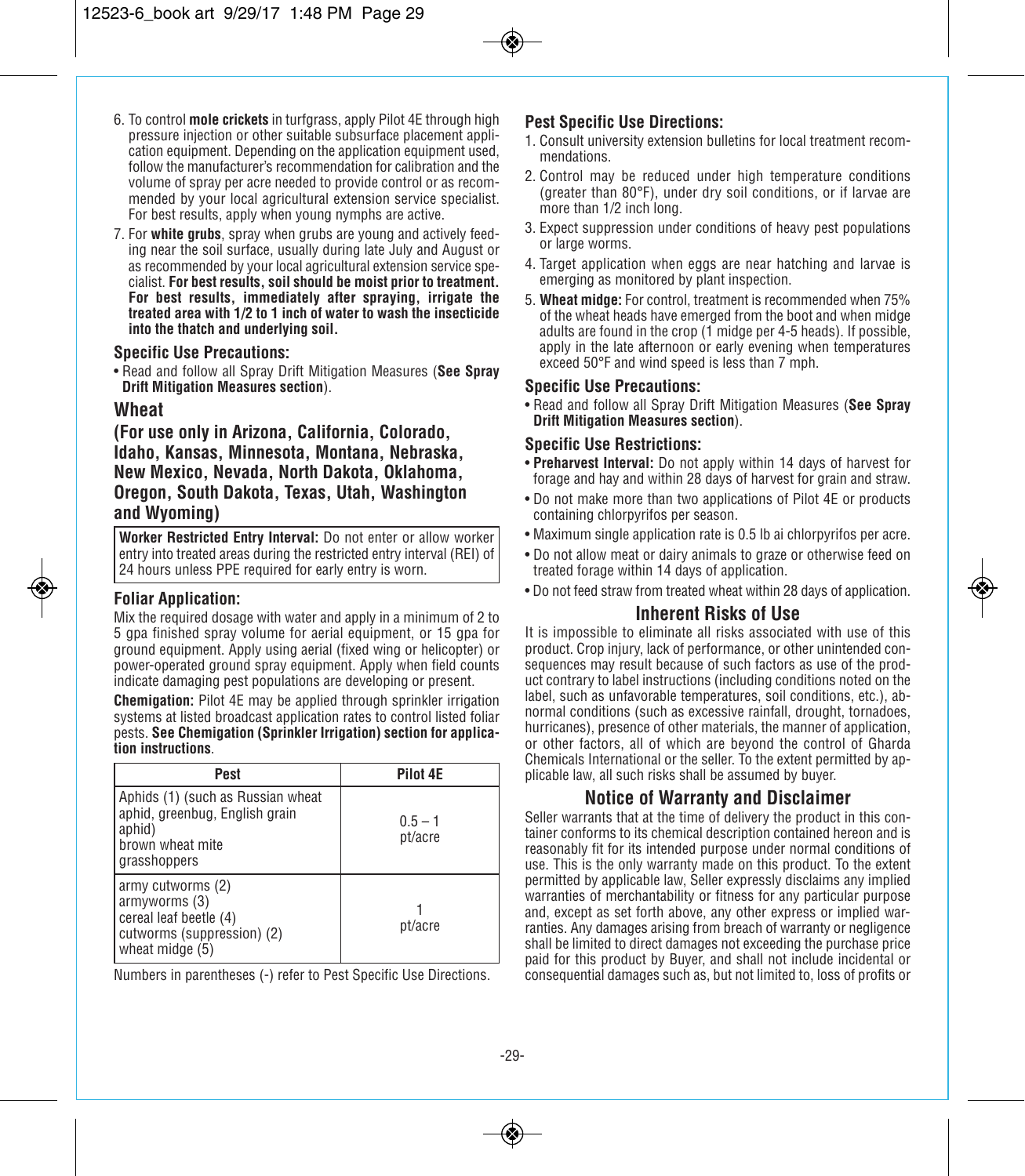values. It is impossible to eliminate all risks inherently associated with the use of this product. Crop injury, ineffectiveness, or other unintended consequences may result because of such factors as weather conditions, presence of other materials, or the manner of use or application, all of which are beyond the control of the Seller. To the extent permitted by applicable law Seller be liable for the consequential, special or indirect damages resulting from the use or handling of this product. The Buyer shall assume all such risks. Buyer acknowledges the use of its own independent skill and expertise in the selection and use of the product and does not rely on any oral or written statements or representations.

EPA Registered: February 17, 2004 (Chlorpyrifos MOA) Amended: December, 2004 (EPA Reg. No. Change) Revised by Notification: July, 2005 Amended: January 15, 2008 Revised by Notification July 13, 2011 Amended: 12/20/12 (EPA Spray Mitigation Measures/Label Use Directions Update)

EPA Registration No.: 93182-7

First letters in batch code indicate producing Establishment: EPA Establishment No.: 5905-GA-01=CG 072344-MO-004 34704-MS-002

Net Contents: 2.5 gal

Pilot® is a registered trademark of Gharda Chemicals International, Inc. Roundup is a trademark of Monsanto Company. Nemacur 3 is a trademark of Bayer CropScience. Evik is a trademark of Syngenta Group Company.

#### **Manufactured for:**

Gharda Chemicals International, Inc. 760 Newtown-Yardley Rd., Suite 110 Newtown, PA 18940 215-968-9474

Global Corporate Office Gharda Chemicals Limited 48 Hill Road Bandra West Mumbai, India 400050

-30-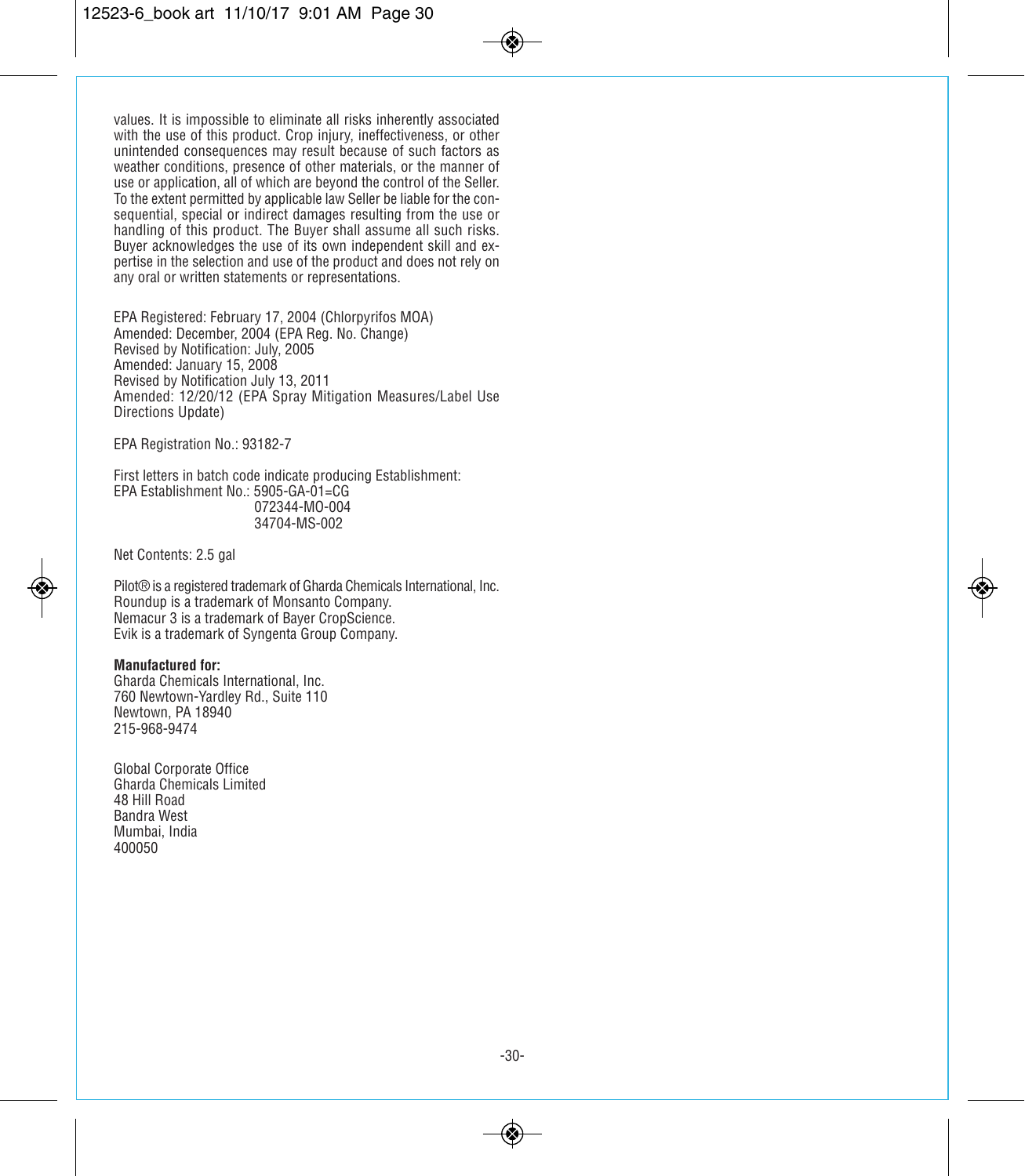$\bigcirc$ 

**Notes**

 $\overline{\bullet}$ 

◈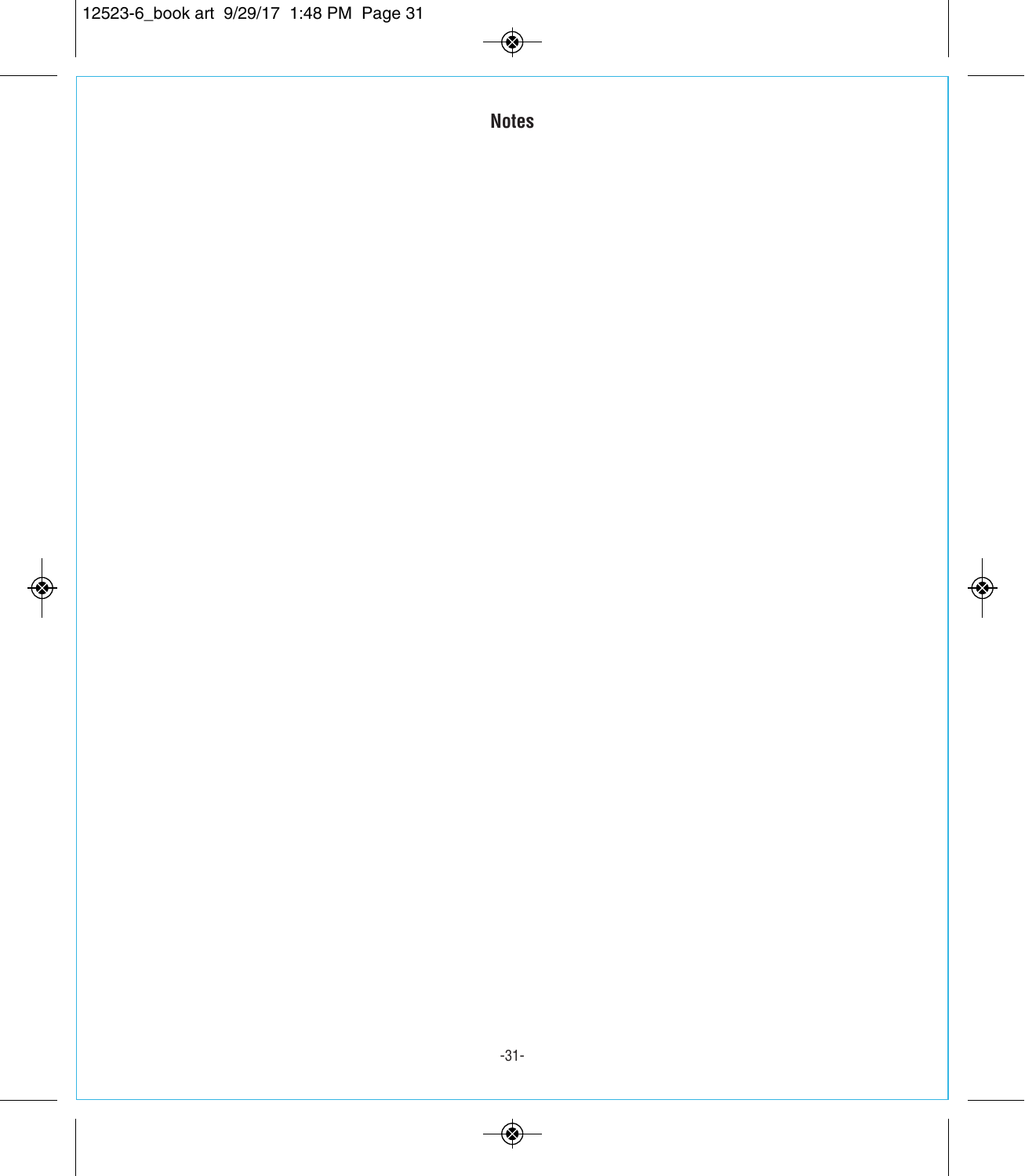$\bigoplus$ 

 $\overline{\bullet}$